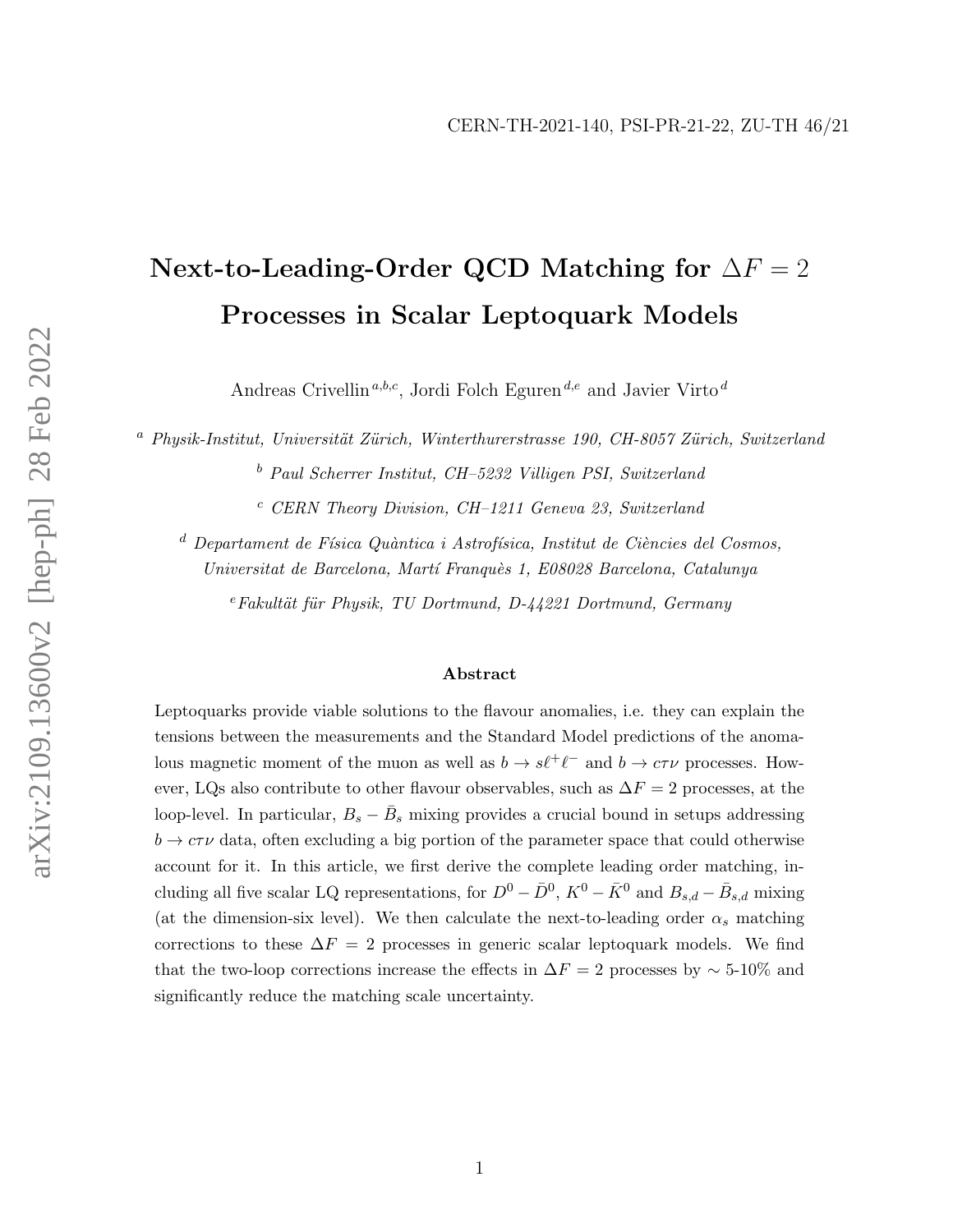## **Contents**

| $\mathbf{1}$ |                                          | Introduction                                                                                | $\overline{2}$ |
|--------------|------------------------------------------|---------------------------------------------------------------------------------------------|----------------|
| $\bf{2}$     | Scalar Leptoquark models at Low Energies |                                                                                             | 3              |
|              | 2.1                                      |                                                                                             | 3              |
|              | 2.2                                      | Leptoquark contributions to $\Delta F = 2$ processes at LO                                  | $\overline{5}$ |
|              | 2.3                                      | LO matching for $\Delta F = 2$ processes including $SU(2)$ invariance                       | 8              |
| 3            | Next-to-Leading-Order Calculation        |                                                                                             |                |
|              | 3.1                                      | QCD renormalization of the LQ Lagrangian $\ldots \ldots \ldots \ldots \ldots \ldots$        | 9              |
|              | 3.2                                      | Set-up of the NLO matching calculation $\ldots \ldots \ldots \ldots \ldots \ldots \ldots$   | 10             |
|              | 3.3                                      | Calculation of the two-loop contributions $\dots \dots \dots \dots \dots \dots \dots \dots$ | 11             |
|              | 3.4                                      | Matching results for the Wilson coefficients at NLO                                         | 13             |
| 4            | Phenomenological analysis                |                                                                                             |                |
|              | 4.1                                      |                                                                                             | 15             |
|              | 4.2                                      | Matching scale dependence and importance of NLO corrections                                 | 18             |
| 5            |                                          | Conclusions                                                                                 | 19             |
|              | A Projections                            |                                                                                             |                |
|              | B Two-loop ADM in the SUSY basis<br>23   |                                                                                             |                |

# <span id="page-1-0"></span>1 Introduction

Leptoquarks (LQs) are hypothetical beyond the Standard Model (BSM) particles, arising originally in the context of Grand Unified Theories [\[1–](#page-24-0)[4\]](#page-24-1). What makes them special, and defines them, are their direct (common) couplings to leptons and quarks (i.e. they convert a quark into a lepton and vice versa). LQs were first systematically classified in Ref. [\[5\]](#page-24-2), where ten possible LQ representations under the Standard Model (SM) gauge group were found, of which five are scalar fields (spin 0) and five are vector (spin 1) particles.

While LQs have received varying degrees of attention in the past, they have undergone a renaissance in recent years. This can be mainly attributed to the emergence of the flavour anomalies, i.e. the deviations from the SM predictions observed in several flavour observables. In particular,  $R(D^{(*)})$  [\[6–](#page-24-3)[11\]](#page-24-4),  $b \to s\ell^+\ell^-$  observables [\[12–](#page-24-5)[18\]](#page-25-0) and the muon anomalous magnetic moment  $a_{\mu}$  [\[19,](#page-25-1)[20\]](#page-25-2) deviate from their SM predictions by more than  $3\sigma$  [\[21](#page-25-3)[–25\]](#page-25-4),  $5\sigma$  [\[26](#page-26-0)[–39\]](#page-27-0) and  $4.2\sigma$  [\[40–](#page-27-1)[60\]](#page-29-0), respectively.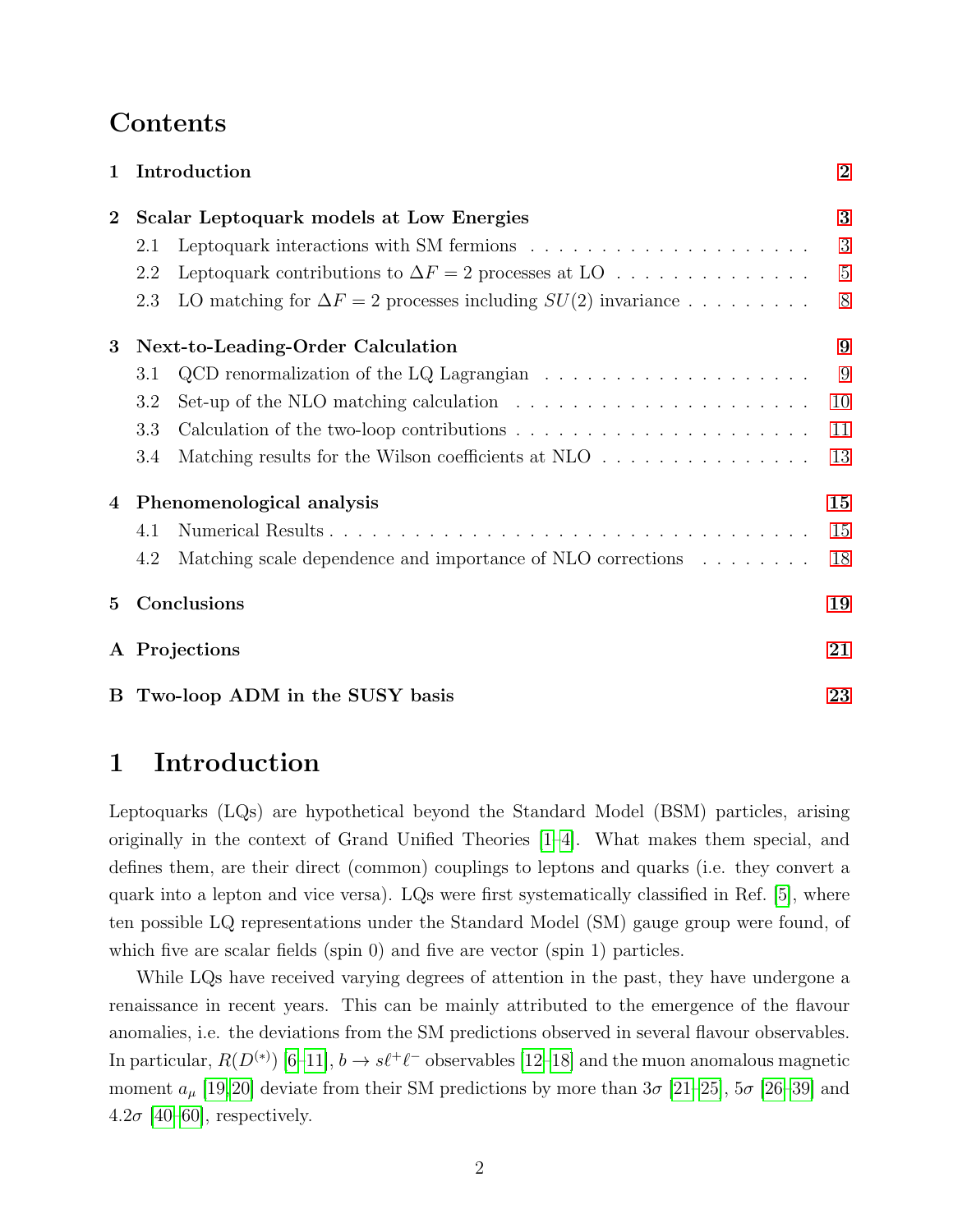It has been shown LQ models can account for  $b \to s\ell^+\ell^-$  data [\[61](#page-29-1)[–92\]](#page-31-0),  $R(D^{(*)})$  [\[62,](#page-29-2) [63,](#page-29-3) [65–](#page-29-4)[69,](#page-29-5) [72](#page-30-0)[–74,](#page-30-1) [76,](#page-30-2) [77,](#page-30-3) [81–](#page-30-4)[84,](#page-31-1) [86–](#page-31-2)[90,](#page-31-3) [93](#page-31-4)[–129\]](#page-34-0) and/or  $a_{\mu}$  [\[86,](#page-31-2) [87,](#page-31-5) [89,](#page-31-6) [99,](#page-32-0) [107,](#page-32-1) [110,](#page-33-0) [113,](#page-33-1) [124,](#page-34-1) [129–](#page-34-0) [1](#page-2-2)49, making them prime candidates in the search for BSM models<sup>1</sup>. As such, they have been studied in direct searches at the LHC [\[162](#page-37-0)[–180\]](#page-39-0), leptonic observables [\[181\]](#page-39-1) and oblique electroweak parameters, Higgs couplings to gauge bosons [\[182–](#page-39-2)[187\]](#page-39-3), a wide range of low energy precision probes [\[134,](#page-35-0)[152,](#page-36-1)[154–](#page-37-1)[157,](#page-37-2)[159,](#page-37-3)[188–](#page-39-4)[204\]](#page-41-0). The complete scalar LQ Lagrangian and the corresponding set of Feynman rules has been presented recently in Ref. [\[205\]](#page-41-1). The QCD corrections to LQ production and decay at colliders have been known for a long time [\[162,](#page-37-0) [163,](#page-37-4) [206\]](#page-41-2) and have been improved to include NLO parton shower [\[207\]](#page-41-3) or a large width [\[208\]](#page-41-4). Such QCD corrections have also been included in recent analyses correlating the B anomalies to LHC searches [\[164,](#page-37-5) [167,](#page-38-0) [170,](#page-38-1) [172,](#page-38-2) [209,](#page-41-5) [210\]](#page-41-6). However, the calculation for the analogous  $\alpha_s$ corrections to flavour observables is still incomplete. So far, only the  $\mathcal{O}(\alpha_s)$  corrections to semi-leptonic processes [\[79\]](#page-30-5) and  $\ell \to \ell' \gamma$  [\[144\]](#page-36-2) have been calculated, but the analogous twoloop matching for  $\Delta F = 2$  processes is still missing. Here, specially in models aiming at an explanation of  $R(D^{(*)})$ , but also in models accounting for  $b \to s\ell^+\ell^-$  (most importantly in models involving couplings to left-handed fermions only [\[86,](#page-31-2)[211\]](#page-41-7)),  $B_s - \bar{B}_s$  mixing provides a crucial constraint that limits the possible size of the new physics contribution.

In this article we calculate the next-to-leading order (NLO) QCD matching for  $\Delta F = 2$ processes in scalar LQ models. However, we will first compute the one-loop matching for  $D^0 - \bar{D}^0$ ,  $K^0 - \bar{K}^0$  and  $B_{s,d} - \bar{B}_{s,d}$  mixing, taking into account all five scalar LQ representations, which has so far not been presented in the literature. We then compute the two-loop  $\mathcal{O}(\alpha_s)$ corrections to these  $\Delta F = 2$  processes, which, together with the (known) two-loop QCD evolution of the corresponding effective operators [\[212,](#page-41-8) [213\]](#page-42-0), is needed to reduce significantly the matching-scale uncertainty. This is particularly important in light of the increasingly tighter constraints placed by  $\Delta F = 2$  processes on NP [\[214–](#page-42-1)[216\]](#page-42-2).

## <span id="page-2-0"></span>2 Scalar Leptoquark models at Low Energies

#### <span id="page-2-1"></span>2.1 Leptoquark interactions with SM fermions

There are five different representations under the SM gauge group for scalar particles (i.e. scalar LQs) such that a common coupling to quarks and leptons is possible [\[5\]](#page-24-2), as given

<span id="page-2-2"></span><sup>&</sup>lt;sup>1</sup>The CMS excess in  $pp \to e^+e^-$  [\[150,](#page-36-3) [151\]](#page-36-4) could also be explained by LQs [\[152,](#page-36-1) [153\]](#page-37-6). The same is true of the Cabbibo Angle anomaly [\[154](#page-37-1)[–159\]](#page-37-3), although some fine tuning in  $D^0 - \bar{D}^0$  mixing is required [\[152\]](#page-36-1). Furthermore, scalar LQs are the only possible candidates for explaining  $\Delta A_{FB}$  [\[160\]](#page-37-7) in  $b \to D^* \ell \nu$  [\[161\]](#page-37-8).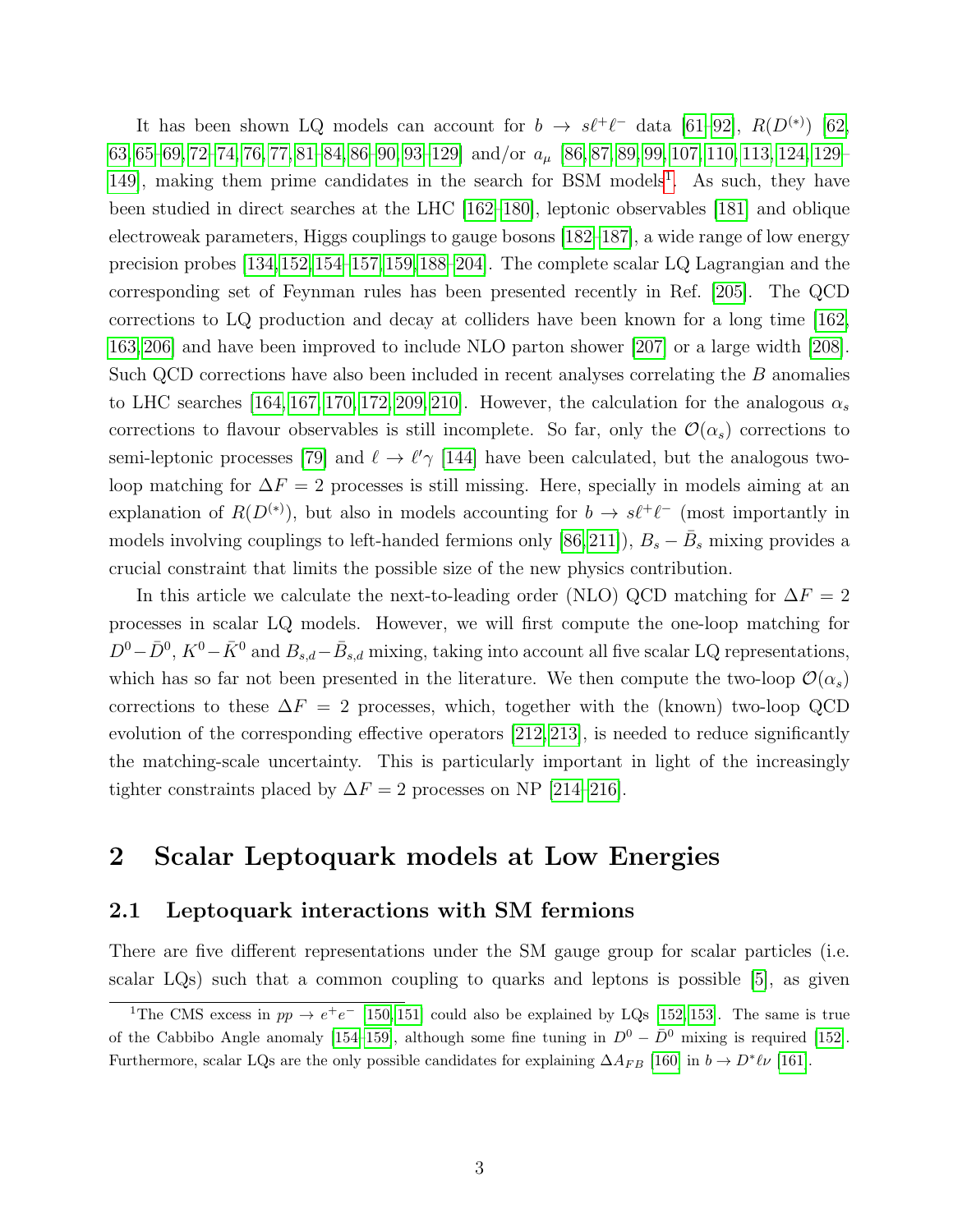|                  | SU(3) | $SU(2)_L$ | $U(1)_Y$ |
|------------------|-------|-----------|----------|
| $\Phi_1$         | 3     | 1         | $-1/3$   |
| $\tilde{\Phi}_1$ | 3     | 1         | $-4/3$   |
| $\Phi_2$         | 3     | 2         | 7/6      |
| $\tilde{\Phi}_2$ | 3     | 2         | 1/6      |
| $\Phi_3$         | 3     | 3         | $-1/3$   |

<span id="page-3-0"></span>Table 1: The five possible scalar leptoquark representations under the SM gauge group.

in Table [1](#page-3-0)[2](#page-3-1) . The corresponding Lagrangian can be written as

<span id="page-3-3"></span>
$$
\mathcal{L} = \left(\lambda_{fj}^{1R} \bar{u}_f^c \ell_j + \lambda_{fj}^{1L} \bar{Q}_f^c i\tau_2 L_j\right) \Phi_1^{\dagger} + \tilde{\lambda}_{fj}^{1} \bar{d}_f^c \ell_j \tilde{\Phi}_1^{\dagger} + \lambda_{fj}^{2RL} \bar{u}_f \Phi_2^T i\tau_2 L_j + \lambda_{fj}^{2LR} \bar{Q}_f \ell_j \Phi_2 + \tilde{\lambda}_{fj}^2 \bar{d}_f \tilde{\Phi}_2^T i\tau_2 L_j + \lambda_{fj}^3 \bar{Q}_f^c i\tau_2 (\tau \cdot \Phi_3)^{\dagger} L_j + \text{h.c.} \tag{1}
$$

Here Q and L are the quark and lepton  $SU(2)_L$  doublets while u, d and  $\ell$  are singlets,  $\tau_2$  is the second Pauli matrix and the superscript  $c$  denotes charge conjugation.

After electroweak (EW) symmetry breaking, the  $SU(2)_L$  doublets are decomposed into their components with definite electric charge and the quark and lepton fields can be transformed to the physical mass eigenbasis. While the rotations of the lepton and the right-handed quark fields can be absorbed by a redefinition of the couplings  $\lambda$ , and are thus unphysical, the CKM matrix unavoidably appears in couplings involving left-handed quark fields. Working in the down basis, such that the CKM matrix only enters in couplings to left-handed up-quarks,

$$
\mathcal{L}_{EW} = \left(\lambda_{fj}^{1R}\bar{u}_f^c P_R \ell_j + V_{ff'}^* \lambda_{f'j}^{1L}\bar{u}_f^c P_L \ell_j - \lambda_{fj}^{1L}\bar{d}_f^c P_L \nu_j\right) \Phi_1^{-1/3*} + \tilde{\lambda}_{fj}^1 \bar{d}_f^c P_R \ell_j \tilde{\Phi}_1^{-4/3*} \n+ \lambda_{fj}^{2RL} \left(\bar{u}_f P_L \ell_j \Phi_2^{5/3} - \bar{u}_f P_L \nu_j \Phi_2^{2/3}\right) + V_{ff'} \lambda_{f'j}^{2LR} \bar{u}_f P_R \ell_j \Phi_2^{5/3} + \lambda_{fj}^{2LR} \bar{d}_f P_R \ell_j \Phi_2^{2/3} \n+ \tilde{\lambda}_{fj}^2 \left(\bar{d}_f P_L \ell_j \tilde{\Phi}_2^{2/3} - \bar{d}_f P_L \nu_j \tilde{\Phi}_2^{-1/3}\right) + V_{ff'}^* \lambda_{f'j}^3 \left(\sqrt{2} \bar{u}^c P_L \nu \Phi_3^{2/3*} - \bar{u}^c P_L \ell \Phi_3^{-1/3*}\right) \n- \lambda_{fj}^3 \left(\bar{d}^c P_L \nu \Phi_3^{-1/3*} + \sqrt{2} \bar{d}^c P_L \ell \Phi_3^{-4/3*}\right) + \text{h.c.} ,
$$
\n(2)

where the superscripts on the LQ fields indicate the corresponding electric charge.

We can write these interaction terms in a generic manner <sup>[3](#page-3-2)</sup>

$$
\mathcal{L}_{q\ell}^{\text{LQ}} = \sum_{a} \bar{q} \left( \Gamma_{q\ell}^{aL} P_L + \Gamma_{q\ell}^{aR} P_R \right) \ell \Phi_a + \text{h.c.} \,, \tag{3}
$$

<span id="page-3-1"></span><sup>&</sup>lt;sup>2</sup>Here we disregard couplings to two quarks, which would lead to proton decay, and can be forbidden by assigning lepton and baryon numbers to the LQs.

<span id="page-3-2"></span><sup>&</sup>lt;sup>3</sup>The lepton  $\ell$  here may be a charged lepton of a neutrino. For  $\Phi_1$ ,  $\Phi_3$ ,  $\ell$  denotes a charge-conjugated lepton field. This is inconsequential in our calculation of QCD corrections, since QCD does not see the charge of the lepton fields.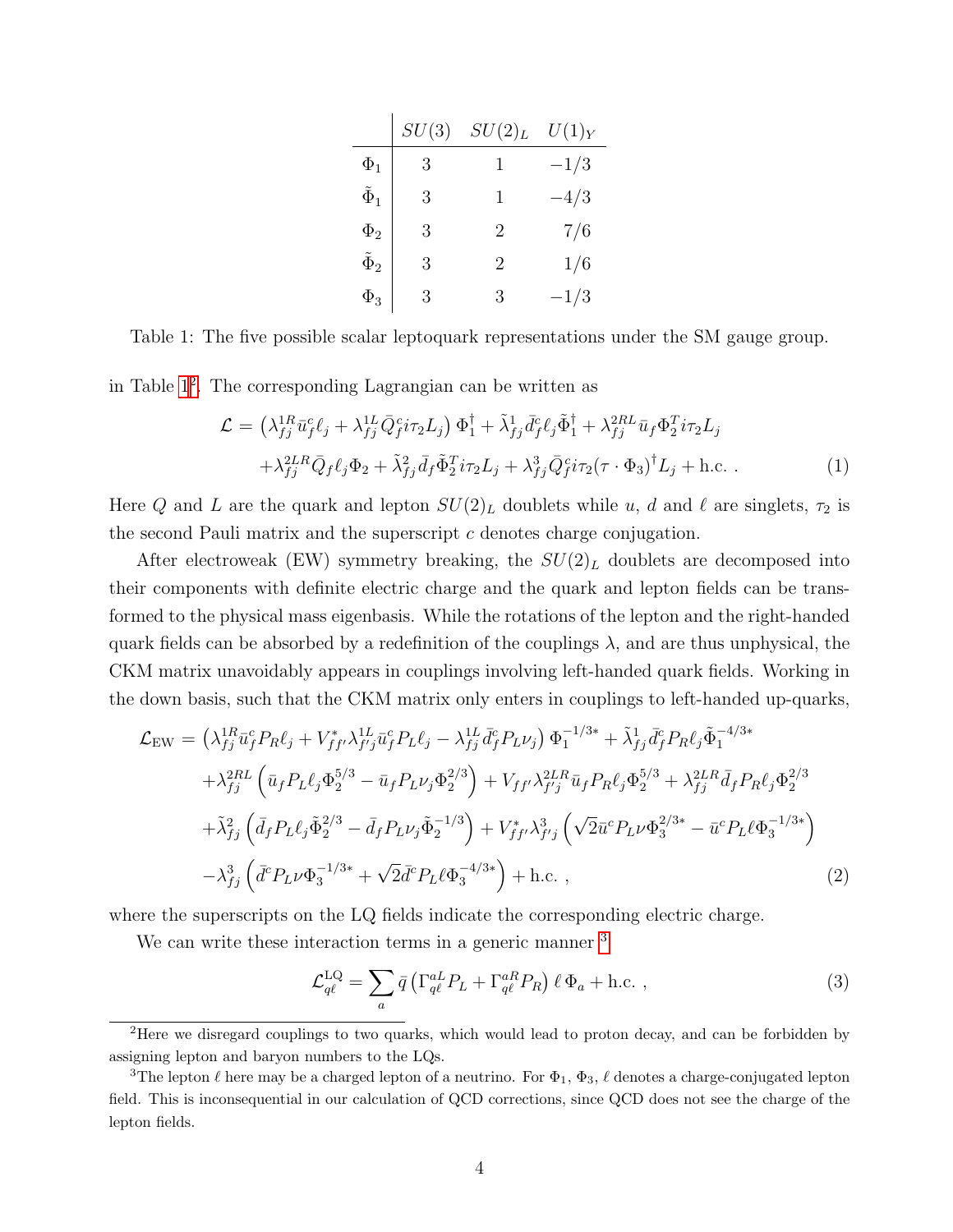with  $a = 1, 2, \ldots$  running over the different LQ fields (several 'copies' of LQs belonging to the same representation also allowed). In this notation we would have e.g. for  $\Phi_a = \tilde{\Phi}_2^{2/3}$  $_2^{2/3}$  the relation

<span id="page-4-2"></span>
$$
\Gamma_{q\ell}^{aL} = \Gamma_{q\ell}^{aR} = \tilde{\lambda}_{q\ell}^2 \tag{4}
$$

and similarly for the other LQs. Thus, we will present our results in terms of the generic couplings  $\Gamma_{q\ell}^{a(L,R)}$ , and one can derive from them the specific cases in terms of the couplings in Eq. [\(1\)](#page-3-3).

### <span id="page-4-0"></span>2.2 Leptoquark contributions to  $\Delta F = 2$  processes at LO

Due to the relatively low energy scale at which neutral meson mixing takes place, its physics can be described by an effective field theory (EFT) where SM EW-scale particles  $(W, Z, higgs)$ and top) as well as the  $LQs<sup>4</sup>$  $LQs<sup>4</sup>$  $LQs<sup>4</sup>$  are not dynamical degrees of freedom but are rather integrated out from the action. Flavour-changing transitions are then mediated by effective operators of dimension six or higher (see, e.g. [\[217\]](#page-42-3)). The most general set of (physical) dimension six operators for  $\Delta F = 2$  processes contains eight operators (for a specific flavour transition)

$$
\mathcal{L}_{\text{eff}}^{\Delta F=2} = -\sum_{i=1}^{5} C_i \mathcal{O}_i - \sum_{i=1}^{3} C'_i \mathcal{O}'_i . \qquad (5)
$$

In the case of  $B_s - \bar{B}_s$  mixing, the operators in the so-called "SUSY" basis read explicitly

$$
O_1 = \bar{s}_{\alpha} \gamma^{\mu} P_L b_{\alpha} \bar{s}_{\beta} \gamma_{\mu} P_L b_{\beta} ,
$$
  
\n
$$
O_2 = \bar{s}_{\alpha} P_L b_{\alpha} \bar{s}_{\beta} P_L b_{\beta} ,
$$
  
\n
$$
O_3 = \bar{s}_{\alpha} P_L b_{\beta} \bar{s}_{\beta} P_L b_{\alpha} ,
$$
  
\n
$$
O_4 = \bar{s}_{\alpha} P_L b_{\alpha} \bar{s}_{\beta} P_R b_{\alpha} ,
$$
  
\n
$$
O_5 = \bar{s}_{\alpha} P_L b_{\beta} \bar{s}_{\beta} P_R b_{\alpha} ,
$$
  
\n
$$
O_1' = \bar{s}_{\alpha} \gamma^{\mu} P_R b_{\alpha} \bar{s}_{\beta} \gamma_{\mu} P_R b_{\beta} ,
$$
  
\n
$$
O_2' = \bar{s}_{\alpha} P_R b_{\alpha} \bar{s}_{\beta} P_R b_{\beta} ,
$$
  
\n
$$
O_3' = \bar{s}_{\alpha} P_R b_{\beta} \bar{s}_{\beta} P_R b_{\alpha} .
$$
  
\n(6)

where  $\alpha, \beta$  are colour indices. The corresponding expressions for  $K^0 - \bar{K}^0$ ,  $D^0 - \bar{D}^0$  and  $B_d - \bar{B}_d$  mixing follow by a simple exchange of flavours. The associated Wilson coefficients  $C_i^{(\prime)}$  $i^{(1)}$  can be calculated from a given UV-complete theory by performing a matching calculation at the matching scale  $\mu_0$ , which is of the order of the mass of the particles that are integrated out. The matching calculation is done by equating the (expanded) full-theory and the EFT amplitudes at the matching scale, order by order in perturbation theory. We therefore write

$$
C_i = C_i^{(0)} + C_i^{(1)} + \mathcal{O}(\alpha_s^2) \tag{7}
$$

where the superscript indicates the order in the strong coupling  $\alpha_s$ .

<span id="page-4-1"></span><sup>&</sup>lt;sup>4</sup>We assume that the LQs are heavier than the EW scale as indicated by LHC searches.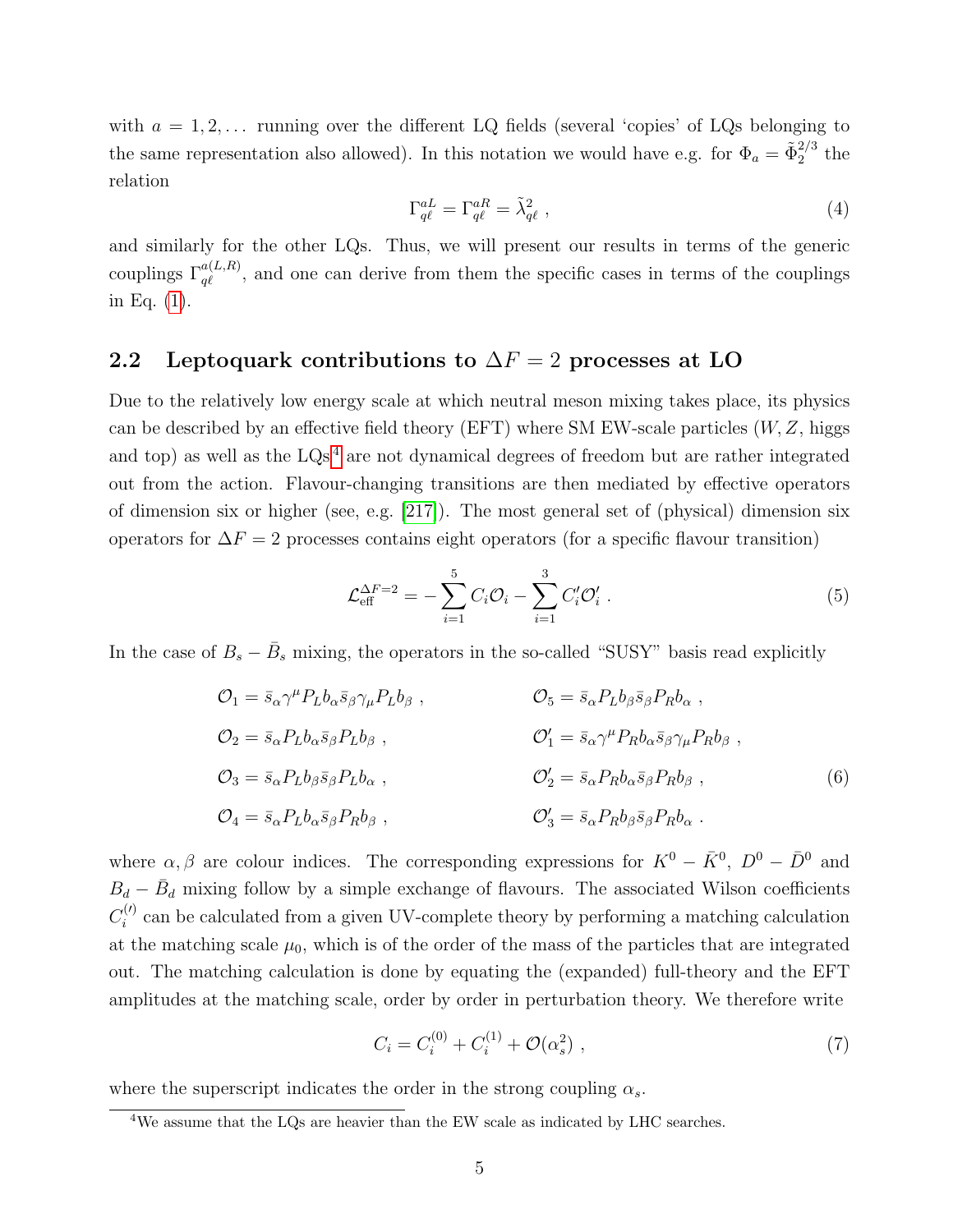

<span id="page-5-0"></span>Figure 1: Feynman diagrams depicting leading-order scalar LQ contributions to the Wilson coefficients  $C_i^{(0)}$  $\binom{0}{i}$ .

The leading-order contributions originating from LQ exchange to the LO Wilson coefficients  $C_i^{(0)}$  $i^{(0)}$  arise from the one-loop diagrams shown in Fig. [1.](#page-5-0) These results, which are similar to the ones in the MSSM [\[218](#page-42-4)[–225\]](#page-43-0) or 2HDMs [\[226\]](#page-43-1) are known [\[202,](#page-41-9) [216,](#page-42-2) [227,](#page-43-2) [228\]](#page-43-3), and the non-zero Wilson coefficients at the matching scale  $\mu_0$  are given by

<span id="page-5-1"></span>
$$
C_1^{(0)}(\mu_0) = \frac{1}{128\pi^2 M^2} \sum_{a,b} \Gamma_{ab}^R \Gamma_{ba}^R \frac{\log(x_a/x_b)}{x_a - x_b} , \qquad (8)
$$

$$
C_1^{\prime(0)}(\mu_0) = \frac{1}{128\pi^2 M^2} \sum_{a,b} \Gamma_{ab}^L \Gamma_{ba}^L \frac{\log(x_a/x_b)}{x_a - x_b} , \qquad (9)
$$

$$
C_4^{(0)}(\mu_0) = -\frac{1}{32\pi^2 M^2} \sum_{a,b} \Gamma_{ab}^L \Gamma_{ba}^R \frac{\log(x_a/x_b)}{x_a - x_b} , \qquad (10)
$$

with

$$
x_a = \frac{M_a^2}{M^2} , \qquad \Gamma_{ab}^X = \sum_{\ell} \Gamma_{s\ell}^{aX} \Gamma_{b\ell}^{bX*} . \tag{11}
$$

In these expressions we have introduced a generic mass  $M$  setting scale for the Wilson coefficients. In the degenerate case where  $M_a = M$  (for all a)

<span id="page-5-2"></span>
$$
C_1^{(0)}(\mu_0) = \frac{1}{128\pi^2 M^2} \sum_a \Gamma^R_{aa} \Gamma^R_{aa} , \qquad C_1'^{(0)} = C_1 \big|_{R \to L} , \qquad C_4^{(0)}(\mu_0) = \frac{-1}{32\pi^2 M^2} \sum_a \Gamma^L_{aa} \Gamma^R_{aa} .
$$
\n(12)

Note that the leading-order Wilson coefficients  $C_i^{(0)}$  do not depend explicitly on the matching scale  $\mu_0$ . However they do carry an implicit dependence through the scale dependence of the LQ masses  $M_a$  and the couplings  $\Gamma_{ab}^X$ . For the numerical analysis it will be reasonable to define the parameters inside  $C_i^{(0)}$  $i^{(0)}(\mu_0)$  as the renormalized parameters at the scale  $\mu_0$ , i.e.  $M_a(\mu_0)$ and  $\Gamma_{ab}^X(\mu_0)$ . Formally, setting a different scale amounts to an  $\alpha_s$  correction to  $C_i^{(0)}$  $i^{(0)}$ , and thus one could absorb the  $\mu_0$  dependence into  $C_i^{(1)}$  $i^{(1)}$ . However, since the renormalization-scale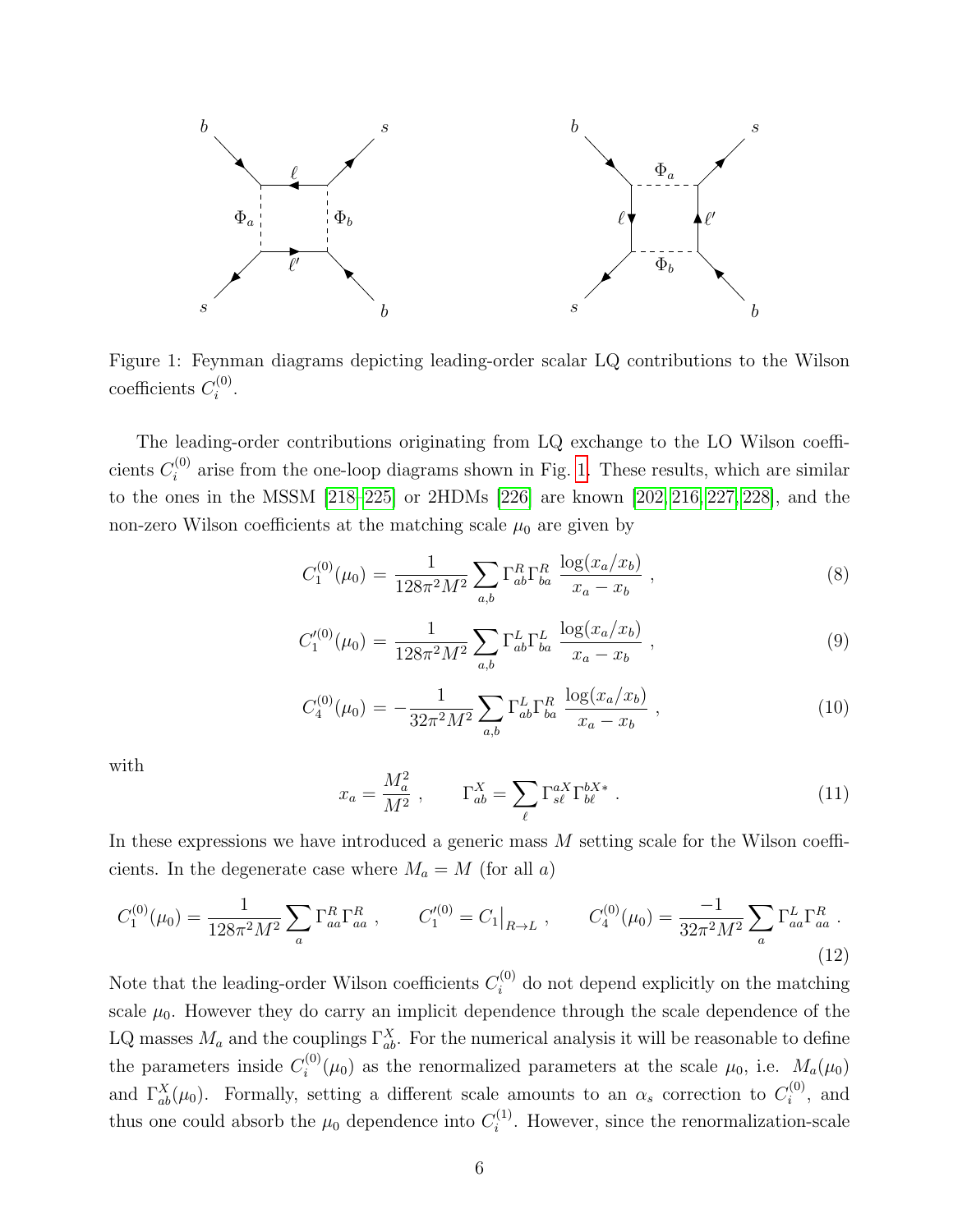dependence of  $M_a$  and  $\Gamma_{ab}^X$  is known prior to  $C_i^{(1)}$  $i^{(1)}$  (which we are calculating in this article), it is reasonable to include this implicit matching scale dependence in  $C_i^{(0)}$  $i^{(0)}$  already at leading order.

Below the matching scale, the renormalization-scale dependence of the Wilson coefficients is determined by the anomalous dimension matrix (ADM) in the EFT

<span id="page-6-1"></span>
$$
\frac{dC_i}{d\log\mu} = \gamma_{ji} C_j = \left(\hat{\alpha}_s \gamma_{ji}^{(0)} + \hat{\alpha}_s^2 \gamma_{ji}^{(1)} + \cdots\right) C_j, \qquad (13)
$$

with  $\hat{\alpha}_s \equiv \alpha_s/(4\pi)$ . The leading-order ADM  $\gamma^{(0)}$  is obtained from the one-loop renormalization of the EFT, and it is scheme-independent  $5$ :

<span id="page-6-2"></span>
$$
\gamma^{(0)} = \begin{pmatrix} 4 & 0 & 0 & 0 & 0 \\ 0 & -28/3 & 4/3 & 0 & 0 \\ 0 & 16/3 & 32/3 & 0 & 0 \\ 0 & 0 & 0 & -16 & 0 \\ 0 & 0 & 0 & -6 & 2 \end{pmatrix},
$$
(14)

for  $C_{1-5}$ , with the ADMs for  $C'_{1-3}$  equal to the ones for the  $C_{1-3}$  sector.

The next-to-leading ADM  $\gamma^{(1)}$  arises at two-loops [\[212,](#page-41-8) [213\]](#page-42-0). It was derived in Ref. [\[213\]](#page-42-0) using a different basis for physical operators (the "BMU" basis). The Wilson coefficients at NLO will be scheme-dependent, and it will be important to use the same scheme for  $\gamma^{(1)}$  in order to get scheme-independent observables. In our basis and scheme, the ADM  $\gamma^{(1)}$  is given by (see App. [B](#page-22-0) for details)

<span id="page-6-3"></span>
$$
\gamma^{(1)} = \begin{pmatrix} \frac{4f}{9} - 7 & 0 & 0 & 0 & 0\\ 0 & \frac{220f}{27} - \frac{476}{3} & -\frac{4f}{27} - \frac{4}{3} & 0 & 0\\ 0 & 73 + \frac{110f}{27} & \frac{359}{3} - \frac{218f}{27} & 0 & 0\\ 0 & 0 & 0 & \frac{68f}{9} - \frac{1343}{6} & 4f - \frac{225}{2}\\ 0 & 0 & 0 & \frac{22f}{3} - 99 & \frac{71}{3} - \frac{22f}{9} \end{pmatrix},
$$
(15)

where  $f$  is the number of active quark flavours.

<span id="page-6-0"></span><sup>5</sup>Here and in the following all elements in the 2-3 sector will appear in gray in order to make it clear that they do not play any role when  $C_{2,3} = 0$ , as is our case.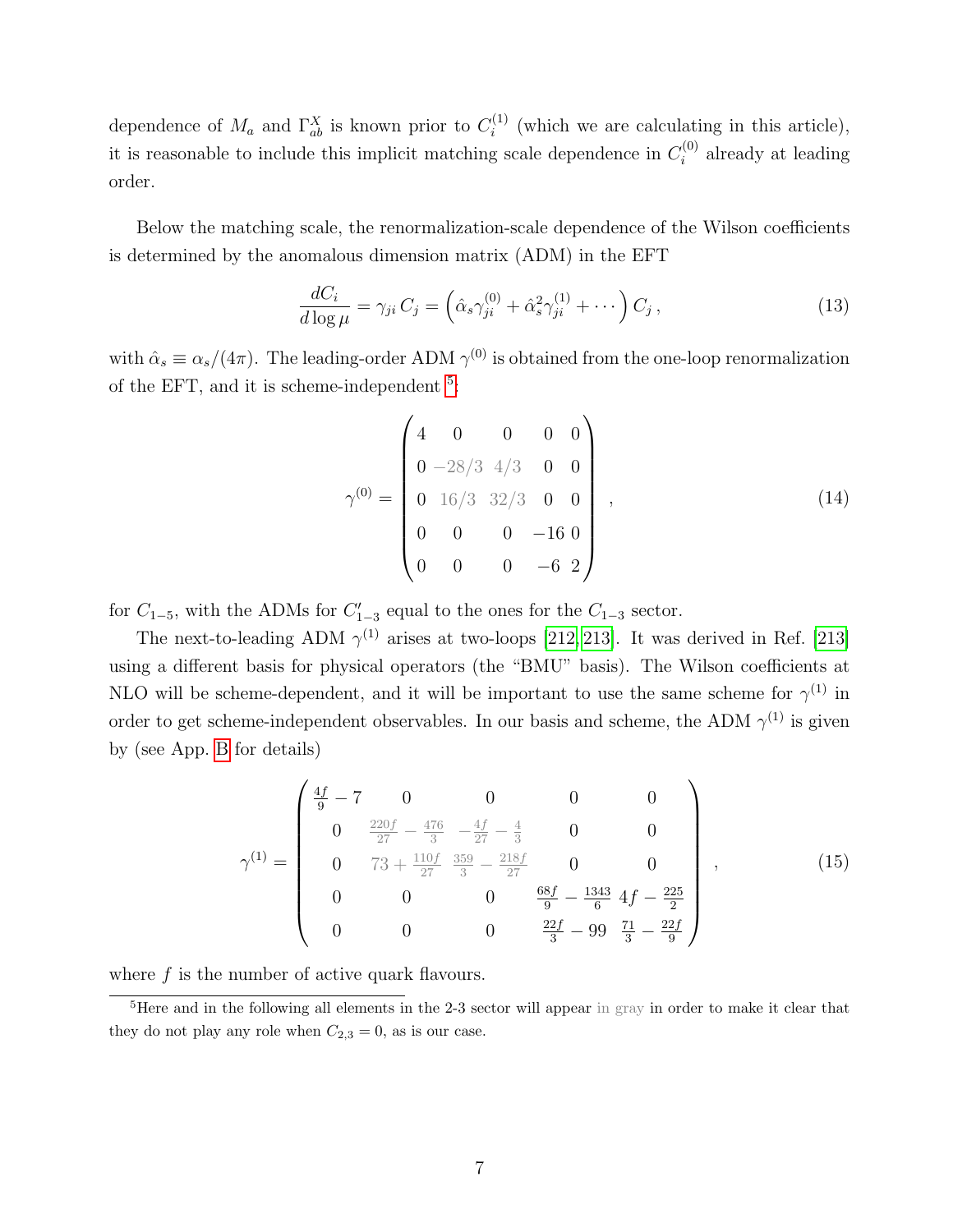### <span id="page-7-0"></span>2.3 LO matching for  $\Delta F = 2$  processes including  $SU(2)$  invariance

We now calculate the leading-order effect in  $\Delta F = 2$  processes taking into account explicitly  $SU(2)$  invariance for the different LQ representations. For  $D^0 - \bar{D}^0$  mixing we find

$$
C_{1}^{D(0)}(\mu_{0}) = \frac{1}{128\pi^{2}M^{2}} \sum_{i,j} \left( \hat{\lambda}_{1i}^{1L*} \hat{\lambda}_{2i}^{1L} \hat{\lambda}_{1j}^{1L*} \hat{\lambda}_{2j}^{1L} f (x_{1}, x_{1}) + \lambda_{1i}^{2LR} \lambda_{2i}^{2LR*} \lambda_{1j}^{2LR*} \lambda_{2j}^{2LR*} f (x_{2}, x_{2}) \right),
$$
  
\n
$$
C_{4}^{D(0)}(\mu_{0}) = \frac{-1}{32\pi^{2}M^{2}} \sum_{i,j} \left( \hat{\lambda}_{1i}^{1L*} \hat{\lambda}_{2i}^{3} \hat{\lambda}_{1j}^{3} \hat{\lambda}_{2j}^{3} f (x_{3}, x_{3}) + 2\lambda_{1i}^{1L*} \hat{\lambda}_{2i}^{3} \hat{\lambda}_{1j}^{3} \lambda_{2j}^{1L} f (x_{1}, x_{3}) \right),
$$
  
\n
$$
C_{4}^{D(0)}(\mu_{0}) = \frac{-1}{32\pi^{2}M^{2}} \sum_{i,j} \left( \hat{\lambda}_{1i}^{1L*} \hat{\lambda}_{2i}^{1L} \lambda_{1j}^{1R*} \lambda_{2j}^{1R} f (x_{1}, x_{1}) + \hat{\lambda}_{1i}^{2LR} \hat{\lambda}_{2i}^{2LR*} \hat{\lambda}_{1j}^{2RL*} f (x_{2}, x_{2}) \right),
$$
  
\n
$$
C_{1}^{D(0)}(\mu_{0}) = \frac{1}{128\pi^{2}M^{2}} \sum_{i,j} \left( \lambda_{1i}^{1R*} \lambda_{2i}^{1R} \lambda_{1j}^{1R*} \lambda_{2j}^{1R} f (x_{1}, x_{1}) + 2\lambda_{1i}^{2RL} \lambda_{2i}^{2RL*} \lambda_{1j}^{2RL*} \lambda_{2j}^{2RL*} f (x_{2}, x_{2}) \right),
$$
  
\n(16)

with

$$
f(x,y) = \frac{\log(x/y)}{x-y},\tag{17}
$$

and where we have defined

$$
\hat{\lambda}_{fj}^{1L} = \sum_{f'=1}^{3} V_{ff'}^{*} \lambda_{f'j}^{1L}, \quad \hat{\lambda}_{fj}^{2LR} = \sum_{f'=1}^{3} V_{ff'} \lambda_{f'j}^{2LR}, \quad \hat{\lambda}_{fj}^{3} = \sum_{f'=1}^{3} V_{ff'}^{*} \lambda_{f'j}^{3}.
$$
\n(18)

For Kaon mixing we find

$$
C_{1}^{K(0)}(\mu_{0}) = \frac{1}{128\pi^{2}M^{2}} \sum_{i,j} \begin{pmatrix} \lambda_{1i}^{1L*} \lambda_{2i}^{1L} \lambda_{1j}^{1L*} \lambda_{2j}^{1L} f(x_{1}, x_{1}) + \lambda_{1i}^{2LR} \lambda_{2i}^{2LR*} \lambda_{1j}^{2LR*} \lambda_{2j}^{2LR*} f(x_{2}, x_{2}) \\ + 5\lambda_{1i}^{3*} \lambda_{2i}^{3} \lambda_{1j}^{3*} \lambda_{2j}^{3} f(x_{3}, x_{3}) + 2\lambda_{1i}^{1L*} \lambda_{2i}^{3} \lambda_{1j}^{3*} \lambda_{2j}^{1L} f(x_{1}, x_{3}) \end{pmatrix},
$$
  
\n
$$
C_{1}^{K(0)}(\mu_{0}) = \frac{1}{128\pi^{2}M^{2}} \sum_{i,j} \begin{pmatrix} \tilde{\lambda}_{1i}^{1*} \tilde{\lambda}_{2i}^{1} \tilde{\lambda}_{1j}^{1*} \tilde{\lambda}_{2j}^{1} f(x_{1}, x_{1}) + 2\tilde{\lambda}_{1i}^{2*} \tilde{\lambda}_{2i}^{2} \tilde{\lambda}_{1j}^{2*} \tilde{\lambda}_{2j}^{2} f(x_{2}, x_{2}) \\ + 2\lambda_{1i}^{2LR} \tilde{\lambda}_{2i}^{2*} \tilde{\lambda}_{1j}^{2} \lambda_{2j}^{2LR*} f(x_{2}, x_{2}) \end{pmatrix}.
$$
 (19)

From this formula, the matching conditions for  $B_s - \bar{B}_s$  and  $B_d - \bar{B}_d$  mixing can be obtained by a trivial exchange of flavour indices.

Comparing these expressions with Eqs.  $(8)-(10)$  $(8)-(10)$  we can make the following identification between the couplings Γ in the generic Lagrangian of Eq. [\(4\)](#page-4-2) and the LQ couplings in the  $SU(2)$ -invariant Lagrangian of Eq. [\(1\)](#page-3-3). For the case of  $D^0 - \bar{D}^0$  mixing we have

$$
\sum_{a,b} \Gamma_{ab}^{R} \Gamma_{ba}^{R} f (x_{a}, x_{b}) = \sum_{i,j} \begin{pmatrix} \hat{\lambda}_{1i}^{1L*} \hat{\lambda}_{2i}^{1L} \hat{\lambda}_{1j}^{1L*} \hat{\lambda}_{2j}^{1L} f (x_{1}, x_{1}) + \lambda_{1i}^{2LR} \lambda_{2i}^{2LR*} \lambda_{1j}^{2LR*} \lambda_{2j}^{2LR*} f (x_{2}, x_{2}) \\ + 5 \hat{\lambda}_{1i}^{3*} \hat{\lambda}_{2i}^{3} \hat{\lambda}_{1j}^{3*} \hat{\lambda}_{2j}^{3} f (x_{3}, x_{3}) + 2 \lambda_{1i}^{1L*} \hat{\lambda}_{2i}^{3} \hat{\lambda}_{1j}^{3*} \lambda_{2j}^{1L} f (x_{1}, x_{3}) \end{pmatrix},
$$
  
\n
$$
\sum_{a,b} \Gamma_{ab}^{L} \Gamma_{ba}^{L} f (x_{a}, x_{b}) = \sum_{i,j} (\lambda_{1i}^{1R*} \lambda_{2i}^{1R} \lambda_{1j}^{1R*} \lambda_{2j}^{1R} f (x_{1}, x_{1}) + 2 \lambda_{1i}^{2RL} \lambda_{2i}^{2RL*} \lambda_{1j}^{2RL*} \lambda_{2j}^{2RL*} f (x_{2}, x_{2})),
$$
  
\n
$$
\sum_{a,b} \Gamma_{ab}^{L} \Gamma_{ba}^{R} f (x_{a}, x_{b}) = \sum_{i,j} (\hat{\lambda}_{1i}^{1L*} \hat{\lambda}_{2i}^{1L} \lambda_{1j}^{1R*} \lambda_{2j}^{1R} f (x_{1}, x_{1}) + \hat{\lambda}_{1i}^{2LR} \hat{\lambda}_{2i}^{2LR*} \hat{\lambda}_{1j}^{2RL*} f (x_{2}, x_{2})),
$$
  
\n(20)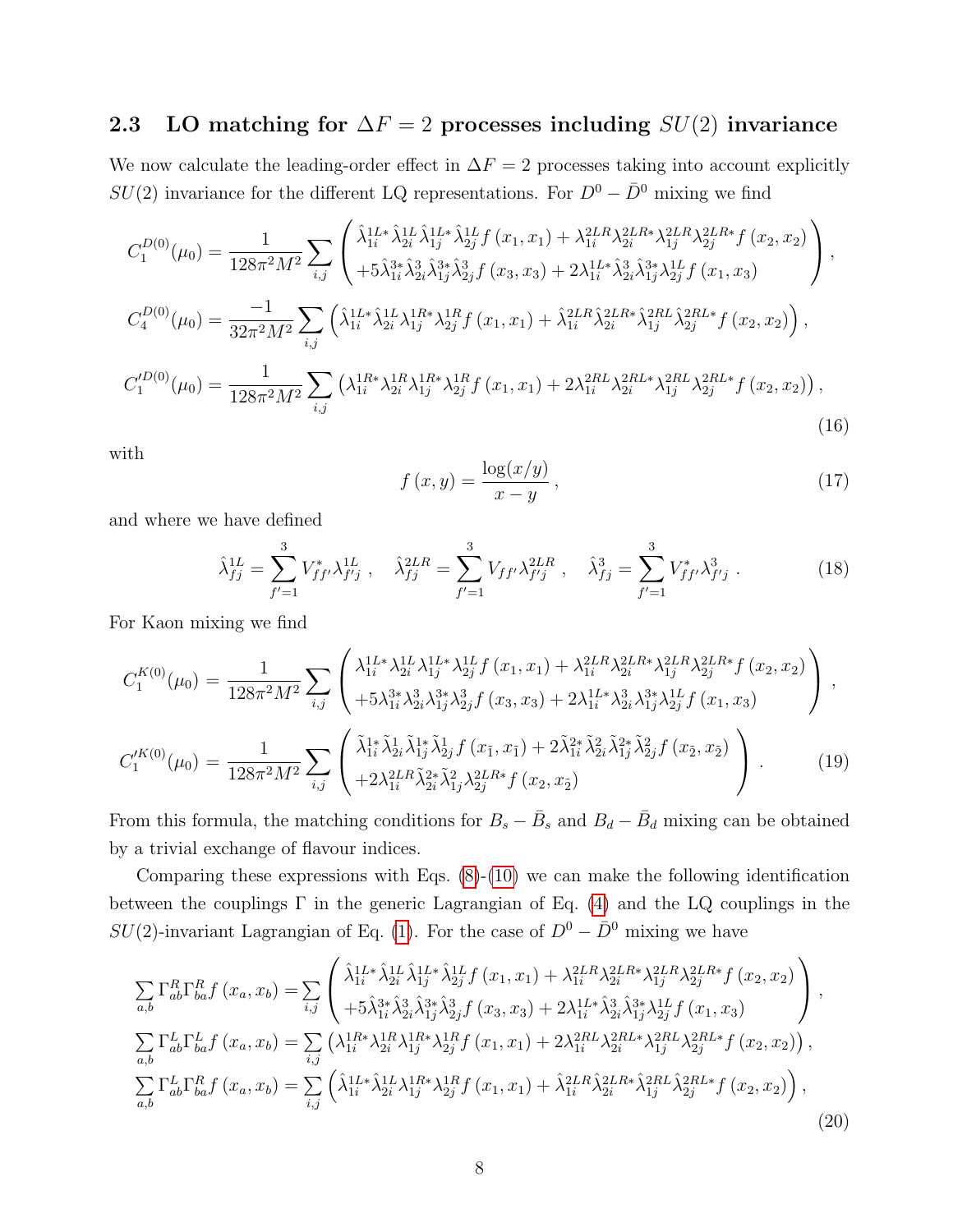

<span id="page-8-2"></span> $\begin{bmatrix} 1 & 1 \\ 1 & 1 \end{bmatrix}$   $\begin{bmatrix} 1 & 1 \\ 1 & 1 \end{bmatrix}$   $\begin{bmatrix} 1 & 1 \\ 1 & 1 \end{bmatrix}$   $\begin{bmatrix} 1 & 1 \\ 1 & 1 \end{bmatrix}$ coupling to quarks and leptons. Figure 2: One-loop diagrams leading to the renormalization of the LQ mass and the LQ

while for  $K^0 - \bar{K}^0$  mixing we have

$$
\sum_{a,b} \Gamma_{ab}^{R} \Gamma_{ba}^{R} f (x_{a}, x_{b}) = \sum_{i,j} \begin{pmatrix} \lambda_{1i}^{1L*} \lambda_{2i}^{1L} \lambda_{1j}^{1L*} \lambda_{2j}^{1L} f (x_{1}, x_{1}) + \lambda_{1i}^{2LR} \lambda_{2i}^{2LR*} \lambda_{1j}^{2LR*} \lambda_{2j}^{2LR*} f (x_{2}, x_{2}) \\ + 5 \lambda_{1i}^{3*} \lambda_{2i}^{3} \lambda_{1j}^{3*} \lambda_{2j}^{3} f (x_{3}, x_{3}) + 2 \lambda_{1i}^{1L*} \lambda_{2i}^{3} \lambda_{1j}^{3*} \lambda_{2j}^{1L} f (x_{1}, x_{3}) \end{pmatrix},
$$
\n
$$
\sum_{a,b} \Gamma_{ab}^{L} \Gamma_{ba}^{L} f (x_{a}, x_{b}) = \sum_{i,j} \begin{pmatrix} \tilde{\lambda}_{1i}^{1*} \tilde{\lambda}_{2i}^{1*} \tilde{\lambda}_{1j}^{1*} \tilde{\lambda}_{2j}^{1} f (x_{\tilde{1}}, x_{\tilde{1}}) + 2 \tilde{\lambda}_{1i}^{2*} \tilde{\lambda}_{2i}^{2} \tilde{\lambda}_{1j}^{2*} \tilde{\lambda}_{2j}^{2} f (x_{\tilde{2}}, x_{\tilde{2}}) \\ + 2 \lambda_{1i}^{2LR} \tilde{\lambda}_{2i}^{2*} \tilde{\lambda}_{1j}^{2} \lambda_{2j}^{2LR*} f (x_{2}, x_{\tilde{2}}) \end{pmatrix}.
$$
\n(21)

These expressions can be used to write any Wilson coefficient calculated using the generic Lagrangian of Eq.  $(4)$  in terms of the couplings of the  $SU(2)$ -invariant Lagrangian, also beyond the LO.

# <span id="page-8-0"></span>3 Next-to-Leading-Order Calculation

### <span id="page-8-1"></span>3.1 QCD renormalization of the LQ Lagrangian

In the presence of next-to-leading order (NLO) QCD corrections, the LQ Lagrangian must be renormalized. Thus, the couplings and fields in Eq. [\(4\)](#page-4-2) are to be understood as bare (divergent) quantities. Using multiplicative renormalization, the Lagrangian reads

$$
\mathcal{L}_{LQ} = -Z_{\Phi}\partial^{\mu}\Phi^{*}\partial_{\mu}\Phi - Z_{M}M^{2}\Phi^{*}\Phi
$$
  

$$
-\frac{Z_{G}}{4}G^{A\mu\nu}G_{\mu\nu}^{A} + iZ_{g_{s}}g_{s}[\Phi_{\alpha}^{*}\partial^{\mu}\Phi_{\beta} - (\partial^{\mu}\Phi_{\alpha}^{*})\Phi_{\beta}][G_{\mu}^{A}T_{\alpha\beta}^{A} - Z_{g_{s}}^{2}g_{s}^{2}\Phi_{\alpha}^{*}\Phi_{\beta}G^{A\mu}G_{\mu}^{B}T_{\alpha\sigma}^{A}T_{\sigma\beta}^{B}
$$
  

$$
+Z_{q}\bar{q}_{\alpha}(i\partial)q_{\beta}\delta_{\alpha\beta} + Z_{g_{s}}g_{s}\bar{q}_{\alpha}\mathcal{G}^{A}_{\alpha}q_{\beta}T_{\alpha\beta}^{A} + [Z_{\Gamma}\bar{q}\left(\Gamma_{q\ell}^{a}P_{L} + \Gamma_{q\ell}^{a}P_{R}\right)\ell\Phi_{a}^{*} + \text{h.c.}], \qquad (22)
$$

where we have considered massless quarks, only a single LQ as well as only one generation of quark and leptons. However, as QCD is flavour blind, this trivially generalizes to the case of multiple generations of quarks and leptons as well as several LQ components. The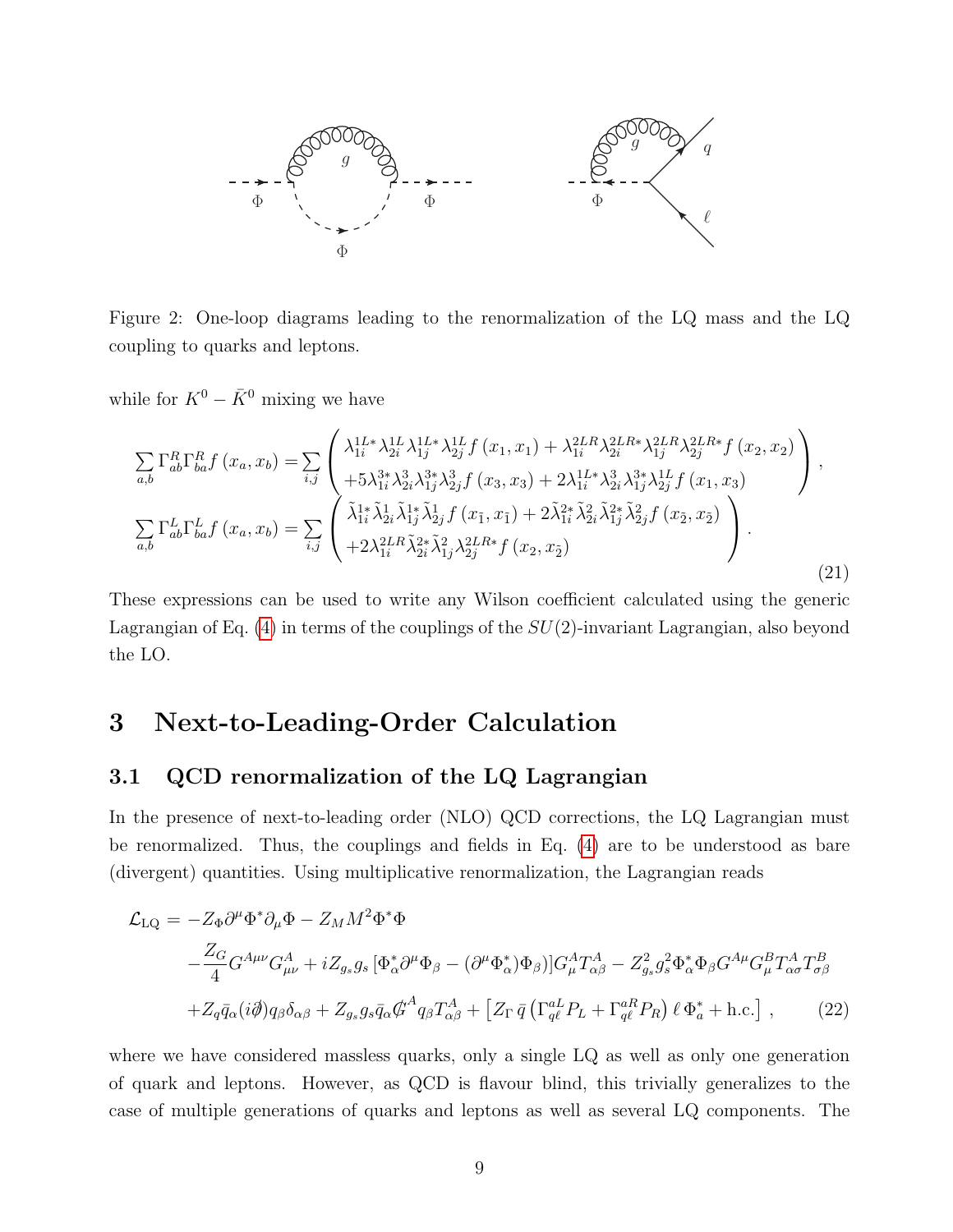renormalization constants  $Z_i = 1 + \delta_i$  contain the counterterms  $\delta_i$ . At one loop order, these counterterms are fixed by subtracting the  $1/\epsilon$  poles originating from the diagrams shown in Fig. [2](#page-8-2) (as well as the quark self-energy) within the  $\overline{\text{MS}}$  scheme, which we will use throughout this article, resulting in

$$
\delta_M = -\hat{\alpha}_s C_F \frac{1}{\epsilon} , \qquad \delta_\Phi = \hat{\alpha}_s C_F \frac{2}{\epsilon} ,
$$
  

$$
\delta_\Gamma = -\hat{\alpha}_s C_F \frac{1}{\epsilon} , \qquad \delta_q = -\hat{\alpha}_s C_F \frac{1}{\epsilon} ,
$$
  

$$
\delta_{g_s} = -\hat{\alpha}_s \left( -C_F - \frac{C_A}{2} \right) \frac{1}{\epsilon} .
$$
 (23)

The renormalized LQ mass and the couplings thus obey a renormalization group (RG) equation which determines their renormalization scale dependence:

<span id="page-9-2"></span>
$$
\frac{dM_a}{d\log\mu} = -3C_F\hat{\alpha}_s M_a + \mathcal{O}(\hat{\alpha}_s^2) ,
$$
\n
$$
\frac{d\Gamma_{q\ell}^{aX}}{d\log\mu} = -3C_F\hat{\alpha}_s \Gamma_{q\ell}^{aX} + \mathcal{O}(\hat{\alpha}_s^2) ,
$$
\n
$$
\frac{d\hat{\alpha}_s}{d\log\mu} = \mathcal{O}(\hat{\alpha}_s^2) ,
$$
\n(24)

where  $\hat{\alpha}_s \equiv \alpha_s/(4\pi)$  and  $C_F = 4/3$ .

### <span id="page-9-0"></span>3.2 Set-up of the NLO matching calculation

The set-up for the NLO matching calculation is the same as the one described e.g. in Ref. [\[220\]](#page-42-5). We match the amplitudes of the full theory onto the ones arising in the EFT at NLO in  $\alpha_s$  at the matching scale  $\mu_0$  to determine  $C_i^{(1)}$  $i^{(1)}$ . The amplitudes in the EFT are given by

<span id="page-9-3"></span>
$$
\mathcal{A}_{\text{eff}} = \sum_{i,j} C_i \left( \delta_{ij} + \hat{\alpha}_s r_{ij} + \mathcal{O}(\alpha_s^2) \right) \langle \mathcal{O}_j \rangle^{(0)} , \qquad (25)
$$

where  $\langle \mathcal{O}_i \rangle^{(0)}$  are tree-level matrix elements, and  $r_{ij}$  is given by [\[220\]](#page-42-5)

<span id="page-9-1"></span>
$$
r = \begin{pmatrix} 4/3 & 0 & 0 & 0 & 0 \ 0 & 44/3 & -4/3 & 0 & 0 \ 0 & -16/3 & -16/3 & 0 & 0 \ 0 & 0 & 0 & 64/3 & 0 \ 0 & 0 & 0 & 6 & 10/3 \end{pmatrix} \log(\mu/\lambda) + \begin{pmatrix} -5 & 0 & 0 & 0 & 0 \ 0 & 1/3 & -1 & 0 & 0 \ 0 & -15/2 & -25/6 & 0 & 0 \ 0 & 0 & 0 & 19/3 & -3 \ 0 & 0 & 0 & -1/2 & -7/6 \end{pmatrix}, (26)
$$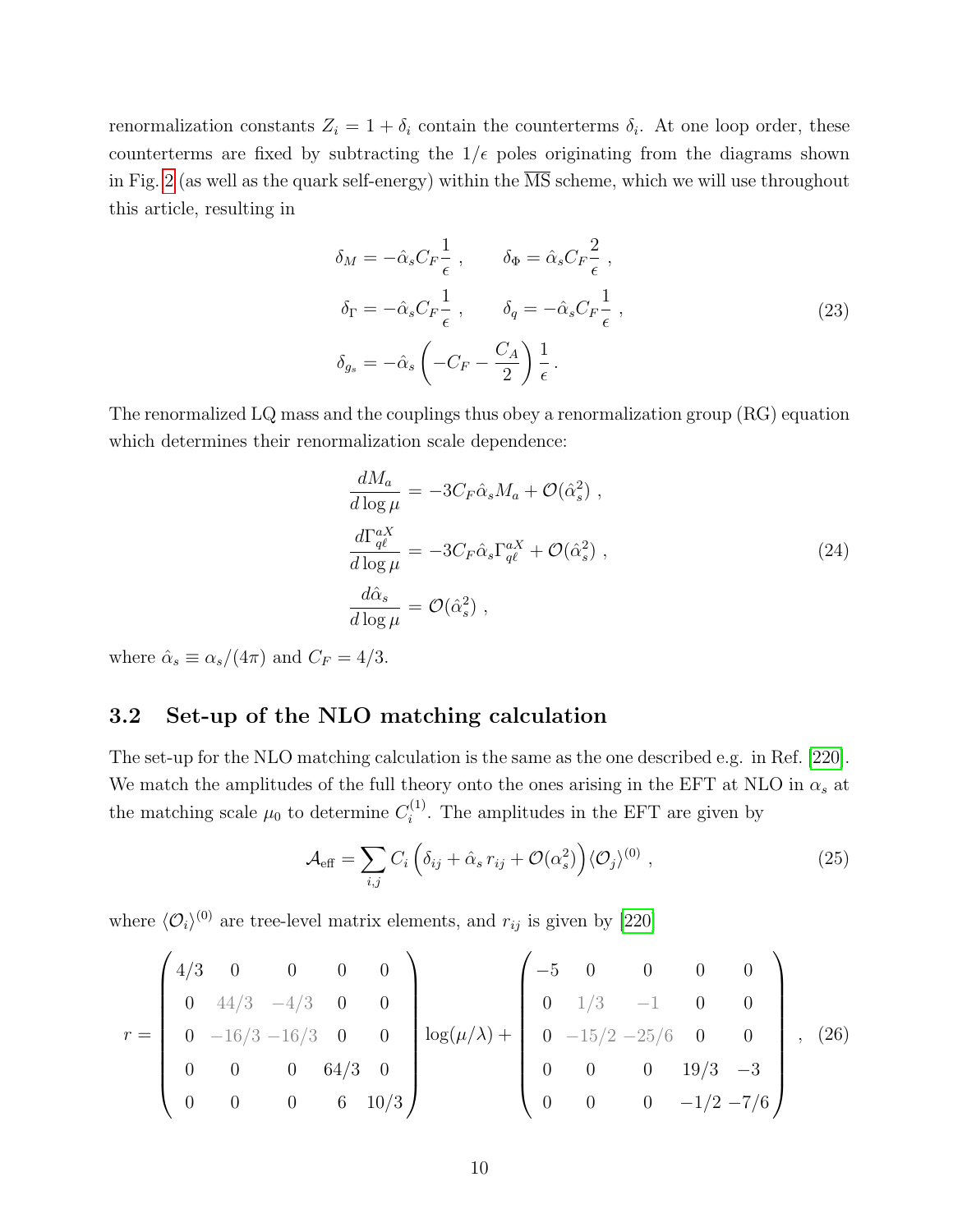with the elements in the  $3 \times 3$  primed sector equal to the ones in the  $i = 1, 2, 3$  sector. The parameter  $\lambda$ , an artificial gluon mass, is an infrared (IR) regulator needed to separate ultraviolet (UV) and IR divergences. The  $\lambda$  dependence must cancel in the matching procedure such that the Wilson coefficients do not depend on it. This also provides a cross-check of the calculation. The log-independent term (the second matrix in Eq. [\(26\)](#page-9-1)) depends on the renormalization scheme. In this case the chosen scheme is the MS-NDR scheme with the evanescent operators given in Appendix A of Ref. [\[213\]](#page-42-0). It is important to use the same scheme in the calculation of the NLO full-theory amplitude in order to get consistent results.

The amplitudes in the full theory at NLO are the sum of the LO contributions from the diagrams in Fig. [1](#page-5-0) and the NLO contributions from the two-loop diagrams shown in Fig. [3.](#page-13-0) It can be written as

$$
\mathcal{A}_{\text{LQ}} = \sum_{i} \left( F_i^{(0)} + \hat{\alpha}_s F_i^{(1)} + \mathcal{O}(\alpha_s^2) \right) \langle \mathcal{O}_i \rangle^{(0)} , \qquad (27)
$$

again in terms of tree-level matrix elements. Requiring equality of EFT and full-theory amplitudes at the matching scale  $\mu_0$  order-by-order in  $\alpha_s(\mu_0)$ , and writing

$$
C_i(\mu_0) = C_i^{(0)}(\mu_0) + C_i^{(1)}(\mu_0) + \mathcal{O}(\alpha_s(\mu_0)^2) , \qquad (28)
$$

gives

$$
C_i^{(0)} = F_i^{(0)} \t\t(29)
$$

$$
C_i^{(1)} = \hat{\alpha}_s F_i^{(1)} - \hat{\alpha}_s \sum_j F_j^{(0)} r_{ji} . \tag{30}
$$

The coefficients  $C_i^{(0)} = F_i^{(0)}$  have been given in Section [2.2.](#page-4-0) The only missing pieces are thus the NLO functions  $F_i^{(1)}$  $i^{(1)}$ , which are obtained from the evaluation of the genuine twoloop Feynman diagrams and one-loop diagrams with counterterms to be discussed in the next section.

#### <span id="page-10-0"></span>3.3 Calculation of the two-loop contributions

In order to extract the NLO functions  $F_i^{(1)}$  $\mathcal{O}(\alpha_s)$  part of the (renormalized) amplitude in the full theory  $\mathcal{A}(b_{\alpha}\bar{s}_{\beta} \to s_{\delta}\bar{b}_{\gamma})$ , at vanishing external momenta. We express this part of the amplitude as a sum of the two-loop Feynman diagrams  $(\mathcal{D}_x)$  and one-loop Feynman diagrams with counterterms  $(\mathcal{C}_x)$ , shown in Fig. [3,](#page-13-0)

$$
i\mathcal{A}_{\text{LQ}}^{\text{NLO}} = \sum_{x \in \{\text{NLO diagrams}\}} (\mathcal{D}_x + \mathcal{C}_x) . \tag{31}
$$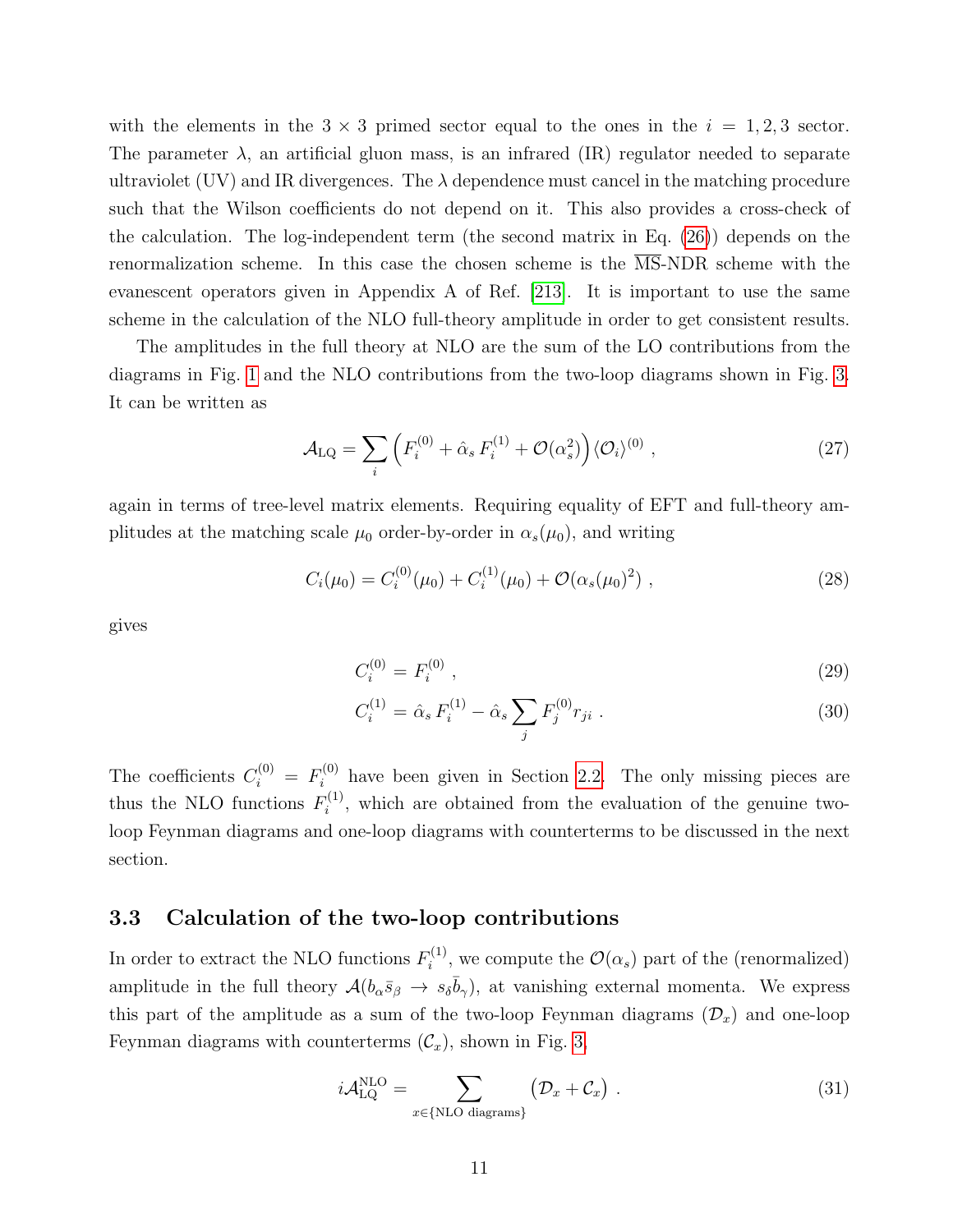The counterterm diagrams have the structure of a one-loop box diagram with a  $1/\epsilon$  vertex or propagator insertion, and thus the corresponding one-loop integral must be calculated up to and including terms of order  $\epsilon$ . The pairs  $(\mathcal{D}_x + \mathcal{C}_x)$  are UV-finite, and can be written as

<span id="page-11-0"></span>
$$
\mathcal{D}_x + \mathcal{C}_x = \hat{\alpha}_s f_x(m_j, \lambda) (\bar{u}_{s\delta} \Gamma_x u_{b\alpha}) (\bar{v}_{s\beta} \tilde{\Gamma}_x v_{b\gamma}) + \hat{\alpha}_s f'_x(m_j, \lambda) (\bar{u}_{s\delta} \Gamma'_x v_{b\gamma}) (\bar{v}_{s\beta} \tilde{\Gamma}'_x u_{b\alpha})
$$
 (32)

The parameter  $\lambda$  is a gluon mass that we have introduced to regularize IR divergencies in diagrams where the gluon connects the external (massless) quark legs. This is the same IR regulator appearing in Eq. [\(26\)](#page-9-1).

In order to extract the functions  $F_i^{(1)}$  we must write the spinor structures in Eq. [\(32\)](#page-11-0) as a linear combination of tree-level matrix elements  $\langle \mathcal{O}_i \rangle^{(0)}$ . We do this by applying suitable Dirac projectors  $P_i = P_A^{(i)} S^{(i)} \otimes P_B^{(i)} S^{(i)}$  which act on the spinor structures as

$$
v_{b\gamma}\bar{u}_{s\delta} \to P_A^{(k)} S_{\delta\gamma}^{(k)} , \quad u_{b\alpha}\bar{v}_{s\beta} \to P_B^{(k)} S_{\alpha\beta}^{(k)} . \tag{33}
$$

Here  $P^{(k)}$  are Dirac matrices and  $S^{(k)}$  colour structures ( $\delta$  or  $T^A$ ). These projectors are defined such that

$$
P_i \langle \mathcal{O}_j \rangle^{(0)} = \delta_{ij} + \mathcal{O}(\epsilon^2) \tag{34}
$$

Specific details about these projections are given in App. [A.](#page-20-0) In this way, the contribution to the function  $F_i^{(1)}$  $i^{(1)}$  from the pair  $(\mathcal{D}_x + \mathcal{C}_x)$  is given by

$$
\alpha_s F_i^{(1)}\Big|_x = P_i[\mathcal{D}_x + \mathcal{C}_x] \ . \tag{35}
$$

The advantage of this approach is that the projection can be performed before evaluating the loop integrals, transforming the integrands into scalar functions of the loop momenta. The scalar two-loop integrals can now be computed as in Ref. [\[220\]](#page-42-5): First, loop momenta in the numerators are reduced by expressing them in the form of the denominators; second, the denominators are decomposed using partial fraction, after which the integral can be expressed as a sum of terms of the form

<span id="page-11-1"></span>
$$
f(M_i, \lambda) \int \frac{d^d q_1 d^d q_2}{(2\pi)^{2d}} \frac{1}{(q_1^2 - m_1^2)^{n_1} (q_2^2 - m_2^2)^{n_2} [(q_1 - q_2)^2 - m_3^2]^{n_3}} \,. \tag{36}
$$

The solution of these scalar integrals is known [\[229\]](#page-43-4).

The contributions from each pair  $(\mathcal{D}_x + \mathcal{C}_x)$  to the the functions  $F_i^{(1)}$  $i^{(1)}$  are separately UVfinite, and this provides a non-trivial check of the two-loop integrals (note that the individual expressions for the scalar integrals in Eq. [\(36\)](#page-11-1) contain  $1/\epsilon$  and  $1/\epsilon^2$  poles). The results for the functions  $F_i^{(1)}$  $i^{(1)}$  still depend on the IR regulator  $\lambda$ . This dependence is cancelled in the combination  $F_i^{(1)} - F_j^{(0)}$  $j^{(0)}r_{ji}$ . This cancellation is also non-trivial and constitutes yet another check of the two-loop calculation.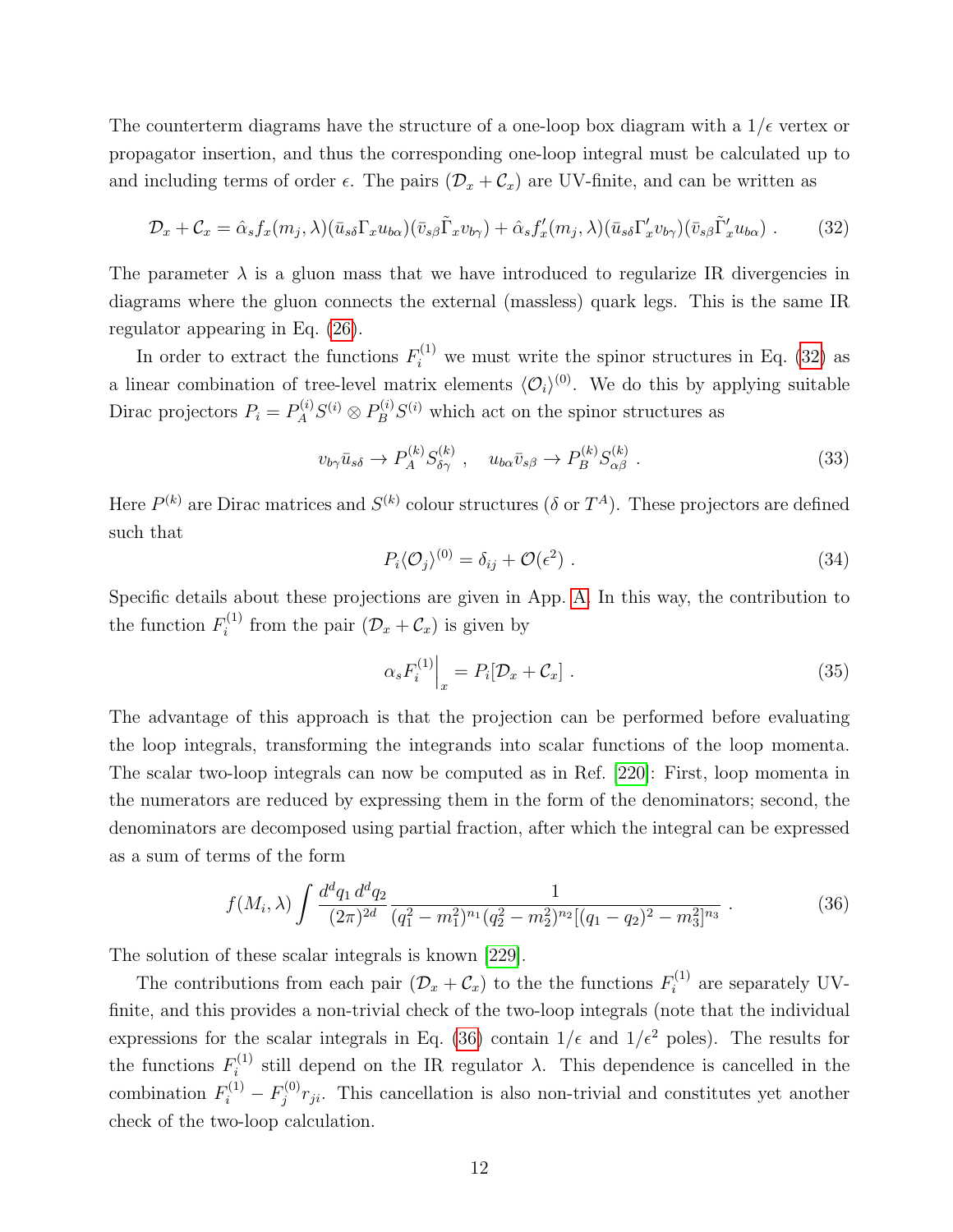All types of two-loop diagrams are shown in Fig. [3.](#page-13-0) It is useful to classify these diagrams into finite, UV divergent and IR divergent ones. The first two diagrams are finite and thus no renormalization is required. The following two diagrams are UV divergent, and correspond precisely to the one-loop renormalization of the LQ self-energy and vertex correction from Fig. [2.](#page-8-2) Their corresponding counterterm diagrams are shown in the last row of Fig. [3.](#page-13-0) The remaining diagrams, in which the gluon connects external quarks, are IR divergent. Such diagrams will have a  $\lambda$  dependence which will contribute to the function  $F_i^{(1)}$  $i^{(1)}$ . As mentioned before, this  $\lambda$  dependence will cancel with the one from the EFT contained in Eq. [\(26\)](#page-9-1) when performing the matching.

#### <span id="page-12-0"></span>3.4 Matching results for the Wilson coefficients at NLO

The final results for the (non-zero) NLO Wilson Coefficients  $C_i^{(1)}$  $i^{(1)}$  at the matching scale are

<span id="page-12-2"></span>
$$
C_{1}^{(1)}(\mu_{0}) = \frac{\alpha_{s} \Gamma_{ab}^{R} \Gamma_{ba}^{R}}{4608\pi^{3} M^{2} x_{a}^{2} x_{b}^{2} (x_{a} - x_{b})^{2}}
$$
  
 
$$
\times \left[x_{a}^{3} x_{b}^{2} (30 \text{Li}_{2} (1 - X_{b}^{a}) + \log (X_{b}^{a}) (54 \log (X_{b}^{\mu}) + 69) - 12 \log^{2} (X_{b}^{a}) - 5\pi^{2} + 36\right)
$$
  
- $x_{a}^{4} x_{b} (6 \text{Li}_{2} (1 - X_{b}^{a}) + 3 \log^{2} (X_{b}^{a}) + 36 \log (X_{b}^{a}) + \pi^{2} + 36)$   
+ $6x_{a}^{5} (6 \text{Li}_{2} (1 - X_{b}^{a}) + 3 \log^{2} (X_{b}^{a}) + \pi^{2}) + a \leftrightarrow b \right],$  (37)

$$
C_4^{(1)}(\mu_0) = -\frac{\alpha_s \Gamma_{ab}^L \Gamma_{ba}^R}{1152\pi^3 M^2 x_a x_b (x_a - x_b)^2}
$$
  
 
$$
\times \left[ x_a^2 x_b \left( 12 \text{Li}_2 \left( 1 - X_b^a \right) + 6 \log \left( X_b^a \right) \left( 4 \log \left( X_b^a \right) - 3 \left( \log \left( X_a^\mu \right) + \log \left( X_b^\mu \right) \right) + 10 \right) + \pi^2 \right)
$$
  
-
$$
x_b^3 \left( \pi^2 - 6 \text{Li}_2 \left( 1 - X_b^a \right) \right) + a \leftrightarrow b \right] , \qquad (38)
$$

$$
C_5^{(1)}(\mu_0) = -\frac{\alpha_s \Gamma_{ab}^L \Gamma_{ba}^R}{384\pi^3 M^2 x_a x_b (x_a - x_b)^2} \times \left[ x_b^3 \left( \pi^2 - 6 \text{Li}_2 \left( 1 - X_b^a \right) \right) + x_a x_b^2 \left( 12 \text{Li}_2 \left( 1 - X_b^a \right) - 12 \log \left( X_b^a \right) - \pi^2 \right) + a \leftrightarrow b \right] ,
$$
\n(39)

with

$$
X_b^a = \frac{M_a^2}{M_b^2} , \qquad X_a^\mu = \frac{\mu_0^2}{M_a^2} , \qquad x_a = \frac{M_a^2}{M^2} . \tag{40}
$$

Note that the dependence on  $M$  drops out. In the equal LQ mass limit one has

<span id="page-12-1"></span>
$$
C_1^{(1)}(\mu_0) = \alpha_s \frac{\Gamma_{aa}^R \Gamma_{aa}^R}{4608\pi^3 M^2} \left(108 \log \frac{\mu_0}{M} + 34\pi^2 - 273\right) ,\qquad (41)
$$

$$
C_4^{(1)}(\mu_0) = \alpha_s \frac{\Gamma_{aa}^L \Gamma_{aa}^R}{1152\pi^3 M^2} \left(72 \log \frac{\mu_0}{M} + 2\pi^2 - 105\right) ,\qquad (42)
$$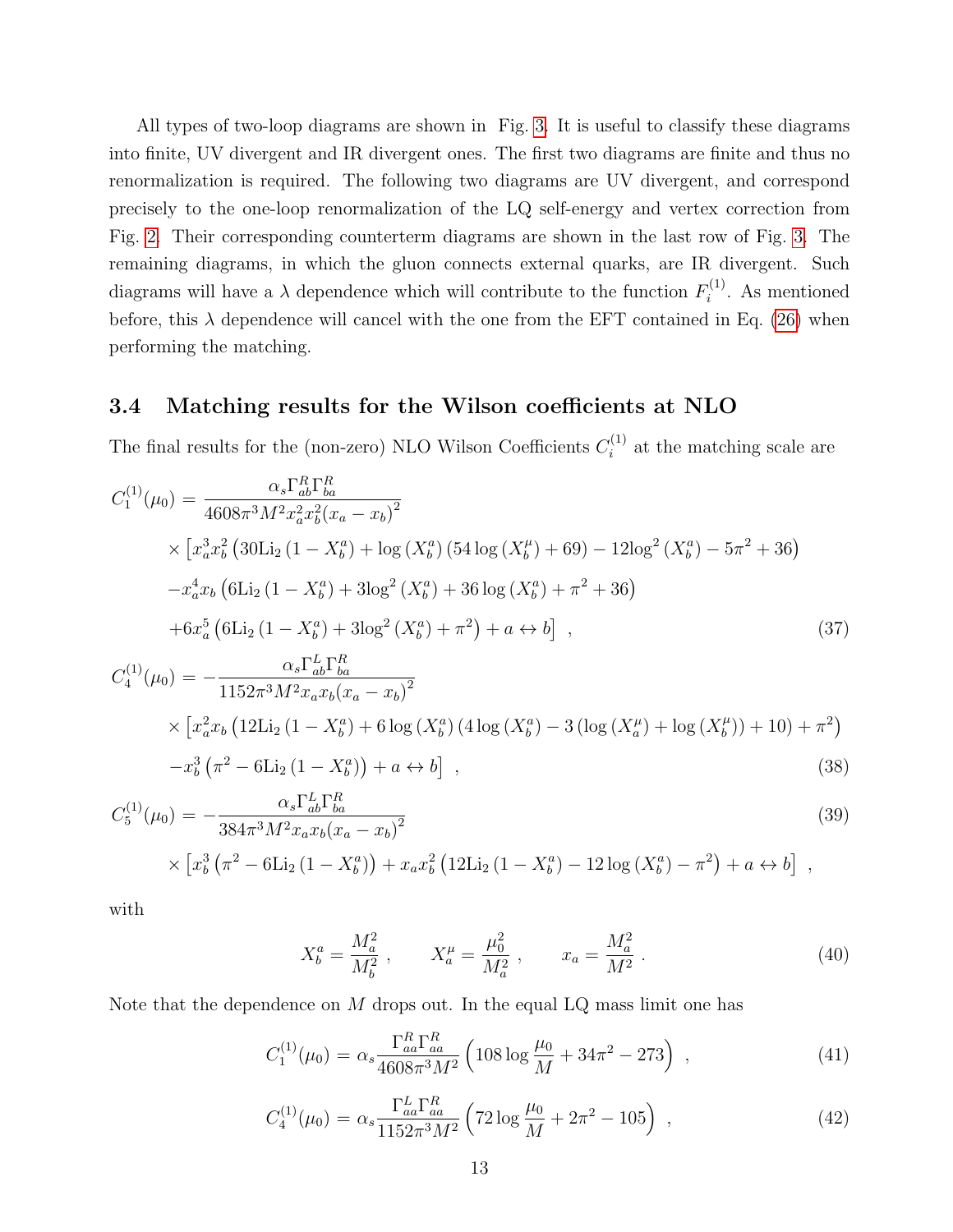

<span id="page-13-0"></span>Figure 3: A sample of two-loop diagrams, and one-loop diagrams with counterterm insertions (indicated by the cross), contributing to the NLO QCD matching for  $B_s - \bar{B}_s$  mixing.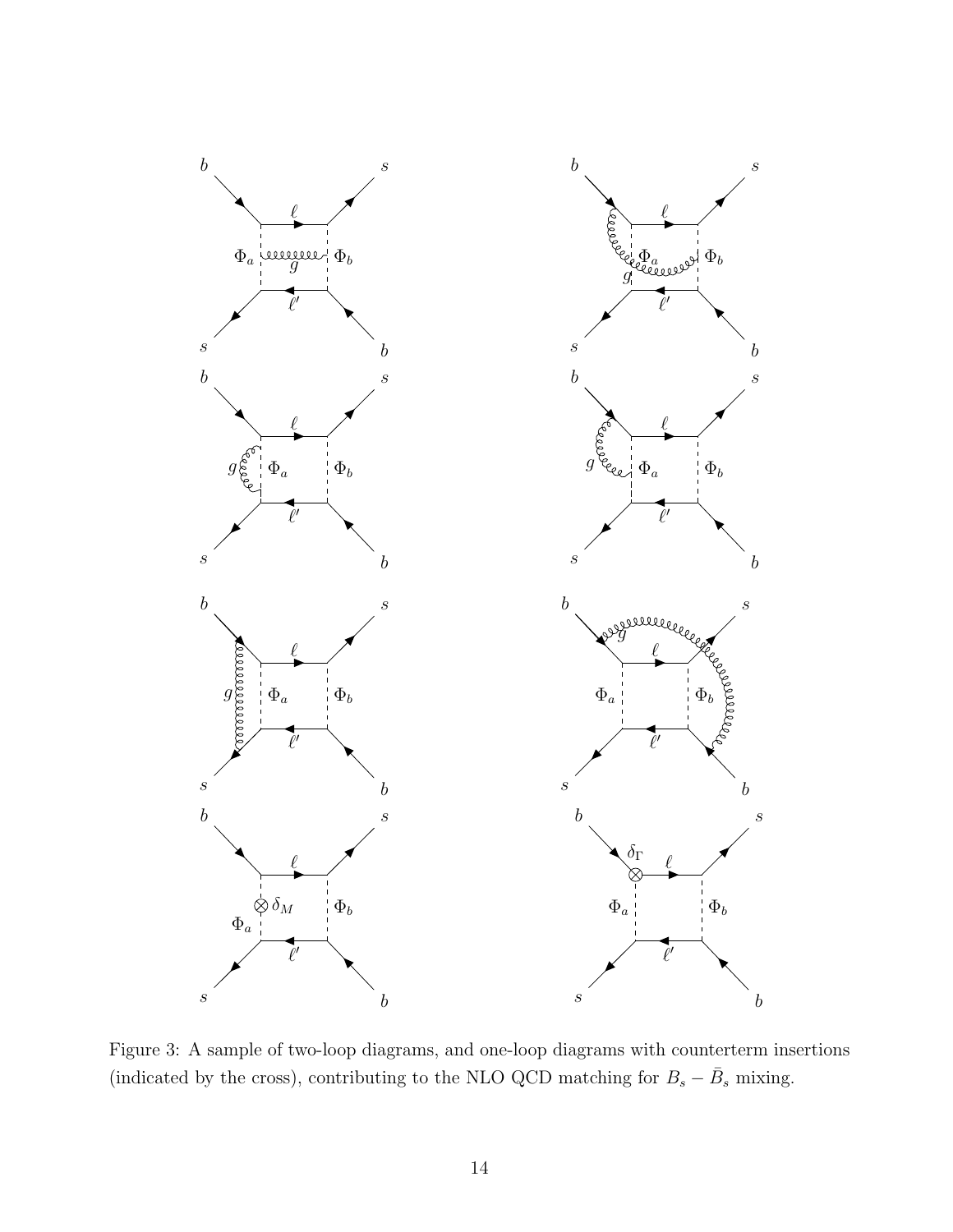|                  | $K^0 - \bar{K}^0$ | $D^0-\bar D^0$ | $B_d - \bar{B}_d$ | $B_s - B_s$ |
|------------------|-------------------|----------------|-------------------|-------------|
| $B_P^{(1)}(\mu)$ | 0.506(17)         | 0.757(27)      | 0.913(86)         | 0.952(66)   |
| $B_P^{(2)}(\mu)$ | 0.46(3)           | 0.65(4)        | 0.761(76)         | 0.806(59)   |
| $B_P^{(3)}(\mu)$ | 0.79(5)           | 0.96(8)        | 1.07(22)          | 1.10(16)    |
| $B_P^{(4)}(\mu)$ | 0.78(5)           | 0.87(6)        | 1.040(87)         | 1.022(66)   |
| $B_P^{(5)}(\mu)$ | 0.47(4)           | 0.68(5)        | 0.96(10)          | 0.943(75)   |

<span id="page-14-2"></span>Table 2: Bag parameters calculated within lattice QCD, adapted from Refs. [\[230,](#page-43-5) [231\]](#page-43-6). The renormalization scale is  $\mu = \{3, 3, 4.18, 4.18\}$  GeV for  $P = \{K^0, D^0, B_d, B_s\}.$ 

$$
C_5^{(1)}(\mu_0) = -\alpha_s \frac{\Gamma_{aa}^L \Gamma_{aa}^R}{384\pi^3 M^2} \left(2\pi^2 + 3\right) \ . \tag{43}
$$

The result for  $C_1^{\prime(1)}$  $C_1^{(1)}(\mu_0)$  is equal to that of  $C_1^{(1)}$  $\Gamma_{1}^{(1)}(\mu_0)$  with the replacement  $\Gamma_{ab}^R \to \Gamma_{ab}^L$ .

The results derived here can be easily translated into a matching to the SMEFT above the EW scale. For the necessary formulas we refer to e.g. Ref. [\[216\]](#page-42-2).

# <span id="page-14-0"></span>4 Phenomenological analysis

#### <span id="page-14-1"></span>4.1 Numerical Results

Let us now derive simple numerical results from the analytic expressions obtained in the previous section for  $K^0 - \bar{K}^0$ ,  $D^0 - \bar{D}^0$  and  $B_{s,d} - \bar{B}_{s,d}$  mixing as a function of the couplings Γ (for  $\mu_0 = M$ ).

The relevant quantity is the matrix element of the  $\Delta F = 2$  effective Hamiltonian,

<span id="page-14-4"></span>
$$
\langle P^{0} | \mathcal{H}_{\text{eff}}^{\Delta F=2} | \bar{P}^{0} \rangle = \sum_{i} C_{i}(\mu) \langle \mathcal{O}_{i}(\mu) \rangle , \qquad (44)
$$

where  $\langle \mathcal{O}_i(\mu) \rangle \equiv \langle P^0 | \mathcal{O}_i(\mu) | \bar{P}^0 \rangle$  can be expressed in terms of non-perturbative "bag parameters"  $B_P^{(i)}$  $P_P^{(i)}$  (see e.g. Ref. [\[230\]](#page-43-5)),

<span id="page-14-3"></span>
$$
\langle \mathcal{O}_1^{(l)}(\mu) \rangle = \frac{2}{3} f_P^2 M_P^2 B_P^{(1)}(\mu) , \qquad (45)
$$

$$
\langle \mathcal{O}_2^{(\prime)}(\mu) \rangle = -\frac{5}{12} \left( \frac{M_P}{m_h(\mu) + m_l(\mu)} \right)^2 f_P^2 M_P^2 B_P^{(2)}(\mu) , \qquad (46)
$$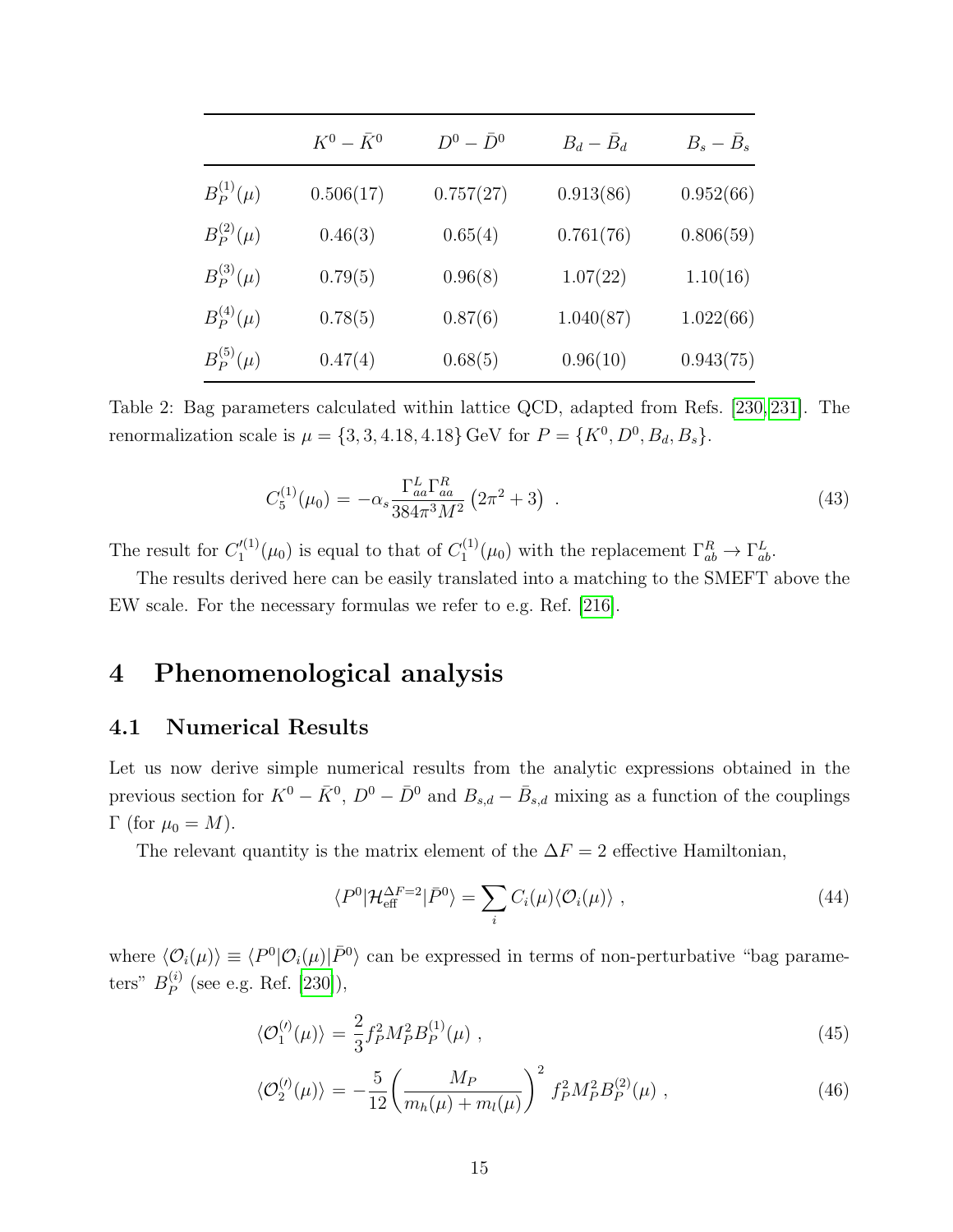| $M_{K^0} = 497.611(13) \,\text{MeV}$ [234]                            | $M_{D^0} = 1.86484(5) \,\text{GeV}$ [234]                             |
|-----------------------------------------------------------------------|-----------------------------------------------------------------------|
| $M_{B_d} = 5.27965(12) \,\text{GeV}$ [234]                            | $M_{B_s} = 5.36688(14) \,\text{GeV}$ [234]                            |
| $\overline{m}_u(3\,\text{GeV}) = 2.3(2)\,\text{MeV}$ <sup>††</sup>    | $\overline{m}_d(3 \,\text{GeV}) = 4.4(2) \,\text{MeV}$ <sup>††</sup>  |
| $\overline{m}_s(3 \,\text{GeV}) = 84.4(6) \,\text{MeV}$ <sup>††</sup> | $\overline{m}_c(3 \,\text{GeV}) = 0.988(7) \,\text{GeV}$ [235]        |
| $\overline{m}_b(\overline{m}_b) = 4.18(3) \,\mathrm{GeV}$ [234]       |                                                                       |
| $\overline{m}_d(\overline{m}_b) = 4.1(2) \,\textrm{MeV}$ if           | $\overline{m}_s(\overline{m}_b) = 78.9(6) \,\text{MeV}$ <sup>††</sup> |
| $f_K = 155.7(3) \,\text{MeV}$ [235]                                   | $f_D = 212.0(7) \,\text{MeV}$ [235]                                   |
| $f_{B_d} = 190.0(1.3) \,\text{MeV}$ [235]                             | $f_{B_s} = 230.3(1.3) \,\text{MeV}$ [235]                             |

<span id="page-15-1"></span>Table 3: Set of inputs used in the numerical analysis. The inputs marked †† have been obtained from the values at the scale of 2 GeV given in Ref. [\[235\]](#page-43-8), by running them to 3 GeV and 4.18 GeV using RunDec [\[237\]](#page-44-0) at four loops in 4-flavour QCD.

$$
\langle \mathcal{O}_3^{(\prime)}(\mu) \rangle = \frac{1}{12} \left( \frac{M_P}{m_h(\mu) + m_l(\mu)} \right)^2 f_P^2 M_P^2 B_P^{(3)}(\mu) , \qquad (47)
$$

$$
\langle \mathcal{O}_4(\mu) \rangle = \frac{1}{2} \left[ \left( \frac{M_P}{m_h(\mu) + m_l(\mu)} \right)^2 + \frac{1}{6} \right] f_P^2 M_P^2 B_P^{(4)}(\mu) , \qquad (48)
$$

$$
\langle \mathcal{O}_5(\mu) \rangle = \frac{1}{6} \left[ \left( \frac{M_P}{m_h(\mu) + m_l(\mu)} \right)^2 + \frac{3}{2} \right] f_P^2 M_P^2 B_P^{(5)}(\mu) , \qquad (49)
$$

where  $P = \{K^0, D^0, B_d, B_s\}$  and  $(m_h, m_l) = \{(m_s, m_d), (m_c, m_u), (m_b, m_d), (m_b, m_s)\}$  are running  $\overline{\text{MS}}$  masses. The numerical values for the bag parameters  $B_P^{(i)}$  $P^{(v)}(\mu)$  are calculated using lattice QCD and can be found in Refs.  $[230, 231]$  $[230, 231]$ <sup>[6](#page-15-0)</sup>. For convenience we reproduce these numbers in Table [2](#page-14-2) adjusted to the conventions used in Eqs.  $(45)-(49)$  $(45)-(49)$ . The quoted results for the bag parameters are given at the renormalization scales  $\mu = \{3, 3, 4.18, 4.18\}$  GeV for  $P = \{K^0, D^0, B_d, B_s\}$ , and in the renormalization scheme of Ref. [\[213\]](#page-42-0), which is the same one used here in the calculation of the Wilson coefficients. The numerical values of the various quantities appearing in Eqs. [\(45\)](#page-14-3)-[\(49\)](#page-14-3) are collected in Table [3.](#page-15-1) The resulting numbers for the matrix elements  $\langle \mathcal{O}_i(\mu) \rangle$  at the relevant renormalization scales are collected in Table [4.](#page-17-1)

In order to provide numerical formulas for the matrix element in Eq. [\(44\)](#page-14-4) we also need the matching result  $C_i(\mu_0)$  and the evolution matrix  $U(\mu, \mu_0)$ , defined by

$$
C_i(\mu) = U(\mu, \mu_0)_{ij} C_j(\mu_0).
$$
\n(50)

<span id="page-15-0"></span> ${}^{6}$ Other recent determinations can be found in Refs. [\[215,](#page-42-6) [232,](#page-43-9) [233\]](#page-43-10).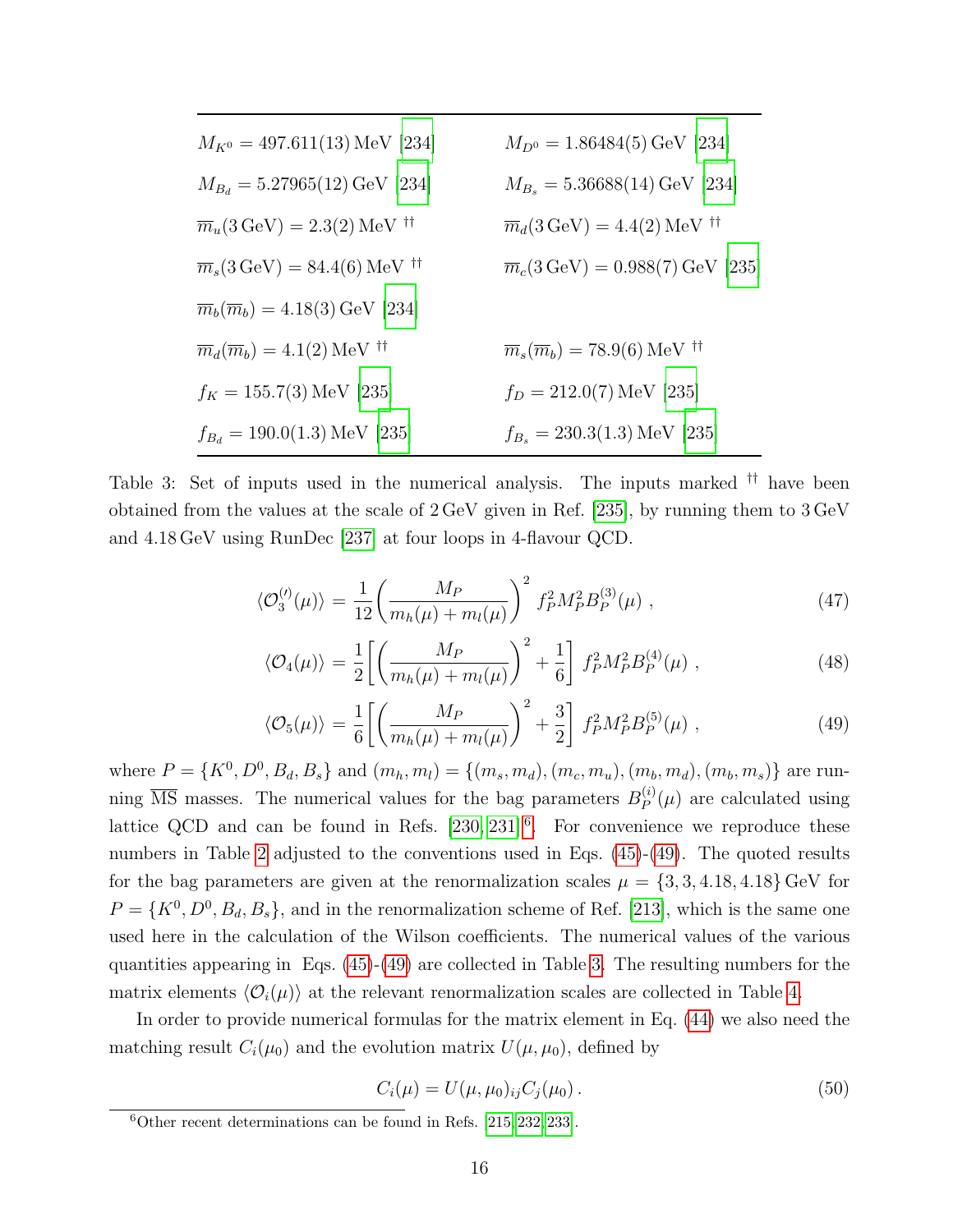The evolution matrix is calculated by solving the RGE in Eq. [\(13\)](#page-6-1) numerically, using the LO and NLO ADMs in Eqs.[\(14\)](#page-6-2) and [\(15\)](#page-6-3). For the evolution of the strong coupling  $\alpha_s(\mu)$  we use the four loop result from RunDec [\[237\]](#page-44-0). We find

$$
U(4.18 \text{ GeV}, 1 \text{ TeV}) = \begin{pmatrix} 0.794 & 0 & 0 & 0 & 0 \\ 0 & 1.886 & -0.392 & 0 & 0 \\ 0 & -0.079 & 0.520 & 0 & 0 \\ 0 & 0 & 0 & 2.909 & 0.666 \\ 0 & 0 & 0 & 0.114 & 0.902 \end{pmatrix}, \qquad (51)
$$

$$
U(3 \text{ GeV}, 1 \text{ TeV}) = \begin{pmatrix} 0.775 & 0 & 0 & 0 & 0 \\ 0 & 2.034 & -0.445 & 0 & 0 \\ 0 & -0.089 & 0.484 & 0 & 0 \\ 0 & 0 & 0 & 3.299 & 0.798 \\ 0 & 0 & 0 & 0.148 & 0.898 \end{pmatrix}. \qquad (52)
$$

Note that the evolution for  $C'_{1,2,3}$  is the same as the one for  $C_{1,2,3}$ .

For the LQ contribution to the Wilson coefficients at the matching scale  $C_i(\mu_0) = C_i(1 \text{ TeV})$ we use the formulas in Eqs.[\(12\)](#page-5-2) and [\(41\)](#page-12-1)-[\(43\)](#page-12-1) with  $M = \mu_0 = 1 \,\text{TeV}$  (the matching scale dependence will be discussed in the following section). We find:

$$
C_1(1 \,\text{TeV}) = 8.30 \cdot 10^{-10} \Gamma_{aa}^R \Gamma_{aa}^R \text{ GeV}^{-2} , \qquad (53)
$$

$$
C'_{1}(1 \,\text{TeV}) = 8.30 \cdot 10^{-10} \Gamma_{aa}^{L} \Gamma_{aa}^{L} \text{ GeV}^{-2} , \qquad (54)
$$

$$
C_4(1 \,\text{TeV}) = -3.38 \cdot 10^{-9} \Gamma_{aa}^L \Gamma_{aa}^R \text{ GeV}^{-2} , \qquad (55)
$$

$$
C_5(1 \,\text{TeV}) = -1.69 \cdot 10^{-10} \, \Gamma_{aa}^L \Gamma_{aa}^R \, \text{GeV}^{-2} \,. \tag{56}
$$

Putting everything together, we have

$$
\langle K^{0}|\mathcal{H}_{\text{eff}}^{\Delta F=2}|\bar{K}^{0}\rangle = \left[(0.131 \pm 0.004)(\Gamma_{aa}^{L}\Gamma_{aa}^{L} + \Gamma_{aa}^{R}\Gamma_{aa}^{R}) + (-84.5 \pm 5.5)\Gamma_{aa}^{L}\Gamma_{aa}^{R}\right] \cdot 10^{-11} \text{ GeV}^{2} ,
$$
  
\n
$$
\langle D^{0}|\mathcal{H}_{\text{eff}}^{\Delta F=2}|\bar{D}^{0}\rangle = \left[(0.051 \pm 0.002)(\Gamma_{aa}^{L}\Gamma_{aa}^{L} + \Gamma_{aa}^{R}\Gamma_{aa}^{R}) + (-2.91 \pm 0.20)\Gamma_{aa}^{L}\Gamma_{aa}^{R}\right] \cdot 10^{-9} \text{ GeV}^{2} ,
$$
  
\n
$$
\langle B_{d}|\mathcal{H}_{\text{eff}}^{\Delta F=2}|\bar{B}_{d}\rangle = \left[(0.41 \pm 0.38)(\Gamma_{aa}^{L}\Gamma_{aa}^{L} + \Gamma_{aa}^{R}\Gamma_{aa}^{R}) + (-9.41 \pm 0.81)\Gamma_{aa}^{L}\Gamma_{aa}^{R}\right] \cdot 10^{-9} \text{ GeV}^{2} ,
$$
  
\n
$$
\langle B_{s}|\mathcal{H}_{\text{eff}}^{\Delta F=2}|\bar{B}_{s}\rangle = \left[(0.64 \pm 0.04)(\Gamma_{aa}^{L}\Gamma_{aa}^{L} + \Gamma_{aa}^{R}\Gamma_{aa}^{R}) + (-13.98 \pm 0.94)\Gamma_{aa}^{L}\Gamma_{aa}^{R}\right] \cdot 10^{-9} \text{ GeV}^{2} .
$$
  
\n(57)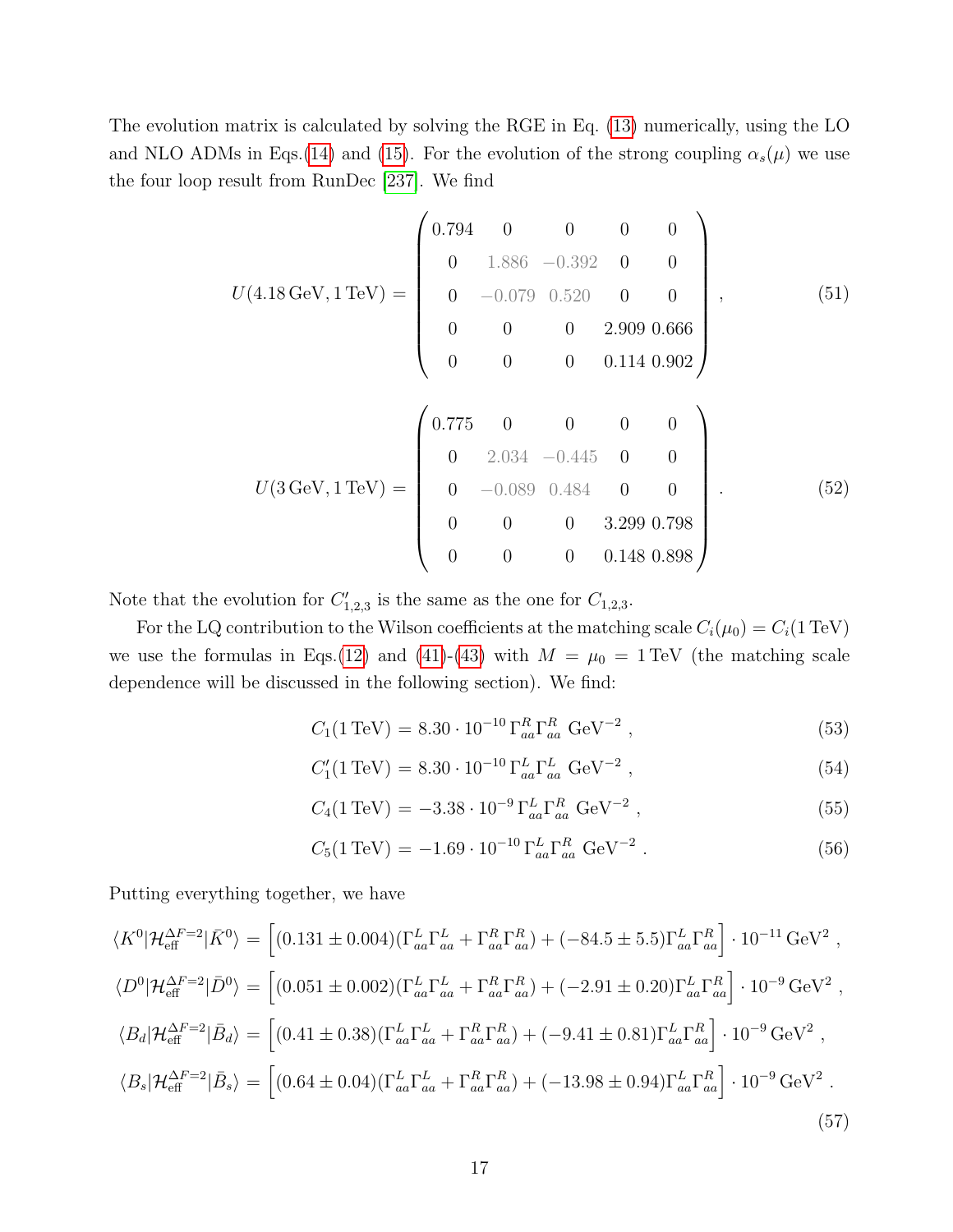|                                                 | $K^0 - \bar{K}^0$ | $D^0 - \bar{D}^0$ | $B_d - \bar{B}_d$ | $B_s - B_s$     |
|-------------------------------------------------|-------------------|-------------------|-------------------|-----------------|
| $\langle \mathcal{O}_1^{(\prime)}(\mu) \rangle$ | 0.00202(0.00007)  | 0.079(0.003)      | 0.611(0.058)      | 0.967(0.068)    |
| $\langle {\cal O}_2^{(\prime)}(\mu)\rangle$     | $-0.0361(0.0024)$ | $-0.150(0.010)$   | $-0.508(0.051)$   | $-0.813(0.061)$ |
| $\langle {\cal O}_3^{(\prime)} (\mu) \rangle$   | 0.0124(0.0008)    | 0.044(0.004)      | 0.142(0.030)      | 0.222(0.033)    |
| $\langle \mathcal{O}_4(\mu) \rangle$            | 0.0739(0.0048)    | 0.252(0.018)      | 0.921(0.079)      | 1.367(0.092)    |
| $\langle \mathcal{O}_5(\mu) \rangle$            | 0.0154(0.0013)    | 0.089(0.007)      | 0.498(0.052)      | 0.739(0.059)    |

<span id="page-17-1"></span>Table 4: Values for the matrix elements of  $\Delta F = 2$  operators, in units of GeV<sup>4</sup>. The renormalization scale is  $\mu = \{3, 3, 4.18, 4.18\}$  GeV for  $P = \{K, D, B_d, B_s\}.$ 

In a first approximation (neglecting logarithmic effects) these matrix elements scale like  $1 \text{TeV}^2/M^2$ . Thus after inserting the explicit expressions for the couplings Γ, they can be easily applied to set bounds on LQ models.

#### <span id="page-17-0"></span>4.2 Matching scale dependence and importance of NLO corrections

The renormalization-scale dependence of the Wilson coefficients is given by the Renormalization Group Equation (RGE)

$$
\left[\frac{\partial}{\partial \log \mu} + \frac{d\alpha_s}{d \log \mu} \frac{\partial}{\partial \alpha_s} + \frac{dM_a}{d \log \mu} \frac{\partial}{\partial M_a} + \frac{d\Gamma_{q\ell}^{aX}}{d \log \mu} \frac{\partial}{\partial \Gamma_{q\ell}^{aX}} - \gamma^T\right] \vec{C}(\mu) = 0 ,\qquad (58)
$$

where a sum over the indices  $a, q, \ell$  and  $X = L, R$  is understood. It is easy to check that the matching conditions given in Eqs.  $(8)-(10)$  $(8)-(10)$  and  $(37)-(39)$  $(37)-(39)$  satisfy this RGE up to higher order  $\mathcal{O}(\alpha_s^2)$  terms. More explicitly, using the beta functions in Eq. [\(24\)](#page-9-2),

$$
\frac{\partial C_i^{(1)}}{\partial \log \mu} = \hat{\alpha}_s \left[ 3C_F M_a \frac{\partial C_i^{(0)}}{\partial M_a} + 3C_F \Gamma_{q\ell}^{aX} \frac{\partial C_i^{(0)}}{\partial \Gamma_{q\ell}^{aX}} + \gamma_{ji}^{(0)} C_j^{(0)} \right] . \tag{59}
$$

As discussed already in the previous section, even though the LO Wilson coefficients  $C_i^{(0)}$  do not depend explicitly on the matching scale  $\mu_0$ , they do depend on it implicitly through the running masses and couplings. This means we treat  $M(\mu_0)$  and  $\Gamma_{ij}^X(\mu_0)$  as functions of the matching scale  $\mu_0$ . Then, one can calculate the matrix element for the  $\Delta F = 2$  process in question, taking into account that  $\mu_0$  is at the same time the initial scale for the renormalization-group evolution of the Wilson coefficients down to the hadronic scale. The running of the masses and couplings cancels the matching-scale dependence of physical observables order-by-order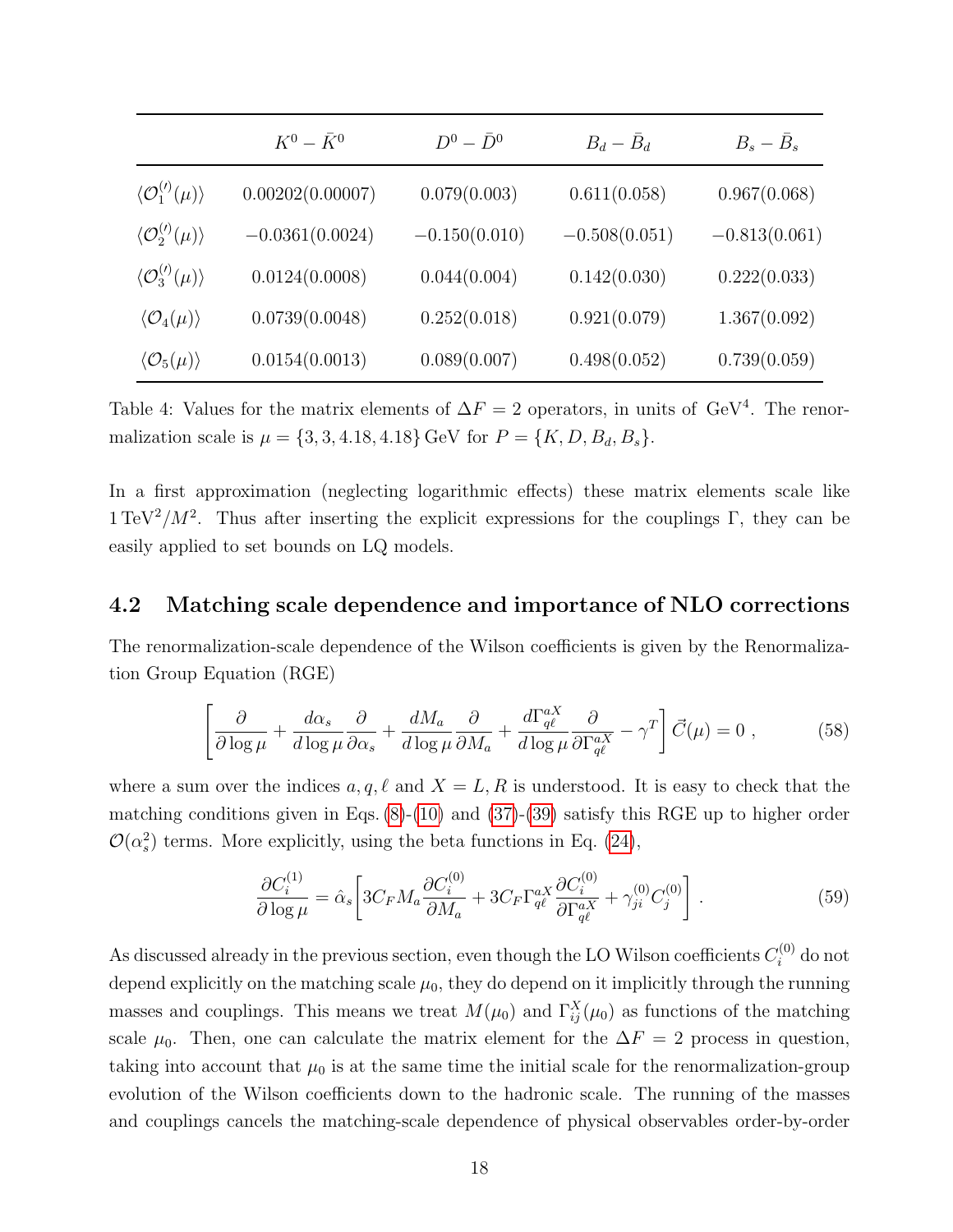in  $\alpha_s(\mu_0)$ . For the evolution down to the hadronic scale we will use the NLO anomalous dimensions also for the LO estimate (even though this is higher order  $\alpha_s$ ) since these results were known previously to our calculation.

In order to illustrate both the relative size of the NLO matching corrections and the reduction of the matching-scale dependence of physical observables, we focus on the case of  $\bar{B}_s - B_s$  mixing and consider the quantity

<span id="page-18-1"></span>
$$
\mathcal{R}(\mu_0) = \frac{C_i(\mu_b) \langle \mathcal{O}_i(\mu_b) \rangle}{C_i^{(0)}(\mu_b) \langle \mathcal{O}_i(\mu_b) \rangle|_{\mu_0=1 \text{ TeV}}}.
$$
\n(60)

The numerator in  $\mathcal R$  depends on the matching scale  $\mu_0$  via the starting scale of the RGE, the LQ mass  $M(\mu_0)$ , the LQ couplings to fermions  $\Gamma^{L,R}(\mu_0)$  and the explicit  $\mu_0$  dependence of  $C_i^{(1)}$  $i^{(1)}$ , which contains a logarithm of the matching scale. In the denominator the matching scale is fixed to the reference value  $\mu_0 = 1 \text{ TeV}$ .

In Fig. [4](#page-19-0) we plot separately the contributions to  $\mathcal{R}$  proportional to  $\Gamma^R\Gamma^R$  and  $\Gamma^R\Gamma^L$ , which are called  $\mathcal{R}_1$  and  $\mathcal{R}_{4,5}$ , respectively, as they are related to the corresponding Wilson coefficients. We also show separately the LO and NLO contributions to  $\mathcal{R}$ . The LO effect is obtained by setting  $C_i = C_i^{(0)}$ <sup>(0)</sup> in the numerator of Eq. [\(60\)](#page-18-1), understanding M and  $\Gamma^{L,R}$  in the expression for  $C_i^{(0)}$  $\mu_0^{(0)}$  as running parameters at the scale  $\mu_0$  derived from their reference values  $M(1 \text{ TeV}) = 1 \text{ TeV}$  and  $\Gamma^{L,R}(1 \text{ TeV})$ . We see that the LO result has a sizable matching scale dependence, both in the  $C_1$  contribution (or equivalently  $C_1'$ ) and in the  $C_{4,5}$  contribution. This scale dependence is, as expected and required, significantly reduced once the NLO matching effects are included. One can also see from Fig. [4](#page-19-0) that the NLO corrections lead to a constructive effect of the order of 5% (8%) for the case of  $C_1$  ( $C_{4,5}$ ).

### <span id="page-18-0"></span>5 Conclusions

Leptoquarks are prime candidates for an explanation of the flavour anomalies, in particular of the hints for NP in  $b \to s\ell^+\ell^-$  and  $b \to c\tau\nu$  transitions. While contributing to these processes, other flavour observables, such as  $\Delta F = 2$  processes, are unavoidably also modified. Thus, viable explanations of the flavour anomalies must also satisfy these experimental bounds.

In this article we have studied the  $\Delta F = 2$  processes  $D^0 - \bar{D}^0$ ,  $K^0 - \bar{K}^0$  and  $B_{s,d} - \bar{B}_{s,d}$ mixing in models with scalar LQs. We have first obtained the complete LO matching for all five representations of scalar LQs under the SM gauge group (including mixed contributions). Then we have calculated the NLO  $\alpha_s$  corrections to the matching. This allows for a consistent use of the existing two-loop anomalous dimensions in the EFT and significantly reduces the matching scale uncertainty in the calculation of physical observables. We find that the NLO matching corrections lead to a constructive effect of the order of 5% (8%) for the case of  $C_1$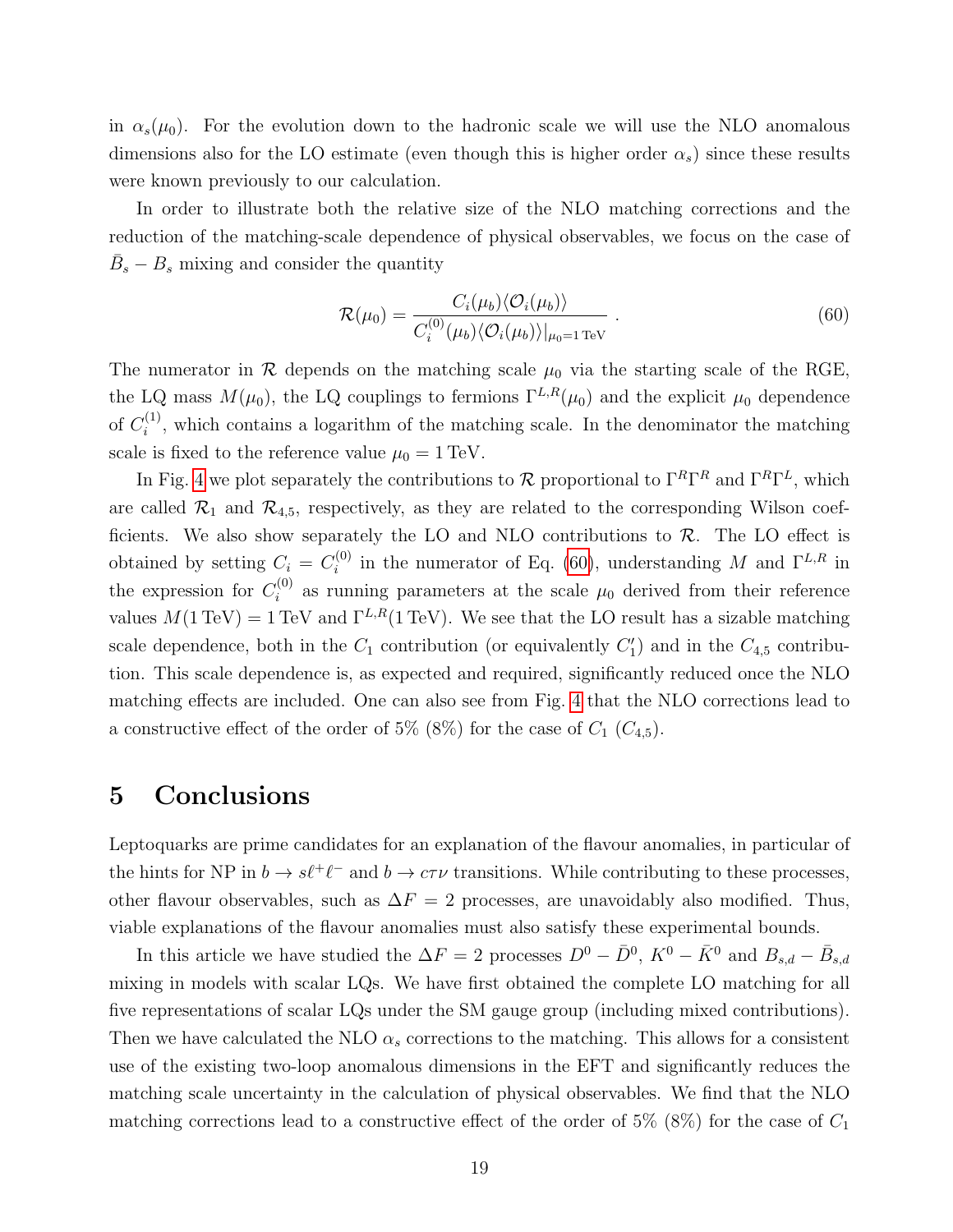

<span id="page-19-0"></span>Figure 4: Matching-scale dependence of the ratios  $\mathcal{R}_1$  and  $\mathcal{R}_{4,5}$  for  $M(1 \text{ TeV}) = 1 \text{ TeV}$ . The upper plot shows the case in which  $C_1$  is generated (the  $\Gamma^R \Gamma^R$  contribution to the mass difference), while the lower plot shows the case in which  $C_4$  and  $C_5$  are generated (the  $\Gamma^L\Gamma^R$ contribution to the mass difference).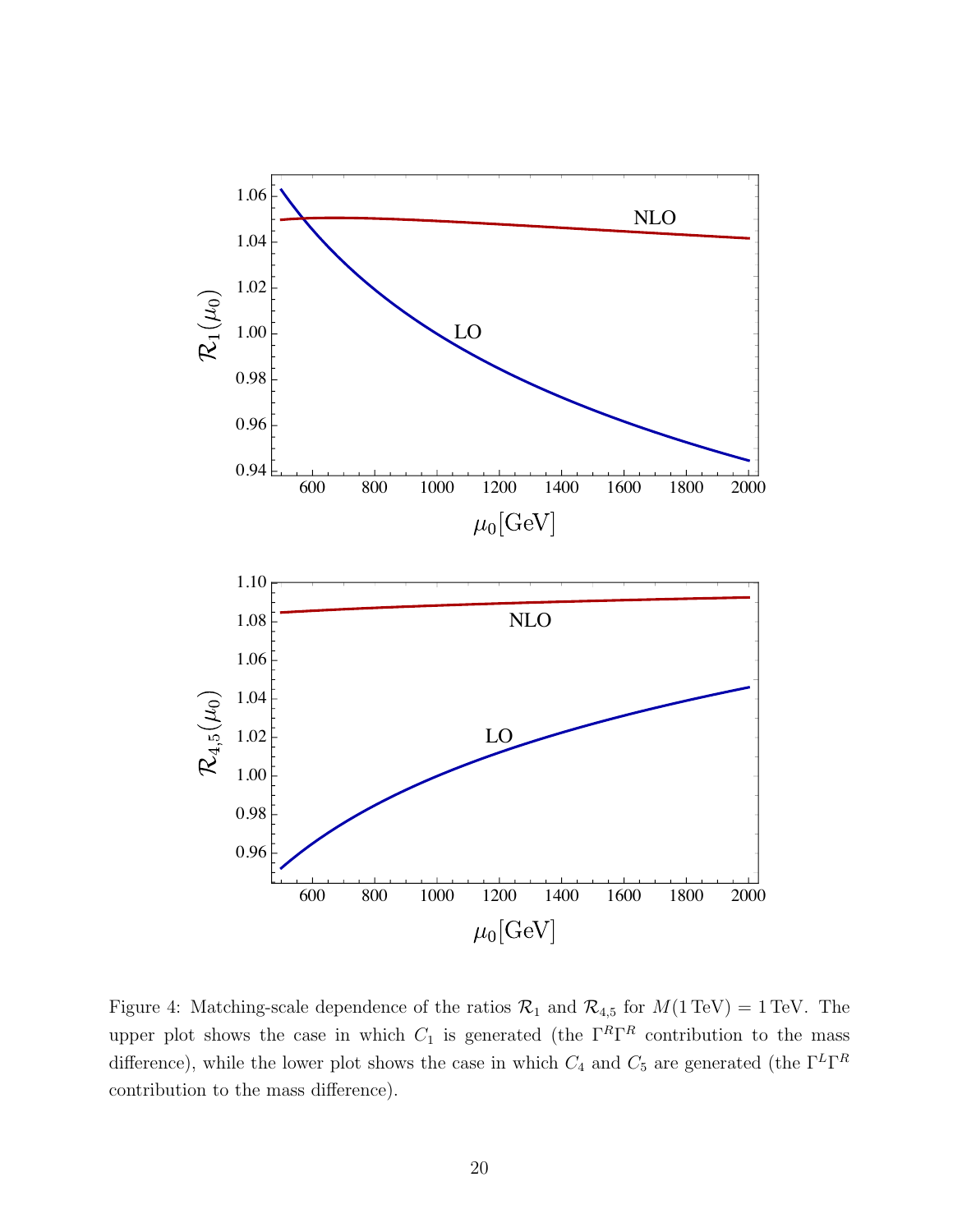$(C_4, C_5)$ . We have also provided easy-to-use semi-numerical formulas for the neutral meson mixing amplitudes (at the meson level).

### Acknowledgments

We thank Luc Schnell for checking the results of the 1-loop matching for the five scalar LQ representations. The work of A.C. is supported by a Professorship Grant (PP00P2 176884) of the Swiss National Science Foundation. A.C. also thanks CERN for the support via the Scientific Associate program. J.V. acknowledges funding from the Spanish MICINN through the "Ramón y Cajal" program RYC-2017-21870, the "Unit of Excellence María de Maeztu 2020-2023" award to the Institute of Cosmos Sciences (CEX2019-000918-M) and from PID2019- 105614GB-C21 and 2017-SGR-929 grants.

# <span id="page-20-0"></span>A Projections

We describe the method used in the evaluation of both the EFT and full theory amplitudes in our calculation. As explained in Sec. [3.3](#page-10-0) we construct projectors  $P_i$ ,  $i = 1, ..., 8$  defined as

<span id="page-20-3"></span>
$$
P_i \langle \mathcal{O}_j \rangle^{(0)} = \delta_{ij} + \mathcal{O}(\epsilon^2) \,, \tag{61}
$$

for a consistent method up to order  $\mathcal{O}(\epsilon)$  as this is the order of the divergences (see Sec. [3.1\)](#page-8-1). In order to illustrate the approach, we first consider the full theory amplitude. A generic two-loop amplitude can be expressed as

$$
D = \int \frac{d^n k}{(2\pi)^n} \int \frac{d^n q}{(2\pi)^n} \frac{\bar{u}_{s\delta} \Gamma_A(k, q, \mu, \nu) u_{b\alpha} \otimes \bar{v}_{s\beta} \Gamma_B(k, q, \mu, \nu) v_{b\gamma}}{(k^2 - m_1^2)^{n_1} (q^2 - m_2^2)^{n_2} ((k - q)^2 - m_3^2)^{n_3}},
$$
(62)

where Greek letters are colour indices and the  $s(b)$  index indicates the  $s(b)$  quark. The objects  $\Gamma_{A,B}$  represent strings of gamma matrices and loop momenta with saturated Lorentz indices<sup>[7](#page-20-1)</sup>. Once the integration is performed (following Ref. [\[229\]](#page-43-4)) the amplitude is expressed in terms of strings of gamma matrices with structures  $\overline{\Lambda}_A^{(i)} \otimes \overline{\Lambda}_B^{(i)}$  together with coefficients  $a_i(m)$  which only depend on masses (generically denoted by  $m$ )

<span id="page-20-2"></span>
$$
D = \sum_{i} a_i(m) \left[ \bar{u}_{s\delta} \overline{\Lambda}_A^{(i)} u_{b\alpha} \otimes \bar{v}_{s\beta} \overline{\Lambda}_B^{(i)} v_{b\gamma} \right]. \tag{63}
$$

The coefficients  $a_i(m)$  are UV finite because the full theory has been renormalized. The Dirac structure  $\bar{u}_{s\delta}\overline{\Lambda}_{A}^{(i)}u_{b\alpha}\otimes\bar{v}_{s\beta}\overline{\Lambda}_{B}^{(i)}v_{b\gamma}$  corresponds to the tree-level matrix element of a physical operator  $\langle \mathcal{O}_i \rangle^{(0)}$ , which is always possible after some four-dimensional Dirac algebra.

<span id="page-20-1"></span><sup>7</sup>External quark legs are taken massless and with zero momenta.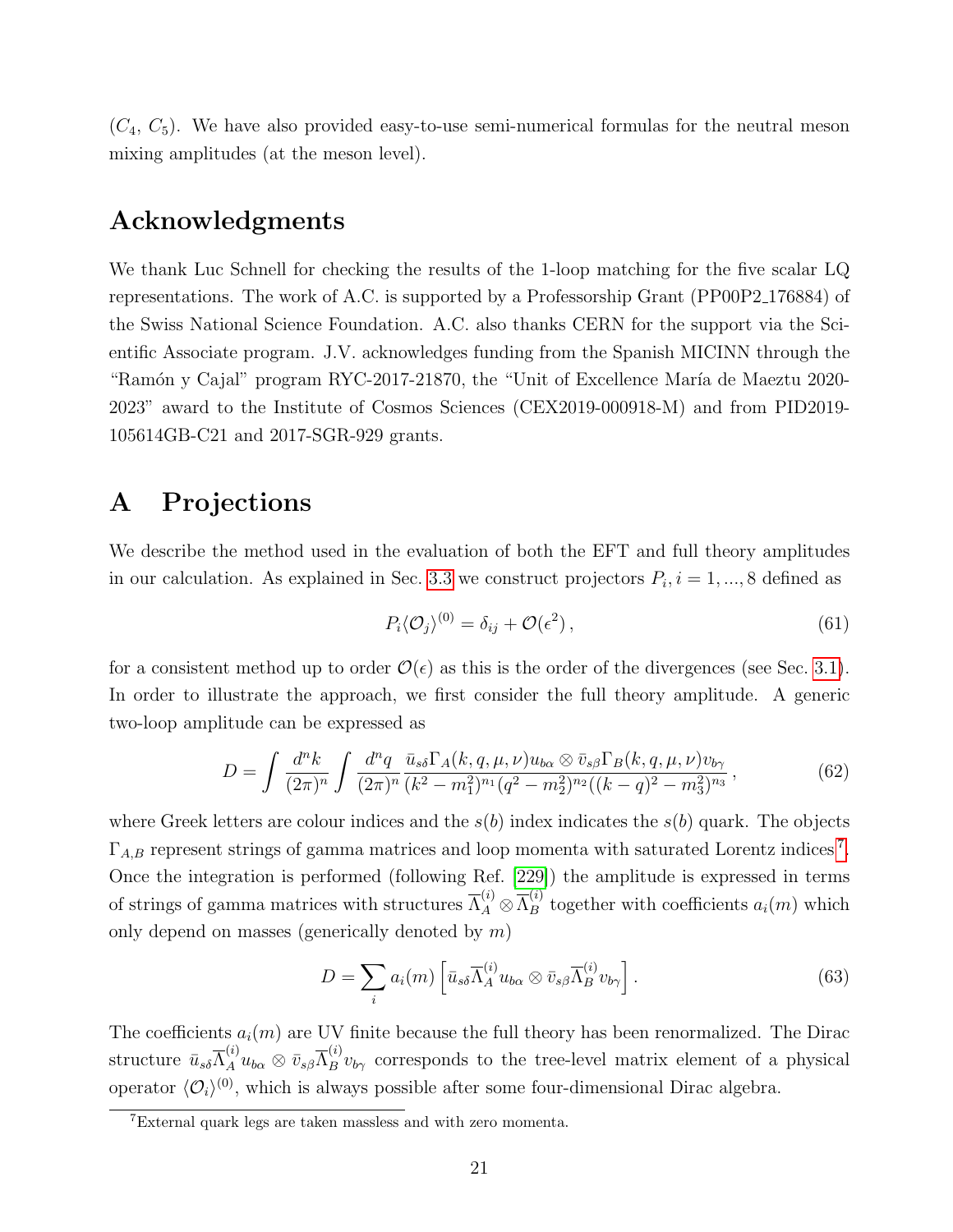Therefore, the projectors are constructed such that the coefficients  $a_i(m)$  are projected out whenever  $P_i$  is applied to the amplitude in Eq. [\(63\)](#page-20-2). For  $P_i = P_A^{(i)} \otimes P_B^{(i)}$  $B^{(i)}$ , we require

<span id="page-21-0"></span>
$$
\operatorname{Tr}\left[\overline{\Lambda}_{A}^{(i)}P_{A}^{(j)}\overline{\Lambda}_{B}^{(i)}P_{B}^{(j)}\right] = \delta_{ij} , \qquad (64)
$$

and the projection on the amplitude is defined by the following replacement:

<span id="page-21-1"></span>
$$
u_{b\alpha}\bar{v}_{s\beta} \to P_B^{(i)}\delta_{\alpha\beta}, \quad v_{b\gamma}\bar{u}_{s\delta} \to P_A^{(i)}\delta_{\delta\gamma} \ . \tag{65}
$$

Using Eq. [\(64\)](#page-21-0) we find the projectors

$$
P_1 = -\frac{i}{384}p_1, \qquad P_2 = -\frac{i}{64}p_2 + \frac{i}{2304}p_5, \qquad P_3 = \frac{i}{192}p_2 + \frac{5i}{2304}p_5,
$$
  

$$
P_4 = -\frac{i}{192}p_3 - \frac{i}{32}p_4, \qquad P_5 = \frac{i}{64}p_3 + \frac{i}{96}p_4,
$$
(66)

which are given as linear combinations of the following more basic ones,

 $p_1 = \gamma_\mu P_R \otimes \gamma^\mu P_R$ ,  $p_2 = P_L \otimes P_L$ ,  $p_3 = \gamma_\mu P_L \otimes \gamma$  $p_3 = \gamma_\mu P_L \otimes \gamma^\mu P_R$ ,  $p_4 = P_L \otimes P_R$ ,  $p_5 = \sigma_{\mu\nu} P_L \otimes \sigma^{\mu\nu} P_L$ . (67)

The projectors  $P'_{1,2,3}$  projecting onto  $C'_{1,2,3}$  are equal to  $P_{1,2,3}$  with the replacement  $P_R \leftrightarrow P_L$ . One can verify that the projectors of Eq. [\(67\)](#page-21-1) fulfill the condition in Eq. [\(61\)](#page-20-3), and so when one applies  $P_i$  to an amplitude it projects out the coefficient of the  $\langle \mathcal{O}_i \rangle^{(0)}$  term.

In the EFT, the Dirac algebra cannot be carried out in four dimensions because the presence of  $1/\epsilon$  poles in the loop integrals requires keeping  $\epsilon$  terms in the Dirac Algebra (see e.g. Ref. [\[213\]](#page-42-0)). Thus, when reducing the spinor structures in the EFT amplitudes to treelevel matrix elements one is forced to introduce Evanescent operators  $E = E_A \otimes E_B$ . For the basis of Evanescent operators relevant for  $\Delta F = 2$  processes we use the ones given in App. A of Ref. [\[213\]](#page-42-0). In this case we require the projectors to project out these terms:

$$
\operatorname{Tr}\left[E_A^{(i)}P_A^{(j)}E_B^{(i)}P_B^{(j)}\right] = \mathcal{O}(\epsilon^2) \quad \forall \quad i, j \,,\tag{68}
$$

This implies that for the EFT the projectors must be calculated to order  $\mathcal{O}(\epsilon)$  explicitly<sup>[8](#page-21-2)</sup>, and as a consequence the list of projectors  $p_i$  includes further Dirac structures and colour structures. Now, the replacement is

$$
u_{b\alpha}\bar{v}_{s\beta} \to P_B^{(k)}S_{\alpha\beta} \,, \quad v_{b\gamma}\bar{u}_{s\delta} \to P_A^{(k)}S_{\delta\gamma} \,, \tag{69}
$$

where  $S_{\alpha\beta(\delta\gamma)}$  is the colour structure which can either be  $\delta_{\alpha\beta(\delta\gamma)}$  or  $T_{\alpha\beta(\delta\gamma)}^A$ . Using the corresponding conditions for the projectors, we find

$$
P_1 = -\frac{455i}{2304}p_1 - \frac{193i}{384}p_9 + \frac{i}{1152}p_8 + \frac{323i}{12288}p_{13} + \epsilon \frac{149i}{256}p_1,
$$
\n<sup>(70)</sup>

<span id="page-21-2"></span><sup>&</sup>lt;sup>8</sup>The traces with  $\gamma_5$  are performed in D dimensions in the Larin scheme.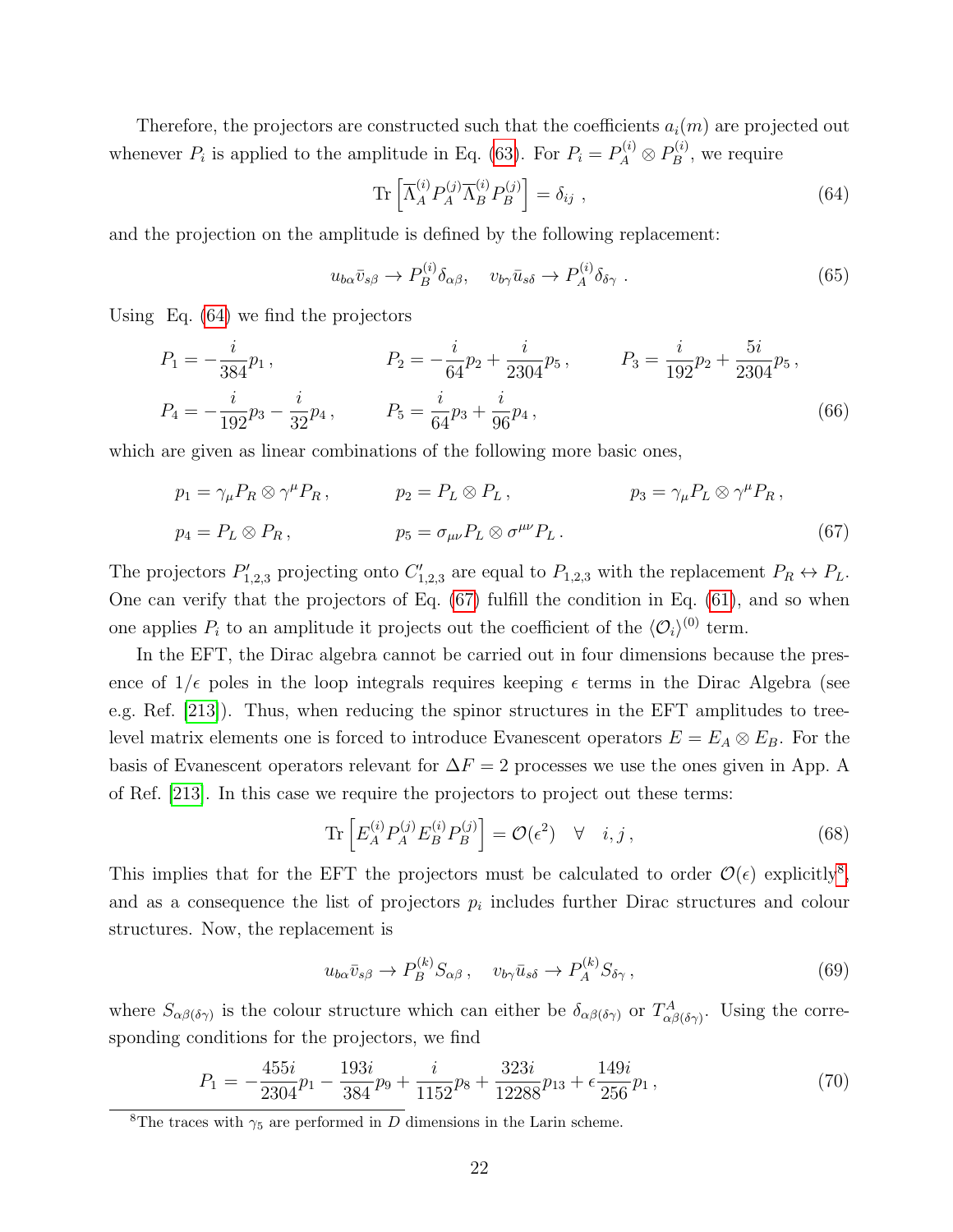$$
P_2 = -\frac{2520983i}{273888}p_2 + \frac{1489i}{45648}p_7 - \frac{655699i}{45648}p_{10} + \frac{10229i}{365184}p_{15} + \frac{7i}{4608}p_{16}
$$
(71)

$$
-\frac{105617i}{1095552}p_5 + \epsilon \left(\frac{31272625i}{1643328}p_2 + \frac{4117901i}{136944}p_{10}\right),\tag{72}
$$

$$
P_3 = -\frac{1257571i}{136944}p_2 + \frac{373i}{11412}p_7 - \frac{655645i}{45648}p_{10} + \frac{10157i}{365184}p_{15} + \frac{7i}{4608}p_{16}
$$
(73)

$$
-\frac{51817i}{547776}p_5 + \epsilon \left(\frac{15625897i}{821664}p_2 + \frac{2056349i}{68472}p_{10}\right),\tag{74}
$$

$$
P_4 = -\frac{i}{16}p_{11} + \frac{i}{144}p_6 + \frac{i}{16}p_{12} - \frac{i}{192}p_{14} - \frac{i}{12}p_4 - \epsilon \left(\frac{3i}{16}p_{12} + \frac{i}{24}p_3\right),\tag{75}
$$

$$
P_5 = -\frac{3i}{16}p_{12} + \frac{i}{48}p_{11} - \frac{i}{36}p_3 + \frac{i}{64}p_{14} + \frac{i\epsilon}{16}p_{12},\tag{76}
$$

with the following list of projectors  $p_i$ : For  $S_{\alpha\beta(\delta\gamma)} = \delta_{\alpha\beta(\delta\gamma)}$ ,

$$
p_6 = \gamma_\mu \gamma_\nu \gamma_\rho P_R \otimes \gamma^\mu \gamma^\nu \gamma^\rho P_R ,
$$
  
\n
$$
p_7 = \sigma_{\mu\nu} P_L \otimes \sigma^{\mu\nu} P_R ,
$$
\n(77)

and for  $S_{\alpha\beta(\delta\gamma)} = T_{\alpha\beta(\delta\gamma)}^A$ ,

$$
p_9 = \gamma_\mu P_R \otimes \gamma^\mu P_R, \qquad p_{13} = \gamma_\mu \gamma_\nu \gamma_\rho P_R \otimes \gamma^\mu \gamma^\nu \gamma^\rho P_R, \np_{10} = P_L \otimes P_L, \qquad p_{14} = \gamma_\mu \gamma_\nu \gamma_\rho P_L \otimes \gamma^\mu \gamma^\nu \gamma^\rho P_R, \np_{11} = \gamma_\mu P_L \otimes \gamma^\mu P_R, \qquad p_{15} = \sigma_{\mu\nu} P_L \otimes \sigma^{\mu\nu} P_R, \np_{12} = P_L \otimes P_R, \qquad p_{16} = \gamma_\mu \gamma_\nu \gamma_\rho \gamma_\sigma \gamma_\lambda \gamma_\delta P_L \otimes \gamma^\mu \gamma^\nu \gamma^\rho \gamma^\sigma \gamma^\lambda \gamma^\delta P_L.
$$
\n(78)

 $p_8 = \gamma_\mu \gamma_\nu \gamma_\rho \gamma_\sigma \gamma_\lambda P_R \otimes \gamma^\mu \gamma^\nu \gamma^\rho \gamma^\sigma \gamma^\lambda P_R \, ,$ 

## <span id="page-22-0"></span>B Two-loop ADM in the SUSY basis

Our NLO matching calculation has been performed in the SUSY basis. A byproduct of this calculation is the LO ADM  $\gamma^{(0)}$  (which is scheme-independent). However, in order to perform NLL resummation, the NLO ADM  $\gamma^{(1)}$  is needed, which arises from the renormalization of the EFT at two-loop order. This calculation has been performed in Ref. [\[213\]](#page-42-0), in a different basis (the "BMU" basis) for physical operators,

$$
Q = (Q_1^{\text{VLL}}, Q_1^{\text{SLL}}, Q_2^{\text{SLL}}, Q_1^{\text{LR}}, Q_2^{\text{LR}}, Q_1^{\text{VRR}}, Q_1^{\text{SRR}}, Q_2^{\text{SRR}})^T
$$
 (79)

Therefore, we must rotate the result in Ref. [\[213\]](#page-42-0) to our basis. The SUSY  $(\mathcal{O})$  and BMU  $(Q)$ bases are related in the following way

$$
\vec{\mathcal{O}} = R\left(\vec{Q} + W\vec{E}\right) \,,\tag{80}
$$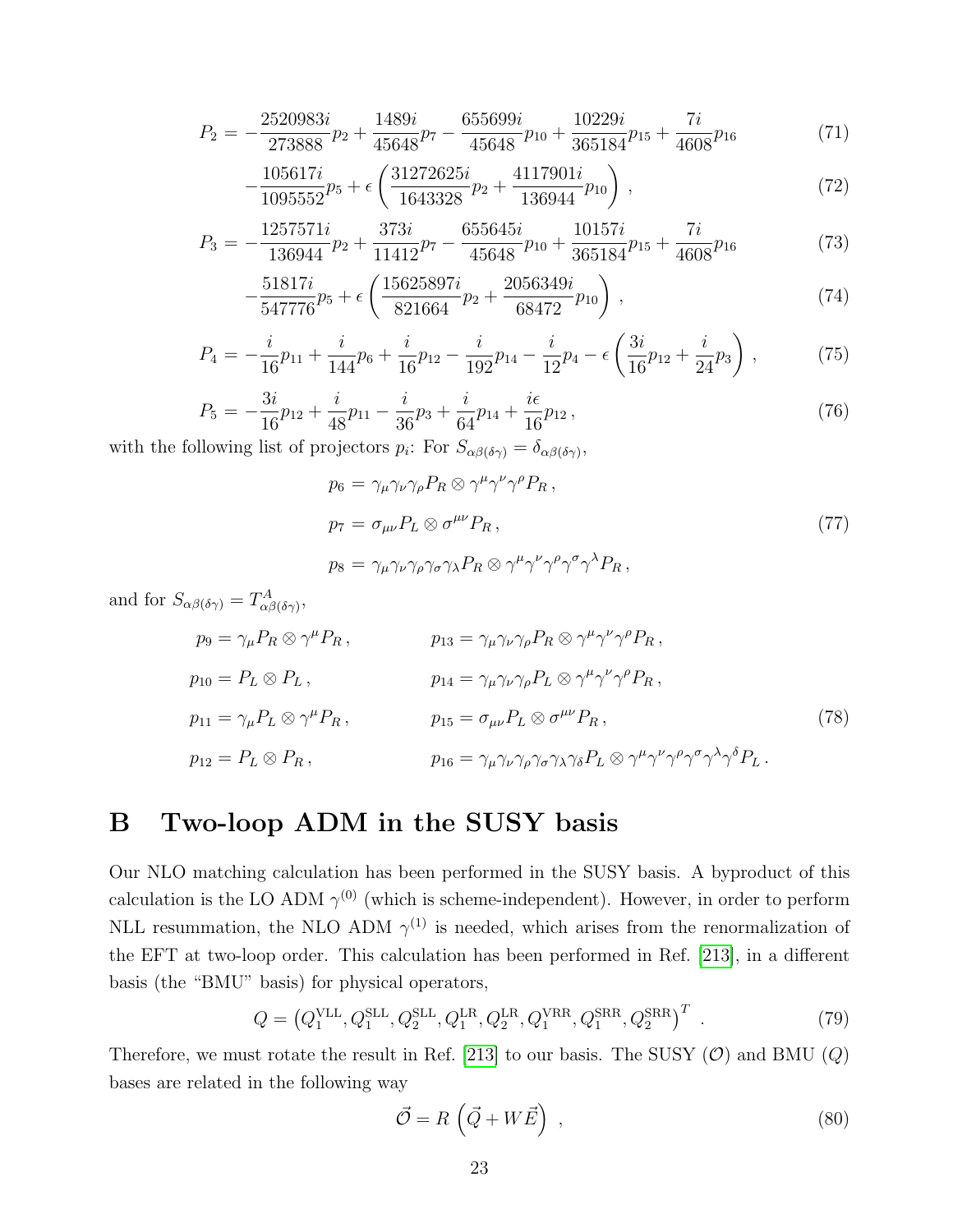where the Fierz-evanescent operators  $\vec{E}^T = (\star, E_1^{\text{SLL}}, \star, E_1^{\text{LR}}, \star)$  are defined in Ref. [\[213\]](#page-42-0) and

$$
R = \begin{pmatrix} 1 & 0 & 0 & 0 & 0 \\ 0 & 1 & 0 & 0 & 0 \\ 0 & -1/2 & 1/8 & 0 & 0 \\ 0 & 0 & 0 & 0 & 1 \\ 0 & 0 & 0 & -1/2 & 0 \end{pmatrix}, \quad W = \begin{pmatrix} 0 & 0 & 0 & 0 & 0 \\ 0 & 0 & 0 & 0 & 0 \\ 0 & 8 & 0 & 0 & 0 \\ 0 & 0 & 0 & -2 & 0 \\ 0 & 0 & 0 & 0 & 0 \end{pmatrix}.
$$
 (81)

(The corresponding results for the sector  $\mathcal{O}'_{1-3}$  vs VRR/SRR are the same as the 1-3 sector above.) Due to the presence of evanescent operators  $(\vec{E})$  and their mixing with the physical operators, the transformation for  $\gamma^{(1)}$  from the BMU basis to the SUSY basis corresponds to a rotation plus a change of scheme, given by (e.g. [\[239,](#page-44-1) [240\]](#page-44-2))

<span id="page-23-0"></span>
$$
\gamma_{\mathcal{O}}^{(1)} = R \left( \gamma_{Q}^{(1)} - \left[ r_Q, \gamma_{Q}^{(0)} \right] - 2\beta_0 r_Q \right) R^{-1} + \left[ r_{\mathcal{O}}, \gamma_{\mathcal{O}}^{(0)} \right] + 2\beta_0 r_{\mathcal{O}}, \tag{82}
$$

where the matrices  $r_{\mathcal{O}}$  and  $r_Q$  are defined in Eq. [\(25\)](#page-9-3) in their corresponding bases. The LO ADM  $\gamma^{(0)}$  is scheme-independent and thus it holds that  $\gamma_{\mathcal{O}}^{(0)} = R \gamma_Q^{(0)} R^{-1}$ .

We compute  $r_Q$  from scratch directly in the BMU basis (along the lines of Section [3.2\)](#page-9-0), and obtain

$$
r_Q = \begin{pmatrix} 4/3 & 0 & 0 & 0 & 0 \ 0 & 46/3 & -1/6 & 0 & 0 \ 0 & 40 & -6 & 0 & 0 \ 0 & 0 & 0 & 10/3 & -12 \ 0 & 0 & 0 & 64/3 \end{pmatrix} \log(\mu/\lambda) + \begin{pmatrix} -5 & 0 & 0 & 0 & 0 \ 0 & 5/6 & -1/8 & 0 & 0 \ 0 & -46/3 & 1/6 & 0 & 0 \ 0 & 0 & 0 & -7/6 & 1 \ 0 & 0 & 0 & 3/2 & 19/3 \end{pmatrix} . \tag{83}
$$

where again we have indicated in gray the sector that does not impact our  $SU(2)$ -invariant model. Using Eq. [\(82\)](#page-23-0) and taking  $\gamma_Q^{(1)}$  from Ref. [\[213\]](#page-42-0), we find

<span id="page-23-1"></span>
$$
\gamma_{\mathcal{O}}^{(1)} = \begin{pmatrix} \frac{4f}{9} - 7 & 0 & 0 & 0 & 0\\ 0 & \frac{220f}{27} - \frac{476}{3} & -\frac{4f}{27} - \frac{4}{3} & 0 & 0\\ 0 & 73 + \frac{110f}{27} & \frac{359}{3} - \frac{218f}{27} & 0 & 0\\ 0 & 0 & 0 & \frac{68f}{9} - \frac{1343}{6} & 4f - \frac{225}{2}\\ 0 & 0 & 0 & \frac{22f}{3} - 99 & \frac{71}{3} - \frac{22f}{9} \end{pmatrix},
$$
(84)

in accordance with Eq. [\(15\)](#page-6-3).

The SLL/SRR sector (in gray) can be reproduced using the formulas given in Section C.1 of Ref. [\[238\]](#page-44-3), leading to a result in agreement with Eq. [\(84\)](#page-23-1).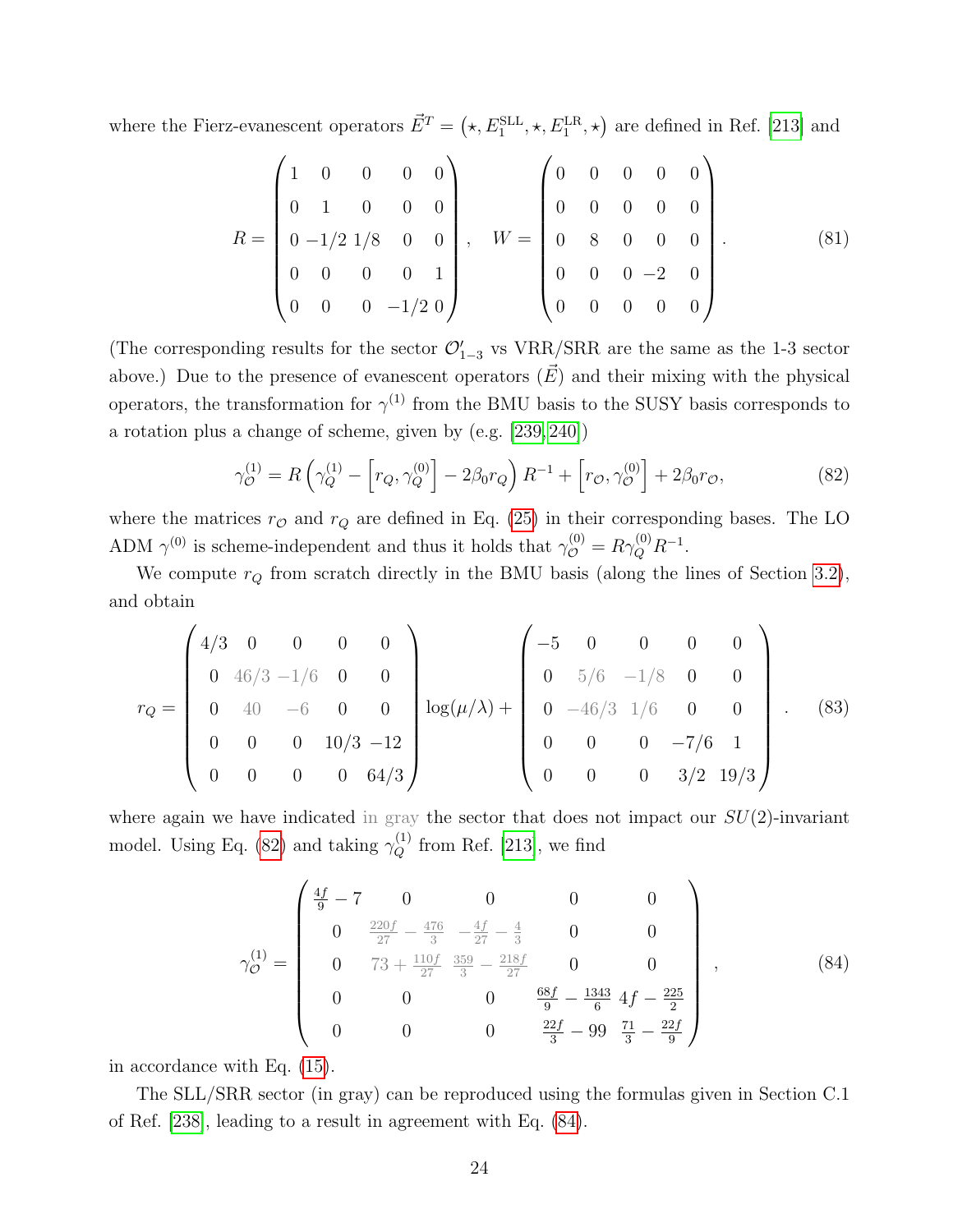## References

- <span id="page-24-0"></span>[1] J. C. Pati and A. Salam, "Lepton Number as the Fourth Color," Phys. Rev. D 10, 275-289 (1974) [erratum: Phys. Rev. D 11, 703-703 (1975)]
- [2] H. Georgi and S. L. Glashow, "Unity of All Elementary Particle Forces," Phys. Rev. Lett. 32, 438-441 (1974)
- [3] H. Georgi, H. R. Quinn and S. Weinberg, "Hierarchy of Interactions in Unified Gauge Theories," Phys. Rev. Lett. 33, 451-454 (1974)
- <span id="page-24-1"></span>[4] H. Fritzsch and P. Minkowski, "Unified Interactions of Leptons and Hadrons," Annals Phys. 93, 193-266 (1975)
- <span id="page-24-2"></span>[5] W. Buchmuller, R. Ruckl and D. Wyler, "Leptoquarks in Lepton - Quark Collisions," Phys. Lett. B 191, 442-448 (1987) [erratum: Phys. Lett. B 448, 320-320 (1999)]
- <span id="page-24-3"></span>[6] J. P. Lees *et al.* [BaBar], "Evidence for an excess of  $\bar{B} \to D^{(*)}\tau^-\bar{\nu}_{\tau}$  decays," Phys. Rev. Lett. 109, 101802 (2012) [\[arXiv:1205.5442](http://arxiv.org/abs/1205.5442) [hep-ex]].
- [7] J. P. Lees *et al.* [BaBar], "Measurement of an Excess of  $\bar{B} \to D^{(*)}\tau^-\bar{\nu}_{\tau}$  Decays and Implications for Charged Higgs Bosons," Phys. Rev. D 88, no.7, 072012 (2013) [\[arXiv:1303.0571](http://arxiv.org/abs/1303.0571) [hep-ex]].
- [8] R. Aaij *et al.* [LHCb], "Measurement of the ratio of branching fractions  $\mathcal{B}(\bar{B}^0 \to$  $D^{*+}\tau^-\bar{\nu}_{\tau}/\mathcal{B}(\bar{B}^0 \to D^{*+}\mu^-\bar{\nu}_{\mu}),$ " Phys. Rev. Lett. 115, no.11, 111803 (2015) [erratum: Phys. Rev. Lett. 115, no.15, 159901 (2015)] [\[arXiv:1506.08614](http://arxiv.org/abs/1506.08614) [hep-ex]].
- [9] R. Aaij et al. [LHCb], "Test of Lepton Flavor Universality by the measurement of the  $B^0 \to D^{*-}\tau^+\nu_{\tau}$  branching fraction using three-prong  $\tau$  decays," Phys. Rev. D 97, no.7, 072013 (2018) [\[arXiv:1711.02505](http://arxiv.org/abs/1711.02505) [hep-ex]].
- [10] R. Aaij et al. [LHCb], "Measurement of the ratio of the  $B^0 \to D^{*-} \tau^+ \nu_{\tau}$  and  $B^0 \to$  $D^{*}-\mu^+\nu_\mu$  branching fractions using three-prong  $\tau$ -lepton decays," Phys. Rev. Lett. 120, no.17, 171802 (2018) [\[arXiv:1708.08856](http://arxiv.org/abs/1708.08856) [hep-ex]].
- <span id="page-24-4"></span>[11] A. Abdesselam *et al.* [Belle], "Measurement of  $\mathcal{R}(D)$  and  $\mathcal{R}(D^*)$  with a semileptonic tagging method," [\[arXiv:1904.08794](http://arxiv.org/abs/1904.08794) [hep-ex]].
- <span id="page-24-5"></span>[12] V. Khachatryan *et al.* [CMS and LHCb], "Observation of the rare  $B_s^0 \rightarrow \mu^+\mu^-$  decay from the combined analysis of CMS and LHCb data," Nature 522, 68-72 (2015) [\[arXiv:1411.4413](http://arxiv.org/abs/1411.4413) [hep-ex]].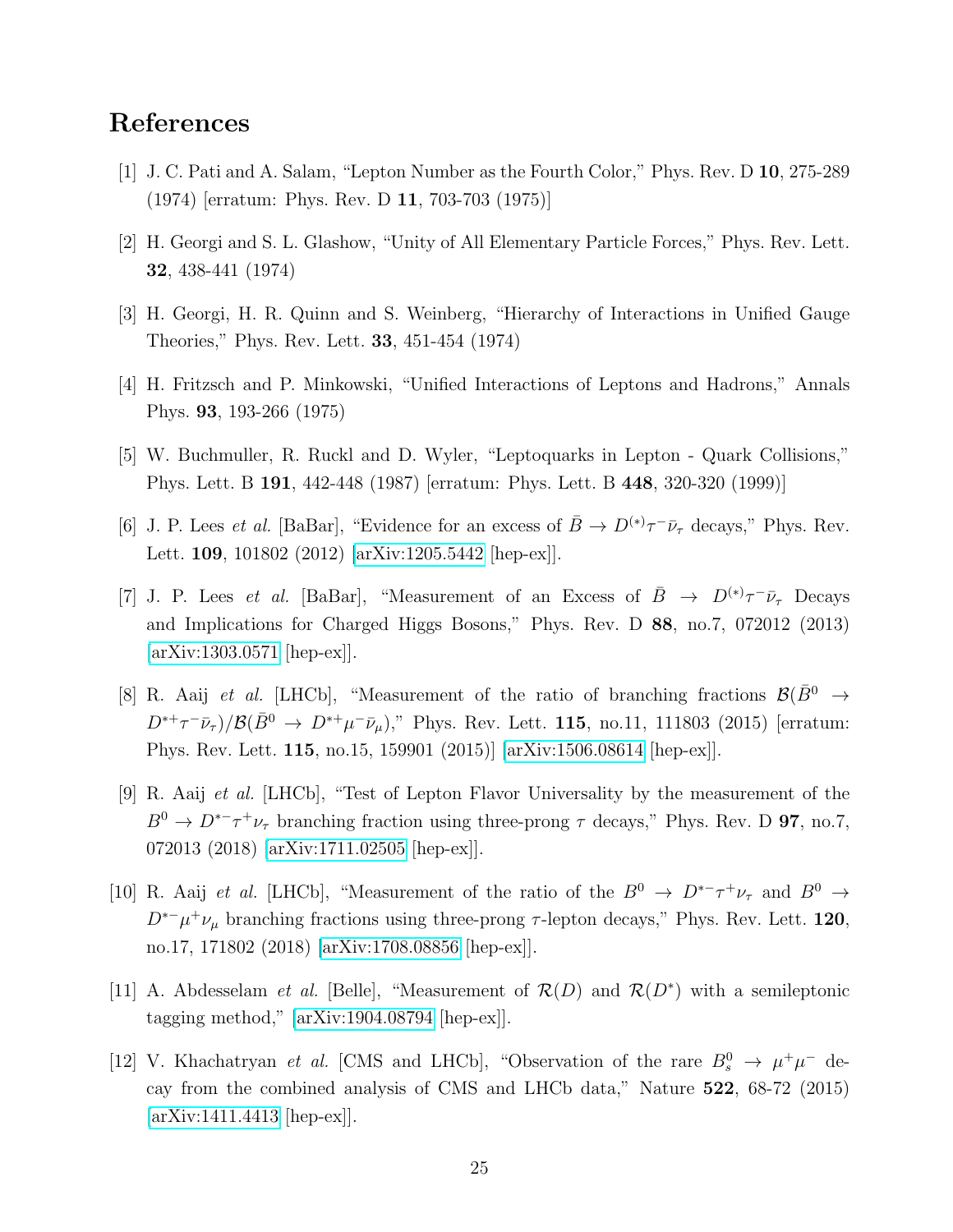- [13] R. Aaij *et al.* [LHCb], "Angular analysis of the  $B^0 \to K^{*0} \mu^+ \mu^-$  decay using 3 fb<sup>-1</sup> of integrated luminosity," JHEP 02, 104 (2016) [\[arXiv:1512.04442](http://arxiv.org/abs/1512.04442) [hep-ex]].
- [14] A. Abdesselam et al. [Belle], "Angular analysis of  $B^0 \rightarrow K^*(892)^0 \ell^+ \ell^-,$ " [\[arXiv:1604.04042](http://arxiv.org/abs/1604.04042) [hep-ex]].
- [15] R. Aaij et al. [LHCb], "Test of lepton universality with  $B^0 \to K^{*0}\ell^+\ell^-$  decays," JHEP 08, 055 (2017) [\[arXiv:1705.05802](http://arxiv.org/abs/1705.05802) [hep-ex]].
- [16] R. Aaij et al. [LHCb], "Search for lepton-universality violation in  $B^+ \to K^+\ell^+\ell^-$  decays," Phys. Rev. Lett. 122, no.19, 191801 (2019) [\[arXiv:1903.09252](http://arxiv.org/abs/1903.09252) [hep-ex]].
- [17] R. Aaij et al. [LHCb], "Measurement of CP-Averaged Observables in the  $B^0 \to K^{*0} \mu^+ \mu^-$ Decay," Phys. Rev. Lett. 125, no.1, 011802 (2020) [\[arXiv:2003.04831](http://arxiv.org/abs/2003.04831) [hep-ex]].
- <span id="page-25-0"></span>[18] R. Aaij et al. [LHCb], "Test of lepton universality in beauty-quark decays," [\[arXiv:2103.11769](http://arxiv.org/abs/2103.11769) [hep-ex]].
- <span id="page-25-1"></span>[19] G. W. Bennett et al. [Muon g-2], "Final Report of the Muon E821 Anomalous Magnetic Moment Measurement at BNL," Phys. Rev. D 73, 072003 (2006) [\[arXiv:hep-ex/0602035](http://arxiv.org/abs/hep-ex/0602035) [hep-ex]].
- <span id="page-25-2"></span>[20] B. Abi et al. [Muon g-2], "Measurement of the Positive Muon Anomalous Magnetic Moment to 0.46 ppm," Phys. Rev. Lett. 126, no.14, 141801 (2021) [\[arXiv:2104.03281](http://arxiv.org/abs/2104.03281) [hepex]].
- <span id="page-25-3"></span>[21] Y. Amhis *et al.* [HFLAV], "Averages of b-hadron, c-hadron, and  $\tau$ -lepton properties as of summer 2016," Eur. Phys. J. C 77, no.12, 895 (2017) [\[arXiv:1612.07233](http://arxiv.org/abs/1612.07233) [hep-ex]].
- [22] C. Murgui, A. Peñuelas, M. Jung and A. Pich, "Global fit to  $b \to c\tau\nu$  transitions," JHEP 09, 103 (2019) [\[arXiv:1904.09311](http://arxiv.org/abs/1904.09311) [hep-ph]].
- [23] R. X. Shi, L. S. Geng, B. Grinstein, S. Jäger and J. Martin Camalich, "Revisiting the new-physics interpretation of the  $b \to c\tau\nu$  data," JHEP 12, 065 (2019) [\[arXiv:1905.08498](http://arxiv.org/abs/1905.08498) [hep-ph]].
- [24] M. Blanke, A. Crivellin, T. Kitahara, M. Moscati, U. Nierste and I. Nišandžić, "Addendum to "Impact of polarization observables and  $B_c \to \tau \nu$  on new physics explanations of the  $b \to c\tau\nu$  anomaly"," [\[arXiv:1905.08253](http://arxiv.org/abs/1905.08253) [hep-ph]].
- <span id="page-25-4"></span>[25] S. Kumbhakar, A. K. Alok, D. Kumar and S. U. Sankar, "A global fit to  $b \to c\tau\bar{\nu}$  anomalies after Moriond 2019," PoS EPS-HEP2019, 272 (2020) [\[arXiv:1909.02840](http://arxiv.org/abs/1909.02840) [hep-ph]].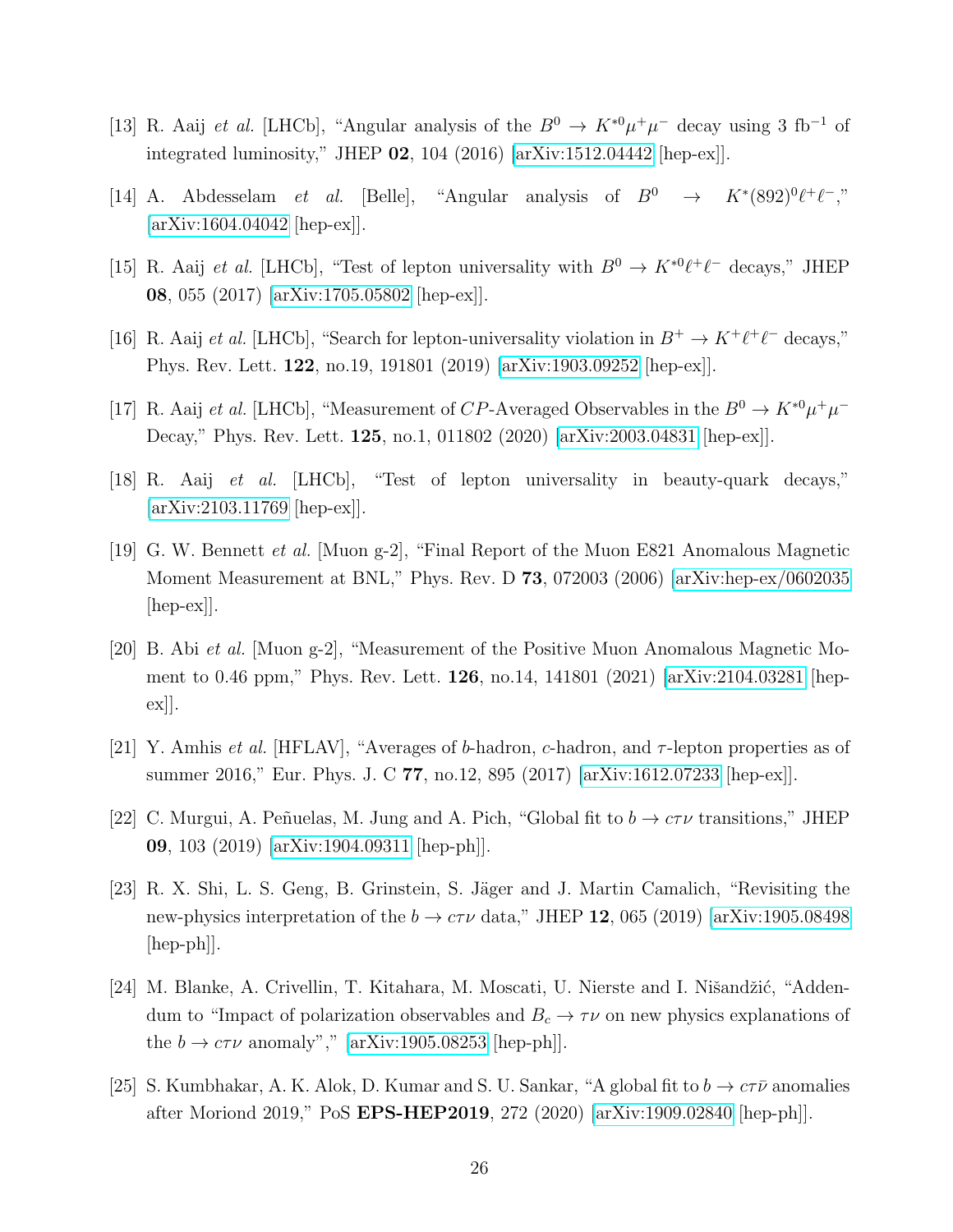- <span id="page-26-0"></span>[26] S. Descotes-Genon, L. Hofer, J. Matias and J. Virto, "Global analysis of  $b \to s\ell\ell$  anomalies," JHEP 06, 092 (2016) [\[arXiv:1510.04239](http://arxiv.org/abs/1510.04239) [hep-ph]].
- [27] B. Capdevila, A. Crivellin, S. Descotes-Genon, J. Matias and J. Virto, "Patterns of New Physics in  $b \to s\ell^+\ell^-$  transitions in the light of recent data," JHEP 01, 093 (2018) [\[arXiv:1704.05340](http://arxiv.org/abs/1704.05340) [hep-ph]].
- [28] W. Altmannshofer, P. Stangl and D. M. Straub, "Interpreting Hints for Lepton Flavor Universality Violation," Phys. Rev. D 96, no.5, 055008 (2017) [\[arXiv:1704.05435](http://arxiv.org/abs/1704.05435) [hep $ph$ .
- [29] M. Algueró, B. Capdevila, A. Crivellin, S. Descotes-Genon, P. Masjuan, J. Matias, M. Novoa Brunet and J. Virto, "Emerging patterns of New Physics with and without Lepton Flavour Universal contributions," Eur. Phys. J. C 79, no.8, 714 (2019) [\[arXiv:1903.09578](http://arxiv.org/abs/1903.09578) [hep-ph]].
- [30] A. K. Alok, A. Dighe, S. Gangal and D. Kumar, "Continuing search for new physics in  $b \rightarrow s\mu\mu$  decays: two operators at a time," JHEP 06, 089 (2019) [\[arXiv:1903.09617](http://arxiv.org/abs/1903.09617) [hep-ph]].
- [31] M. Ciuchini, A. M. Coutinho, M. Fedele, E. Franco, A. Paul, L. Silvestrini and M. Valli, "New Physics in  $b \to s\ell^+\ell^-$  confronts new data on Lepton Universality," Eur. Phys. J. C 79, no.8, 719 (2019) [\[arXiv:1903.09632](http://arxiv.org/abs/1903.09632) [hep-ph]].
- [32] J. Aebischer, W. Altmannshofer, D. Guadagnoli, M. Reboud, P. Stangl and D. M. Straub, "B-decay discrepancies after Moriond 2019," Eur. Phys. J. C  $80$ , no.3, 252 (2020) [\[arXiv:1903.10434](http://arxiv.org/abs/1903.10434) [hep-ph]].
- [33] A. Arbey, T. Hurth, F. Mahmoudi, D. M. Santos and S. Neshatpour, "Update on the  $b \to s$  anomalies," Phys. Rev. D 100, no.1, 015045 (2019) [\[arXiv:1904.08399](http://arxiv.org/abs/1904.08399) [hep-ph]].
- [34] D. Kumar, K. Kowalska and E. M. Sessolo, "Global Bayesian Analysis of new physics in  $b \rightarrow s\mu\mu$  transitions after Moriond-2019," [\[arXiv:1906.08596](http://arxiv.org/abs/1906.08596) [hep-ph]].
- [35] M. Algueró, B. Capdevila, S. Descotes-Genon, J. Matias and M. Novoa-Brunet, " $b \rightarrow s \ell \ell$ global fits after Moriond 2021 results," [\[arXiv:2104.08921](http://arxiv.org/abs/2104.08921) [hep-ph]].
- [36] W. Altmannshofer and P. Stangl, "New Physics in Rare B Decays after Moriond 2021," [\[arXiv:2103.13370](http://arxiv.org/abs/2103.13370) [hep-ph]].
- [37] A. K. Alok, S. Kumbhakar and S. Uma Sankar, "A unique discrimination between new physics scenarios in  $b \to s\mu^+\mu^-$  anomalies," [\[arXiv:2001.04395](http://arxiv.org/abs/2001.04395) [hep-ph]].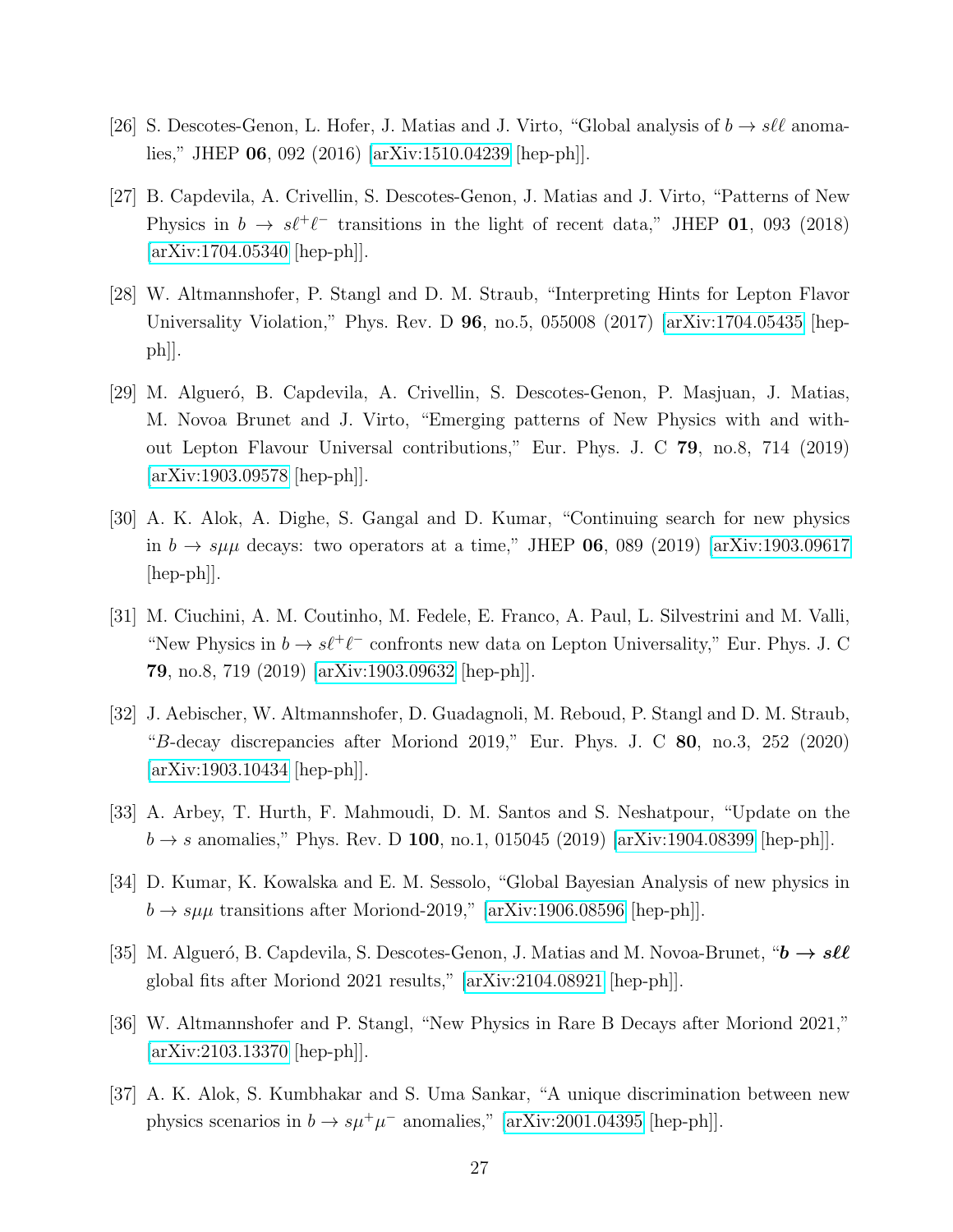- [38] T. Hurth, F. Mahmoudi and S. Neshatpour, "Model independent analysis of the angular observables in  $B^0 \to K^{*0} \mu^+ \mu^-$  and  $B^+ \to K^{*+} \mu^+ \mu^-$ ," Phys. Rev. D 103, 095020 (2021) [\[arXiv:2012.12207](http://arxiv.org/abs/2012.12207) [hep-ph]].
- <span id="page-27-0"></span>[39] M. Ciuchini, M. Fedele, E. Franco, A. Paul, L. Silvestrini and M. Valli, "Lessons from the  $B^{0,+} \to K^{*0,+} \mu^+ \mu^-$  angular analyses," Phys. Rev. D 103, no.1, 015030 (2021) [\[arXiv:2011.01212](http://arxiv.org/abs/2011.01212) [hep-ph]].
- <span id="page-27-1"></span>[40] T. Aoyama, N. Asmussen, M. Benayoun, J. Bijnens, T. Blum, M. Bruno, I. Caprini, C. M. Carloni Calame, M. Cè and G. Colangelo, et al. "The anomalous magnetic moment of the muon in the Standard Model," Phys. Rept. 887, 1-166 (2020) [\[arXiv:2006.04822](http://arxiv.org/abs/2006.04822)  $\vert \text{hep-ph} \vert$ .
- [41] T. Aoyama, M. Hayakawa, T. Kinoshita and M. Nio, "Complete Tenth-Order QED Contribution to the Muon  $g - 2$ ," Phys. Rev. Lett. 109, 111808 (2012) [\[arXiv:1205.5370](http://arxiv.org/abs/1205.5370) [hep-ph]].
- [42] T. Aoyama, T. Kinoshita and M. Nio, "Theory of the Anomalous Magnetic Moment of the Electron," Atoms 7, no.1, 28 (2019)
- [43] A. Czarnecki, W. J. Marciano and A. Vainshtein, "Refinements in electroweak contributions to the muon anomalous magnetic moment," Phys. Rev. D 67, 073006 (2003) [erratum: Phys. Rev. D 73, 119901 (2006)] [\[arXiv:hep-ph/0212229](http://arxiv.org/abs/hep-ph/0212229) [hep-ph]].
- [44] C. Gnendiger, D. Stöckinger and H. Stöckinger-Kim, "The electroweak contributions to  $(g - 2)_{\mu}$  after the Higgs boson mass measurement," Phys. Rev. D 88, 053005 (2013) [\[arXiv:1306.5546](http://arxiv.org/abs/1306.5546) [hep-ph]].
- [45] M. Davier, A. Hoecker, B. Malaescu and Z. Zhang, "Reevaluation of the hadronic vacuum polarisation contributions to the Standard Model predictions of the muon  $g - 2$  and  $\alpha(m_Z^2)$  using newest hadronic cross-section data," Eur. Phys. J. C 77, no.12, 827 (2017) [\[arXiv:1706.09436](http://arxiv.org/abs/1706.09436) [hep-ph]].
- [46] A. Keshavarzi, D. Nomura and T. Teubner, "Muon  $g-2$  and  $\alpha(M_Z^2)$ : a new data-based analysis," Phys. Rev. D 97, no.11, 114025 (2018) [\[arXiv:1802.02995](http://arxiv.org/abs/1802.02995) [hep-ph]].
- [47] G. Colangelo, M. Hoferichter and P. Stoffer, "Two-pion contribution to hadronic vacuum polarization," JHEP 02, 006 (2019) [\[arXiv:1810.00007](http://arxiv.org/abs/1810.00007) [hep-ph]].
- [48] M. Hoferichter, B. L. Hoid and B. Kubis, "Three-pion contribution to hadronic vacuum polarization," JHEP 08, 137 (2019) [\[arXiv:1907.01556](http://arxiv.org/abs/1907.01556) [hep-ph]].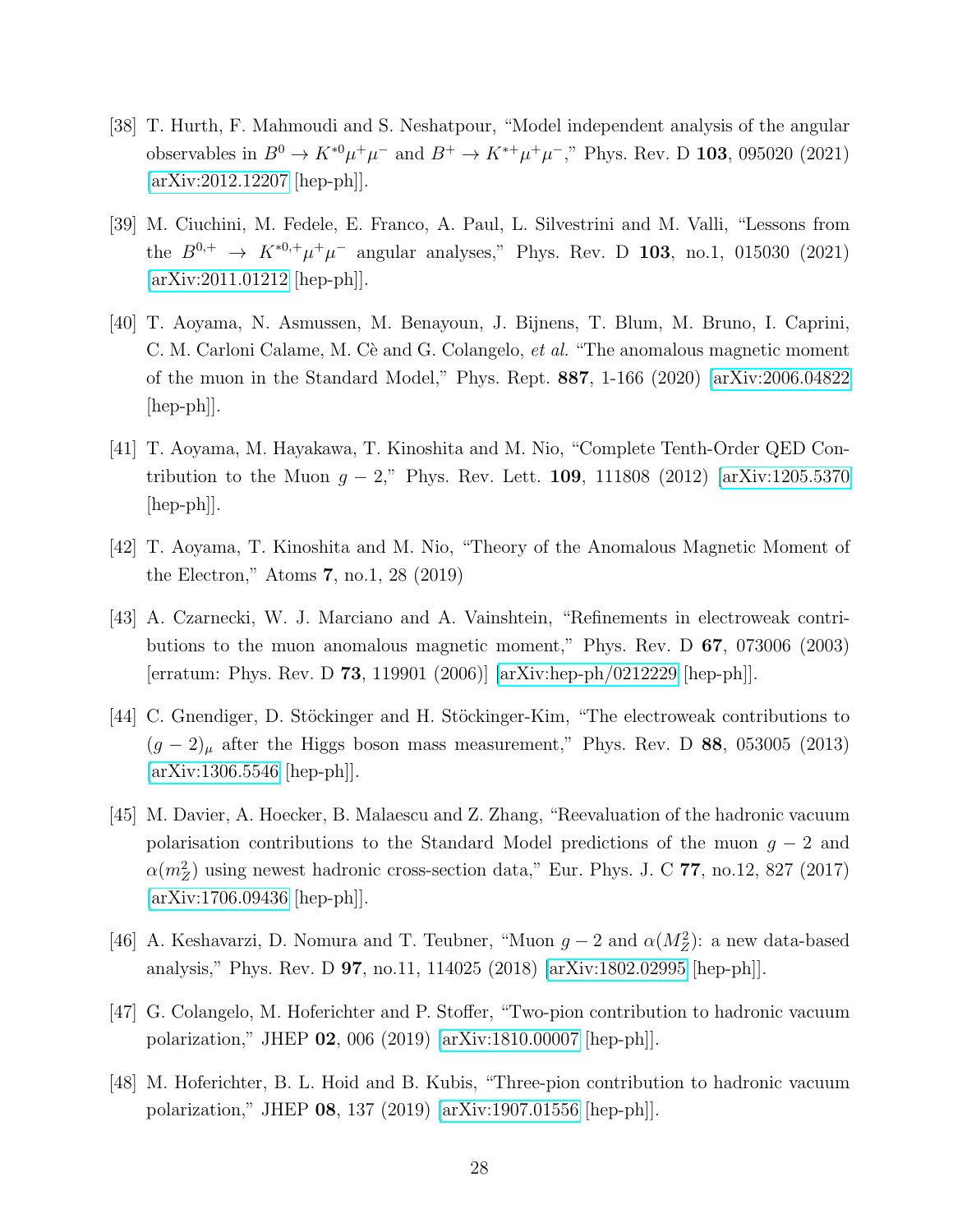- [49] M. Davier, A. Hoecker, B. Malaescu and Z. Zhang, "A new evaluation of the hadronic vacuum polarisation contributions to the muon anomalous magnetic moment and to  $\alpha(\mathbf{m_Z^2})$ ," Eur. Phys. J. C 80, no.3, 241 (2020) [erratum: Eur. Phys. J. C 80, no.5, 410 (2020)] [\[arXiv:1908.00921](http://arxiv.org/abs/1908.00921) [hep-ph]].
- [50] A. Keshavarzi, D. Nomura and T. Teubner, " $g-2$  of charged leptons,  $\alpha(M_Z^2)$ , and the hyperfine splitting of muonium," Phys. Rev. D 101, no.1, 014029 (2020) [\[arXiv:1911.00367](http://arxiv.org/abs/1911.00367) [hep-ph]].
- [51] A. Kurz, T. Liu, P. Marquard and M. Steinhauser, "Hadronic contribution to the muon anomalous magnetic moment to next-to-next-to-leading order," Phys. Lett. B 734, 144- 147 (2014) [\[arXiv:1403.6400](http://arxiv.org/abs/1403.6400) [hep-ph]].
- [52] K. Melnikov and A. Vainshtein, "Hadronic light-by-light scattering contribution to the muon anomalous magnetic moment revisited," Phys. Rev. D 70, 113006 (2004) [\[arXiv:hep-ph/0312226](http://arxiv.org/abs/hep-ph/0312226) [hep-ph]].
- [53] P. Masjuan and P. Sanchez-Puertas, "Pseudoscalar-pole contribution to the  $(g_{\mu} 2)$ : a rational approach," Phys. Rev. D 95, no.5, 054026 (2017) [\[arXiv:1701.05829](http://arxiv.org/abs/1701.05829) [hep-ph]].
- [54] G. Colangelo, M. Hoferichter, M. Procura and P. Stoffer, "Dispersion relation for hadronic light-by-light scattering: two-pion contributions," JHEP 04, 161 (2017) [\[arXiv:1702.07347](http://arxiv.org/abs/1702.07347) [hep-ph]].
- [55] M. Hoferichter, B. L. Hoid, B. Kubis, S. Leupold and S. P. Schneider, "Dispersion relation for hadronic light-by-light scattering: pion pole," JHEP 10, 141 (2018) [\[arXiv:1808.04823](http://arxiv.org/abs/1808.04823) [hep-ph]].
- [56] A. Gérardin, H. B. Meyer and A. Nyffeler, "Lattice calculation of the pion transition form factor with  $N_f = 2 + 1$  Wilson quarks," Phys. Rev. D 100, no.3, 034520 (2019) [\[arXiv:1903.09471](http://arxiv.org/abs/1903.09471) [hep-lat]].
- [57] J. Bijnens, N. Hermansson-Truedsson and A. Rodríguez-Sánchez, "Short-distance constraints for the HLbL contribution to the muon anomalous magnetic moment," Phys. Lett. B 798, 134994 (2019) [\[arXiv:1908.03331](http://arxiv.org/abs/1908.03331) [hep-ph]].
- [58] G. Colangelo, F. Hagelstein, M. Hoferichter, L. Laub and P. Stoffer, "Longitudinal shortdistance constraints for the hadronic light-by-light contribution to  $(g-2)_{\mu}$  with large-N<sub>c</sub> Regge models," JHEP 03, 101 (2020) [\[arXiv:1910.13432](http://arxiv.org/abs/1910.13432) [hep-ph]].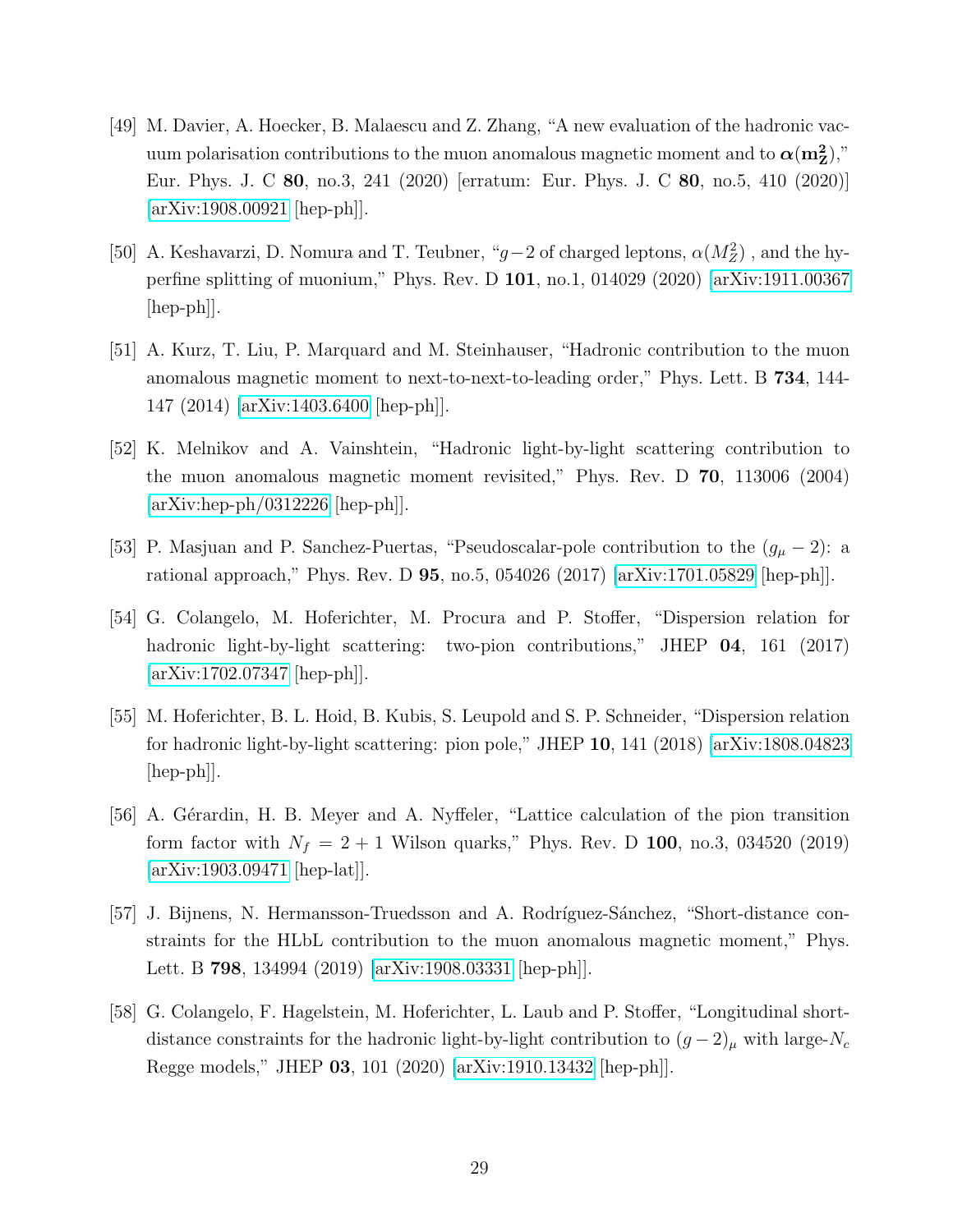- [59] T. Blum, N. Christ, M. Hayakawa, T. Izubuchi, L. Jin, C. Jung and C. Lehner, "Hadronic Light-by-Light Scattering Contribution to the Muon Anomalous Magnetic Moment from Lattice QCD," Phys. Rev. Lett. 124, no.13, 132002 (2020) [\[arXiv:1911.08123](http://arxiv.org/abs/1911.08123) [hep-lat]].
- <span id="page-29-0"></span>[60] G. Colangelo, M. Hoferichter, A. Nyffeler, M. Passera and P. Stoffer, "Remarks on higher-order hadronic corrections to the muon g−2," Phys. Lett. B 735, 90-91 (2014) [\[arXiv:1403.7512](http://arxiv.org/abs/1403.7512) [hep-ph]].
- <span id="page-29-1"></span>[61] B. Gripaios, M. Nardecchia and S. A. Renner, "Composite leptoquarks and anomalies in B-meson decays," JHEP 05, 006 (2015) [\[arXiv:1412.1791](http://arxiv.org/abs/1412.1791) [hep-ph]].
- <span id="page-29-2"></span>[62] R. Alonso, B. Grinstein and J. Martin Camalich, "Lepton universality violation and lepton flavor conservation in B-meson decays," JHEP 10, 184 (2015)  $arXiv:1505.05164$  $\vert \text{hep-ph} \vert$ .
- <span id="page-29-3"></span>[63] L. Calibbi, A. Crivellin and T. Ota, "Effective Field Theory Approach to  $b \to s\ell\ell^{(')}$ ,  $B \to K^{(*)}\nu\overline{\nu}$  and  $B \to D^{(*)}\tau\nu$  with Third Generation Couplings," Phys. Rev. Lett. 115, 181801 (2015) [\[arXiv:1506.02661](http://arxiv.org/abs/1506.02661) [hep-ph]].
- [64] G. Hiller, D. Loose and K. Schönwald, "Leptoquark Flavor Patterns  $\&$  B Decay Anomalies," JHEP 12, 027 (2016) [\[arXiv:1609.08895](http://arxiv.org/abs/1609.08895) [hep-ph]].
- <span id="page-29-4"></span>[65] B. Bhattacharya, A. Datta, J. P. Guévin, D. London and R. Watanabe, "Simultaneous Explanation of the  $R_K$  and  $R_{D(*)}$  Puzzles: a Model Analysis," JHEP 01, 015 (2017) [\[arXiv:1609.09078](http://arxiv.org/abs/1609.09078) [hep-ph]].
- [66] D. Buttazzo, A. Greljo, G. Isidori and D. Marzocca, "B-physics anomalies: a guide to combined explanations," JHEP 11, 044 (2017) [\[arXiv:1706.07808](http://arxiv.org/abs/1706.07808) [hep-ph]].
- [67] R. Barbieri, G. Isidori, A. Pattori and F. Senia, "Anomalies in B-decays and U(2) flavour symmetry," Eur. Phys. J. C 76, no.2, 67 (2016) [\[arXiv:1512.01560](http://arxiv.org/abs/1512.01560) [hep-ph]].
- [68] R. Barbieri, C. W. Murphy and F. Senia, "B-decay Anomalies in a Composite Leptoquark Model," Eur. Phys. J. C 77, no.1, 8 (2017) [\[arXiv:1611.04930](http://arxiv.org/abs/1611.04930) [hep-ph]].
- <span id="page-29-5"></span> $[69]$  L. Calibbi, A. Crivellin and T. Li, "Model of vector leptoquarks in view of the B-physics anomalies," Phys. Rev. D 98, no.11, 115002 (2018) [\[arXiv:1709.00692](http://arxiv.org/abs/1709.00692) [hep-ph]].
- [70] A. Crivellin, D. Müller, A. Signer and Y. Ulrich, "Correlating lepton flavor universality violation in B decays with  $\mu \to e\gamma$  using leptoquarks," Phys. Rev. D **97**, no.1, 015019 (2018) [\[arXiv:1706.08511](http://arxiv.org/abs/1706.08511) [hep-ph]].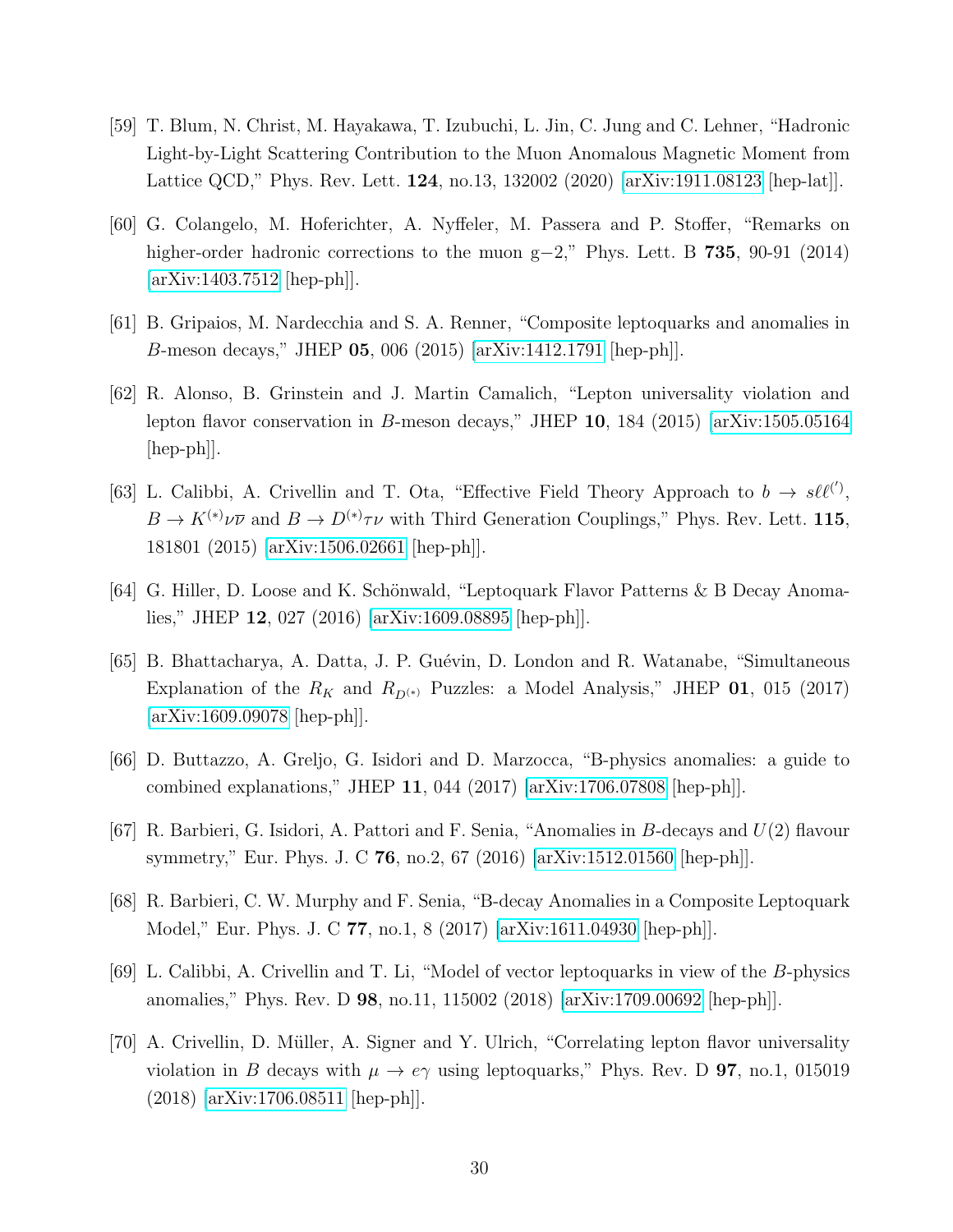- [71] L. Di Luzio, A. Greljo and M. Nardecchia, "Gauge leptoquark as the origin of B-physics anomalies," Phys. Rev. D 96, no.11, 115011 (2017) [\[arXiv:1708.08450](http://arxiv.org/abs/1708.08450) [hep-ph]].
- <span id="page-30-0"></span>[72] M. Bordone, C. Cornella, J. Fuentes-Martín and G. Isidori, "Low-energy signatures of the PS<sup>3</sup> model: from B-physics anomalies to LFV," JHEP 10, 148 (2018) [\[arXiv:1805.09328](http://arxiv.org/abs/1805.09328) [hep-ph]].
- [73] J. Kumar, D. London and R. Watanabe, "Combined Explanations of the  $b \to s\mu^+\mu^-$  and  $b \to c\tau^-\bar{\nu}$  Anomalies: a General Model Analysis," Phys. Rev. D 99, no.1, 015007 (2019) [\[arXiv:1806.07403](http://arxiv.org/abs/1806.07403) [hep-ph]].
- <span id="page-30-1"></span>[74] A. Crivellin, C. Greub, D. Müller and F. Saturnino, "Importance of Loop Effects in Explaining the Accumulated Evidence for New Physics in B Decays with a Vector Leptoquark," Phys. Rev. Lett. 122, no.1, 011805 (2019) [\[arXiv:1807.02068](http://arxiv.org/abs/1807.02068) [hep-ph]].
- [75] A. Crivellin and F. Saturnino, "Explaining the Flavor Anomalies with a Vector Leptoquark (Moriond 2019 update)," PoS DIS2019, 163 (2019) [\[arXiv:1906.01222](http://arxiv.org/abs/1906.01222) [hep-ph]].
- <span id="page-30-2"></span>[76] C. Cornella, J. Fuentes-Martin and G. Isidori, "Revisiting the vector leptoquark explanation of the B-physics anomalies," JHEP 07, 168 (2019) [\[arXiv:1903.11517](http://arxiv.org/abs/1903.11517) [hep-ph]].
- <span id="page-30-3"></span>[77] M. Bordone, O. Catà and T. Feldmann, "Effective Theory Approach to New Physics with Flavour: General Framework and a Leptoquark Example," JHEP 01, 067 (2020)  $\arXiv:1910.02641$  [hep-ph].
- [78] J. Bernigaud, I. de Medeiros Varzielas and J. Talbert, "Finite Family Groups for Fermionic and Leptoquark Mixing Patterns," JHEP 01, 194 (2020) [\[arXiv:1906.11270](http://arxiv.org/abs/1906.11270) [hep-ph]].
- <span id="page-30-5"></span>[79] J. Aebischer, A. Crivellin and C. Greub, "QCD improved matching for semileptonic B decays with leptoquarks," Phys. Rev. D 99, no.5, 055002 (2019) [\[arXiv:1811.08907](http://arxiv.org/abs/1811.08907) [hep $ph$ ].
- [80] J. Fuentes-Martín, G. Isidori, M. König and N. Selimović, "Vector Leptoquarks Beyond Tree Level," Phys. Rev. D 101, no.3, 035024 (2020) [\[arXiv:1910.13474](http://arxiv.org/abs/1910.13474) [hep-ph]].
- <span id="page-30-4"></span>[81] O. Popov, M. A. Schmidt and G. White, " $R_2$  as a single leptoquark solution to  $R_{D^{(*)}}$  and  $R_{K^{(*)}}$ ," Phys. Rev. D 100, no.3, 035028 (2019) [\[arXiv:1905.06339](http://arxiv.org/abs/1905.06339) [hep-ph]].
- [82] S. Fajfer and N. Košnik, "Vector leptoquark resolution of  $R_K$  and  $R_{D^{(*)}}$  puzzles," Phys. Lett. B 755, 270-274 (2016) [\[arXiv:1511.06024](http://arxiv.org/abs/1511.06024) [hep-ph]].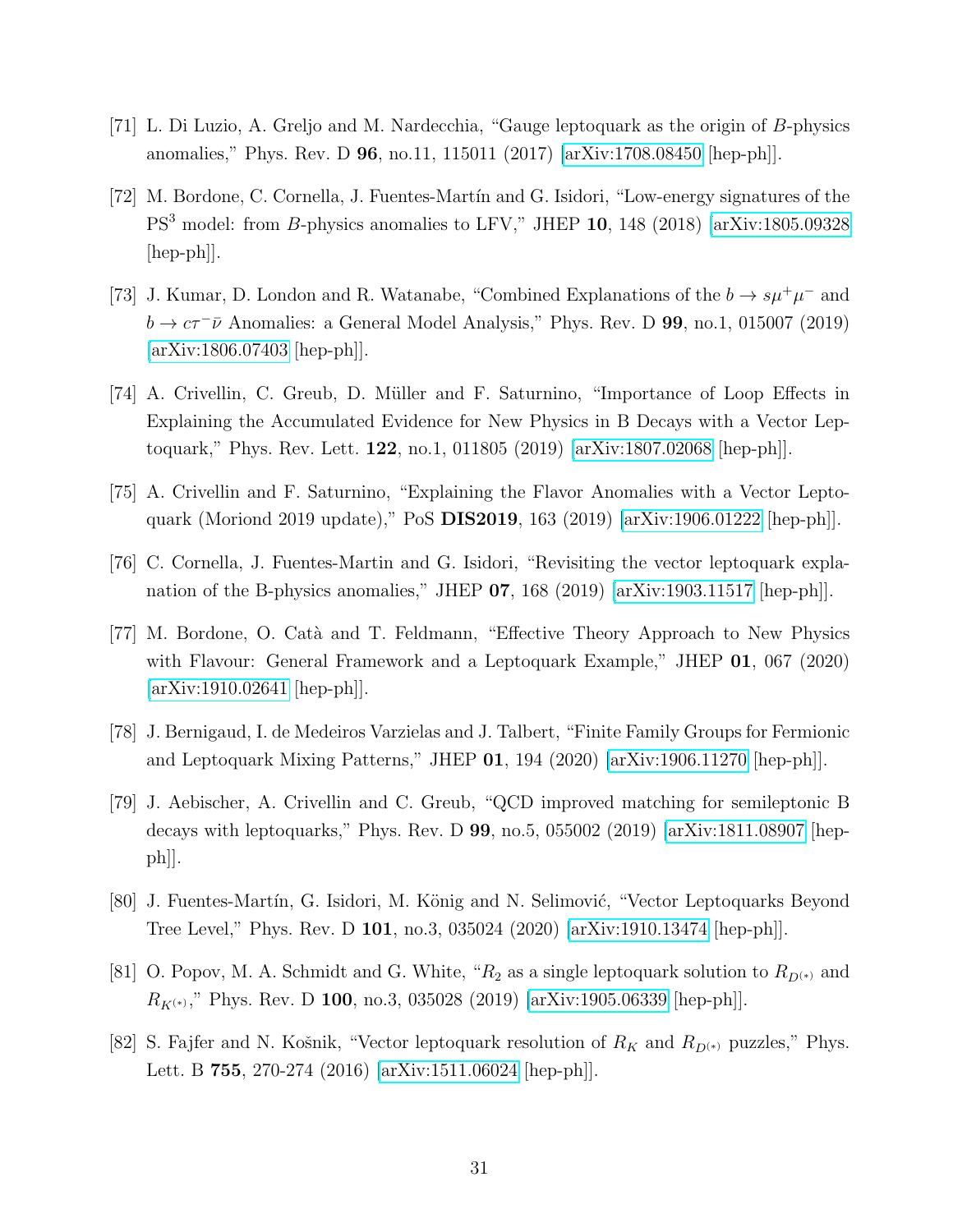- [83] M. Blanke and A. Crivellin, "B Meson Anomalies in a Pati-Salam Model within the Randall-Sundrum Background," Phys. Rev. Lett. 121, no.1, 011801 (2018) [\[arXiv:1801.07256](http://arxiv.org/abs/1801.07256) [hep-ph]].
- <span id="page-31-1"></span>[84] I. de Medeiros Varzielas and J. Talbert, "Simplified Models of Flavourful Leptoquarks," Eur. Phys. J. C 79, no.6, 536 (2019) [\[arXiv:1901.10484](http://arxiv.org/abs/1901.10484) [hep-ph]].
- [85] I. de Medeiros Varzielas and G. Hiller, "Clues for flavor from rare lepton and quark decays," JHEP 06, 072 (2015) [\[arXiv:1503.01084](http://arxiv.org/abs/1503.01084) [hep-ph]].
- <span id="page-31-2"></span>[86] A. Crivellin, D. Müller and F. Saturnino, "Flavor Phenomenology of the Leptoquark Singlet-Triplet Model," JHEP 06, 020 (2020) [\[arXiv:1912.04224](http://arxiv.org/abs/1912.04224) [hep-ph]].
- <span id="page-31-5"></span>[87] S. Saad, "Combined explanations of  $(g-2)_{\mu}$ ,  $R_{D^{(*)}}$ ,  $R_{K^{(*)}}$  anomalies in a two-loop radiative neutrino mass model," Phys. Rev. D 102, no.1, 015019 (2020) [\[arXiv:2005.04352](http://arxiv.org/abs/2005.04352) [hep $ph$ .
- [88] S. Saad and A. Thapa, "Common origin of neutrino masses and  $R_{D^{(*)}}$ ,  $R_{K^{(*)}}$  anomalies," Phys. Rev. D 102, no.1, 015014 (2020) [\[arXiv:2004.07880](http://arxiv.org/abs/2004.07880) [hep-ph]].
- <span id="page-31-6"></span>[89] V. Gherardi, D. Marzocca and E. Venturini, "Low-energy phenomenology of scalar leptoquarks at one-loop accuracy," JHEP 01, 138 (2021) [\[arXiv:2008.09548](http://arxiv.org/abs/2008.09548) [hep-ph]].
- <span id="page-31-3"></span>[90] L. Da Rold and F. Lamagna, "Model for the singlet-triplet leptoquarks," Phys. Rev. D 103, no.11, 115007 (2021) [\[arXiv:2011.10061](http://arxiv.org/abs/2011.10061) [hep-ph]].
- [91] J. Davighi, M. Kirk and M. Nardecchia, "Anomalies and accidental symmetries: charging the scalar leptoquark under  $L_{\mu} - L_{\tau}$ ," JHEP 12, 111 (2020) [\[arXiv:2007.15016](http://arxiv.org/abs/2007.15016) [hep-ph]].
- <span id="page-31-0"></span>[92] S. Iguro, J. Kawamura, S. Okawa and Y. Omura, "TeV-scale vector leptoquark from Pati-Salam unification with vectorlike families," [\[arXiv:2103.11889](http://arxiv.org/abs/2103.11889) [hep-ph]].
- <span id="page-31-4"></span>[93] S. Iguro and R. Watanabe, "Bayesian fit analysis to full distribution data of  $\bar{B} \rightarrow$  $D^{(*)}\ell\bar{\nu}$ :  $|V_{cb}|$  determination and new physics constraints," JHEP 08, no.08, 006 (2020) [\[arXiv:2004.10208](http://arxiv.org/abs/2004.10208) [hep-ph]].
- [94] S. Iguro, T. Kitahara, Y. Omura, R. Watanabe and K. Yamamoto, "D<sup>∗</sup> polarization vs.  $R_{D^{(*)}}$  anomalies in the leptoquark models," JHEP 02, 194 (2019) [\[arXiv:1811.08899](http://arxiv.org/abs/1811.08899) [hep-ph]].
- [95] M. Bordone, C. Cornella, J. Fuentes-Martin and G. Isidori, "A three-site gauge model for flavor hierarchies and flavor anomalies," Phys. Lett. B 779, 317-323 (2018) [\[arXiv:1712.01368](http://arxiv.org/abs/1712.01368) [hep-ph]].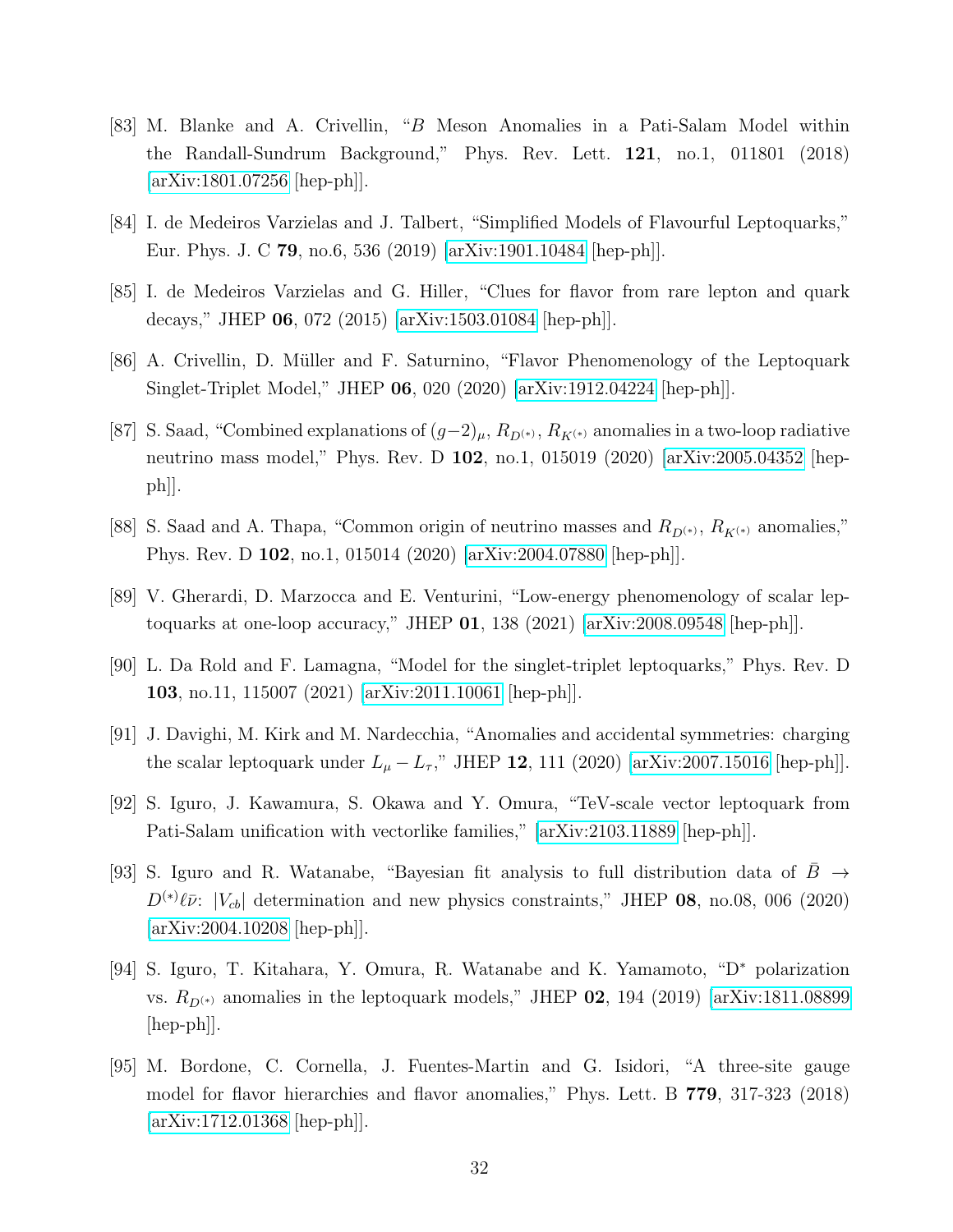- [96] A. Biswas, D. Kumar Ghosh, N. Ghosh, A. Shaw and A. K. Swain, "Collider signature of  $U_1$  Leptoquark and constraints from  $b \to c$  observables," J. Phys. G 47, no.4, 045005 (2020) [\[arXiv:1808.04169](http://arxiv.org/abs/1808.04169) [hep-ph]].
- [97] J. Heeck and D. Teresi, "Pati-Salam explanations of the B-meson anomalies," JHEP 12, 103 (2018) [\[arXiv:1808.07492](http://arxiv.org/abs/1808.07492) [hep-ph]].
- [98] S. Sahoo and R. Mohanta, "Scalar leptoquarks and the rare B meson decays," Phys. Rev. D 91, no.9, 094019 (2015) [\[arXiv:1501.05193](http://arxiv.org/abs/1501.05193) [hep-ph]].
- <span id="page-32-0"></span>[99] C. H. Chen, T. Nomura and H. Okada, "Explanation of  $B \to K^{(*)}\ell^+\ell^-$  and muon  $g - 2$ , and implications at the LHC," Phys. Rev. D 94, no.11, 115005 (2016) [\[arXiv:1607.04857](http://arxiv.org/abs/1607.04857)  $\vert \text{hep-ph} \vert$ .
- [100] U. K. Dey, D. Kar, M. Mitra, M. Spannowsky and A. C. Vincent, "Searching for Leptoquarks at IceCube and the LHC," Phys. Rev. D 98, no.3, 035014 (2018) [\[arXiv:1709.02009](http://arxiv.org/abs/1709.02009)  $\vert \text{hep-ph} \vert$ .
- [101] D. Bečirević and O. Sumensari, "A leptoquark model to accommodate  $R_K^{\text{exp}} < R_K^{\text{SM}}$  and  $R_{K^*}^{\text{exp}} < R_{K^*}^{\text{SM}},$ " JHEP 08, 104 (2017) [\[arXiv:1704.05835](http://arxiv.org/abs/1704.05835) [hep-ph]].
- [102] B. Chauhan, B. Kindra and A. Narang, "Discrepancies in simultaneous explanation of flavor anomalies and IceCube PeV events using leptoquarks," Phys. Rev. D **97**, no.9, 095007 (2018) [\[arXiv:1706.04598](http://arxiv.org/abs/1706.04598) [hep-ph]].
- [103] D. Bečirević, I. Doršner, S. Fajfer, N. Košnik, D. A. Faroughy and O. Sumensari, "Scalar" leptoquarks from grand unified theories to accommodate the B-physics anomalies," Phys. Rev. D 98, no.5, 055003 (2018) [\[arXiv:1806.05689](http://arxiv.org/abs/1806.05689) [hep-ph]].
- [104] S. Fajfer, J. F. Kamenik, I. Nisandzic and J. Zupan, "Implications of Lepton Flavor Universality Violations in B Decays," Phys. Rev. Lett. 109, 161801 (2012) [\[arXiv:1206.1872](http://arxiv.org/abs/1206.1872) [hep-ph]].
- [105] N. G. Deshpande and A. Menon, "Hints of R-parity violation in B decays into  $\tau \nu$ ," JHEP 01, 025 (2013) [\[arXiv:1208.4134](http://arxiv.org/abs/1208.4134) [hep-ph]].
- [106] M. Freytsis, Z. Ligeti and J. T. Ruderman, "Flavor models for  $\bar{B} \to D^{(*)}\tau\bar{\nu}$ ," Phys. Rev. D 92, no.5, 054018 (2015) [\[arXiv:1506.08896](http://arxiv.org/abs/1506.08896) [hep-ph]].
- <span id="page-32-1"></span>[107] M. Bauer and M. Neubert, "Minimal Leptoquark Explanation for the  $R_{D^{(\ast)}}$  ,  $R_K$  , and  $(g-2)_{\mu}$  Anomalies," Phys. Rev. Lett. 116, no.14, 141802 (2016) [\[arXiv:1511.01900](http://arxiv.org/abs/1511.01900) [hep-ph]].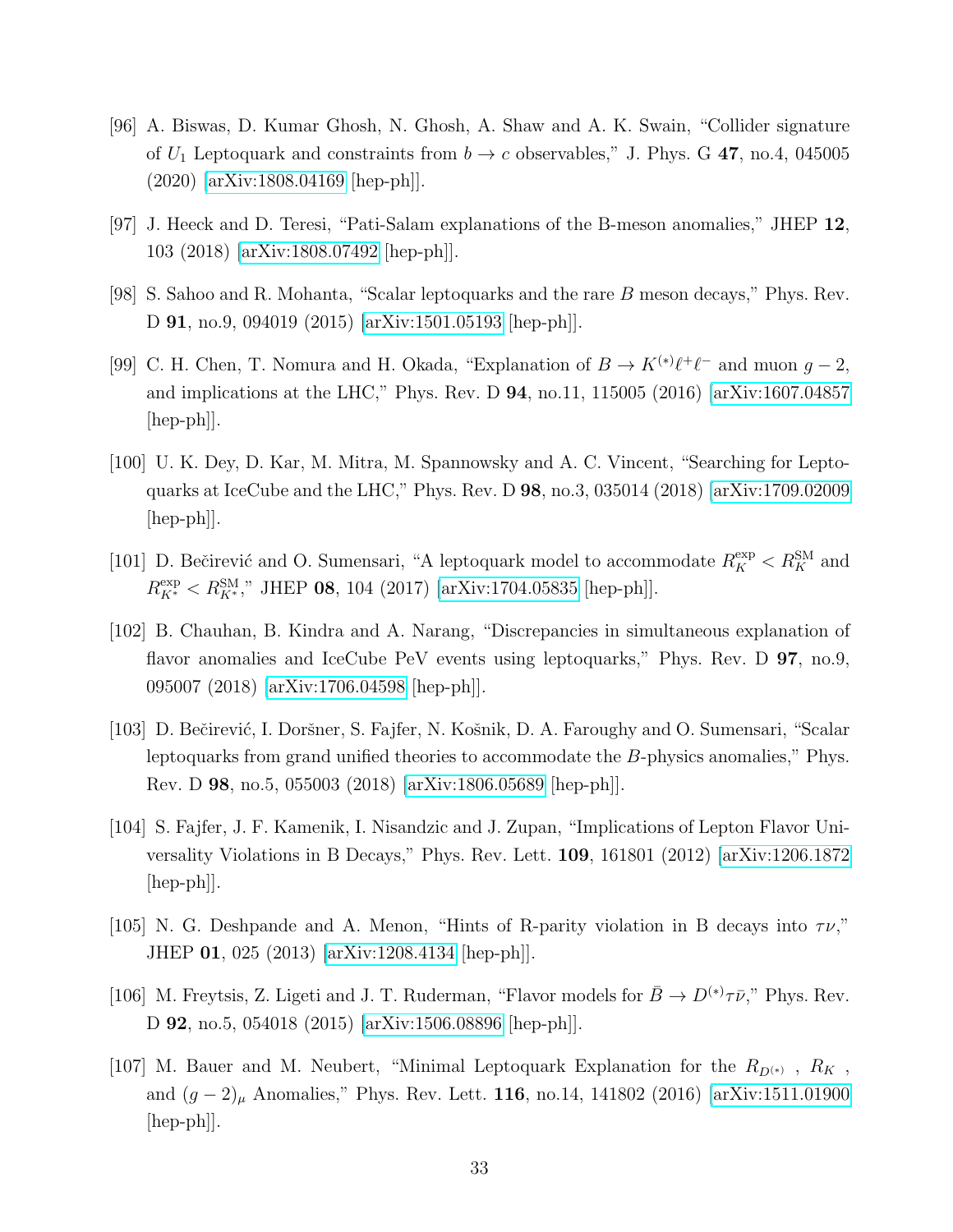- [108] X. Q. Li, Y. D. Yang and X. Zhang, "Revisiting the one leptoquark solution to the  $R(D<sup>(*)</sup>)$  anomalies and its phenomenological implications," JHEP 08, 054 (2016) [\[arXiv:1605.09308](http://arxiv.org/abs/1605.09308) [hep-ph]].
- [109] J. Zhu, H. M. Gan, R. M. Wang, Y. Y. Fan, Q. Chang and Y. G. Xu, "Probing the R-parity violating supersymmetric effects in the exclusive  $b \to c\ell^-\bar{\nu}_\ell$  decays," Phys. Rev. D 93, no.9, 094023 (2016) [\[arXiv:1602.06491](http://arxiv.org/abs/1602.06491) [hep-ph]].
- <span id="page-33-0"></span>[110] O. Popov and G. A. White, "One Leptoquark to unify them? Neutrino masses and unification in the light of  $(g-2)_{\mu}$ ,  $R_{D^{(\star)}}$  and  $R_K$  anomalies," Nucl. Phys. B **923**, 324-338 (2017) [\[arXiv:1611.04566](http://arxiv.org/abs/1611.04566) [hep-ph]].
- [111] N. G. Deshpande and X. G. He, "Consequences of R-parity violating interactions for anomalies in  $\bar{B} \to D^{(*)}\tau\bar{\nu}$  and  $b \to s\mu^+\mu^-$ ," Eur. Phys. J. C 77, no.2, 134 (2017) [\[arXiv:1608.04817](http://arxiv.org/abs/1608.04817) [hep-ph]].
- [112] D. Bečirević, N. Košnik, O. Sumensari and R. Zukanovich Funchal, "Palatable Leptoquark Scenarios for Lepton Flavor Violation in Exclusive  $b \to s\ell_1\ell_2$  modes," JHEP 11, 035 (2016) [\[arXiv:1608.07583](http://arxiv.org/abs/1608.07583) [hep-ph]].
- <span id="page-33-1"></span>[113] Y. Cai, J. Gargalionis, M. A. Schmidt and R. R. Volkas, "Reconsidering the One Leptoquark solution: flavor anomalies and neutrino mass," JHEP 10, 047 (2017) [\[arXiv:1704.05849](http://arxiv.org/abs/1704.05849) [hep-ph]].
- [114] W. Altmannshofer, P. S. Bhupal Dev and A. Soni, " $R_{D^{(*)}}$  anomaly: A possible hint for natural supersymmetry with R-parity violation," Phys. Rev. D  $96$ , no.9, 095010 (2017) [\[arXiv:1704.06659](http://arxiv.org/abs/1704.06659) [hep-ph]].
- [115] S. Kamali, A. Rashed and A. Datta, "New physics in inclusive  $B \to X_c \ell \bar{\nu}$  decay in light of  $R(D^{(*)})$  measurements," Phys. Rev. D **97**, no.9, 095034 (2018) [\[arXiv:1801.08259](http://arxiv.org/abs/1801.08259) [hep-ph]].
- [116] T. Mandal, S. Mitra and S. Raz, " $R_{D^{(*)}}$  motivated  $S_1$  leptoquark scenarios: Impact of interference on the exclusion limits from LHC data," Phys. Rev. D 99, no.5, 055028 (2019) [\[arXiv:1811.03561](http://arxiv.org/abs/1811.03561) [hep-ph]].
- [117] A. Azatov, D. Bardhan, D. Ghosh, F. Sgarlata and E. Venturini, "Anatomy of  $b \to c\tau\nu$ anomalies," JHEP 11, 187 (2018) [\[arXiv:1805.03209](http://arxiv.org/abs/1805.03209) [hep-ph]].
- [118] J. Zhu, B. Wei, J. H. Sheng, R. M. Wang, Y. Gao and G. R. Lu, "Probing the R-parity violating supersymmetric effects in  $B_c \to J/\psi \ell^- \bar{\nu}_{\ell}$ ,  $\eta_c \ell^- \bar{\nu}_{\ell}$  and  $\Lambda_b \to \Lambda_c \ell^- \bar{\nu}_{\ell}$  decays," Nucl. Phys. B 934, 380-395 (2018) [\[arXiv:1801.00917](http://arxiv.org/abs/1801.00917) [hep-ph]].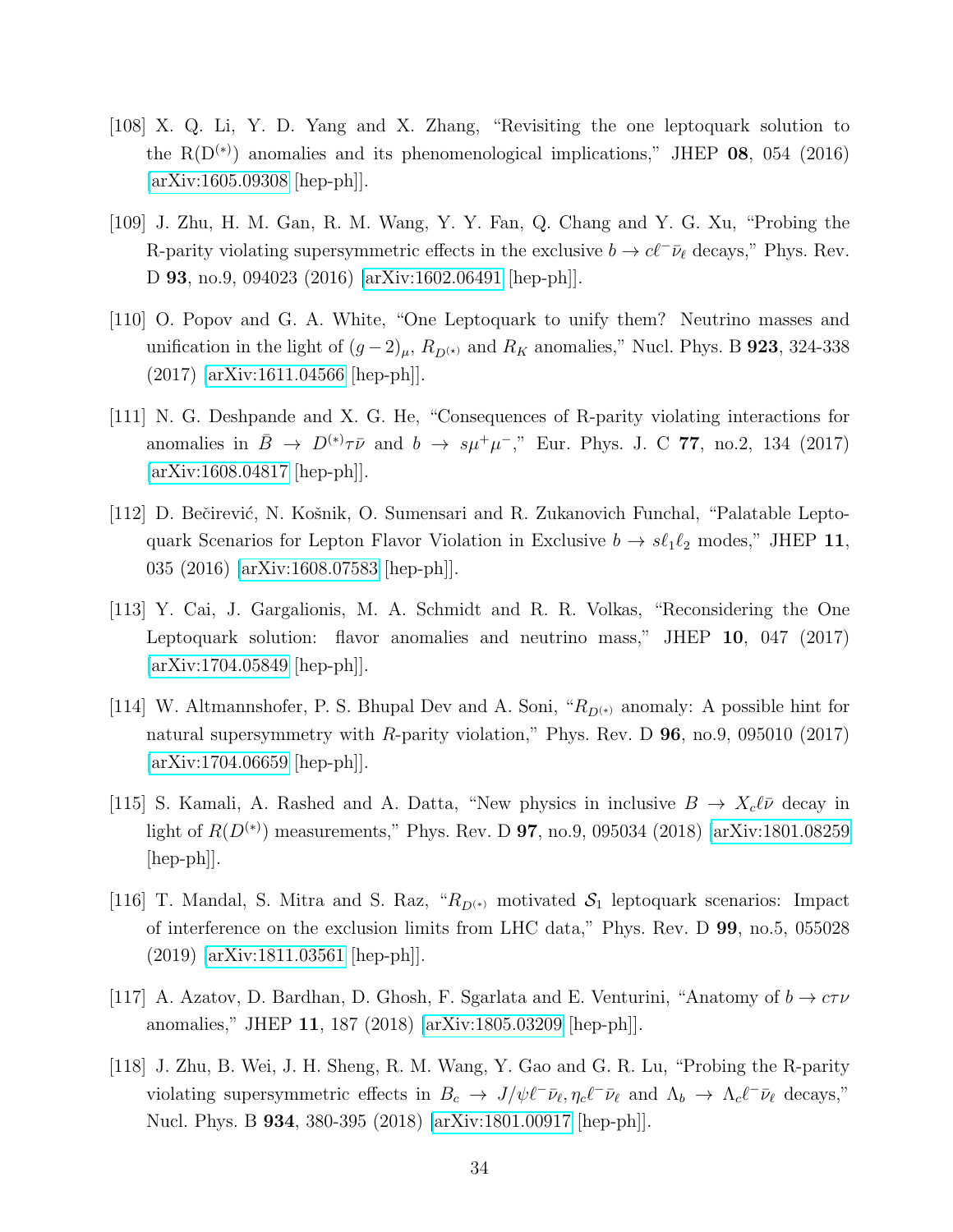- [119] A. Angelescu, D. Bečirević, D. A. Faroughy and O. Sumensari, "Closing the window on single leptoquark solutions to the B-physics anomalies," JHEP 10, 183 (2018) [\[arXiv:1808.08179](http://arxiv.org/abs/1808.08179) [hep-ph]].
- [120] T. J. Kim, P. Ko, J. Li, J. Park and P. Wu, "Correlation between  $R_{D^{(*)}}$  and top quark FCNC decays in leptoquark models," JHEP 07, 025 (2019) [\[arXiv:1812.08484](http://arxiv.org/abs/1812.08484) [hep-ph]].
- [121] U. Aydemir, T. Mandal and S. Mitra, "Addressing the  $\mathbf{R}_{D^{(*)}}$  anomalies with an  $\mathbf{S}_1$ leptoquark from  $SO(10)$  grand unification," Phys. Rev. D 101, no.1, 015011 (2020) [\[arXiv:1902.08108](http://arxiv.org/abs/1902.08108) [hep-ph]].
- [122] A. Crivellin and F. Saturnino, "Correlating tauonic B decays with the neutron electric dipole moment via a scalar leptoquark," Phys. Rev. D 100, no.11, 115014 (2019) [\[arXiv:1905.08257](http://arxiv.org/abs/1905.08257) [hep-ph]].
- [123] H. Yan, Y. D. Yang and X. B. Yuan, "Phenomenology of  $b \to c\tau\bar{\nu}$  decays in a scalar leptoquark model," Chin. Phys. C 43, no.8, 083105 (2019) [\[arXiv:1905.01795](http://arxiv.org/abs/1905.01795) [hep-ph]].
- <span id="page-34-1"></span>[124] A. Crivellin, D. Müller and T. Ota, "Simultaneous explanation of  $R(D^{(*)})$  and  $b \rightarrow$  $s\mu^+\mu^-$ : the last scalar leptoquarks standing," JHEP 09, 040 (2017) [\[arXiv:1703.09226](http://arxiv.org/abs/1703.09226) [hep-ph]].
- [125] D. Marzocca, "Addressing the B-physics anomalies in a fundamental Composite Higgs Model," JHEP 07, 121 (2018) [\[arXiv:1803.10972](http://arxiv.org/abs/1803.10972) [hep-ph]].
- [126] I. Bigaran, J. Gargalionis and R. R. Volkas, "A near-minimal leptoquark model for reconciling flavour anomalies and generating radiative neutrino masses," JHEP 10, 106 (2019) [\[arXiv:1906.01870](http://arxiv.org/abs/1906.01870) [hep-ph]].
- [127] P. S. Bhupal Dev, R. Mohanta, S. Patra and S. Sahoo, "Unified explanation of flavor anomalies, radiative neutrino masses, and ANITA anomalous events in a vector leptoquark model," Phys. Rev. D 102, no.9, 095012 (2020) [\[arXiv:2004.09464](http://arxiv.org/abs/2004.09464) [hep-ph]].
- [128] W. Altmannshofer, P. S. B. Dev, A. Soni and Y. Sui, "Addressing  $R_{D^{(*)}}, R_{K^{(*)}},$  muon  $g-2$  and ANITA anomalies in a minimal R-parity violating supersymmetric framework," Phys. Rev. D 102, no.1, 015031 (2020) [\[arXiv:2002.12910](http://arxiv.org/abs/2002.12910) [hep-ph]].
- <span id="page-34-0"></span>[129] J. Fuentes-Martín and P. Stangl, "Third-family quark-lepton unification with a fundamental composite Higgs," Phys. Lett. B 811, 135953 (2020) [\[arXiv:2004.11376](http://arxiv.org/abs/2004.11376) [hep-ph]].
- [130] A. Djouadi, T. Kohler, M. Spira and J. Tutas, "(eb), (et) type leptoquarks at  $e$ -p colliders," Z. Phys. C 46, 679-686 (1990)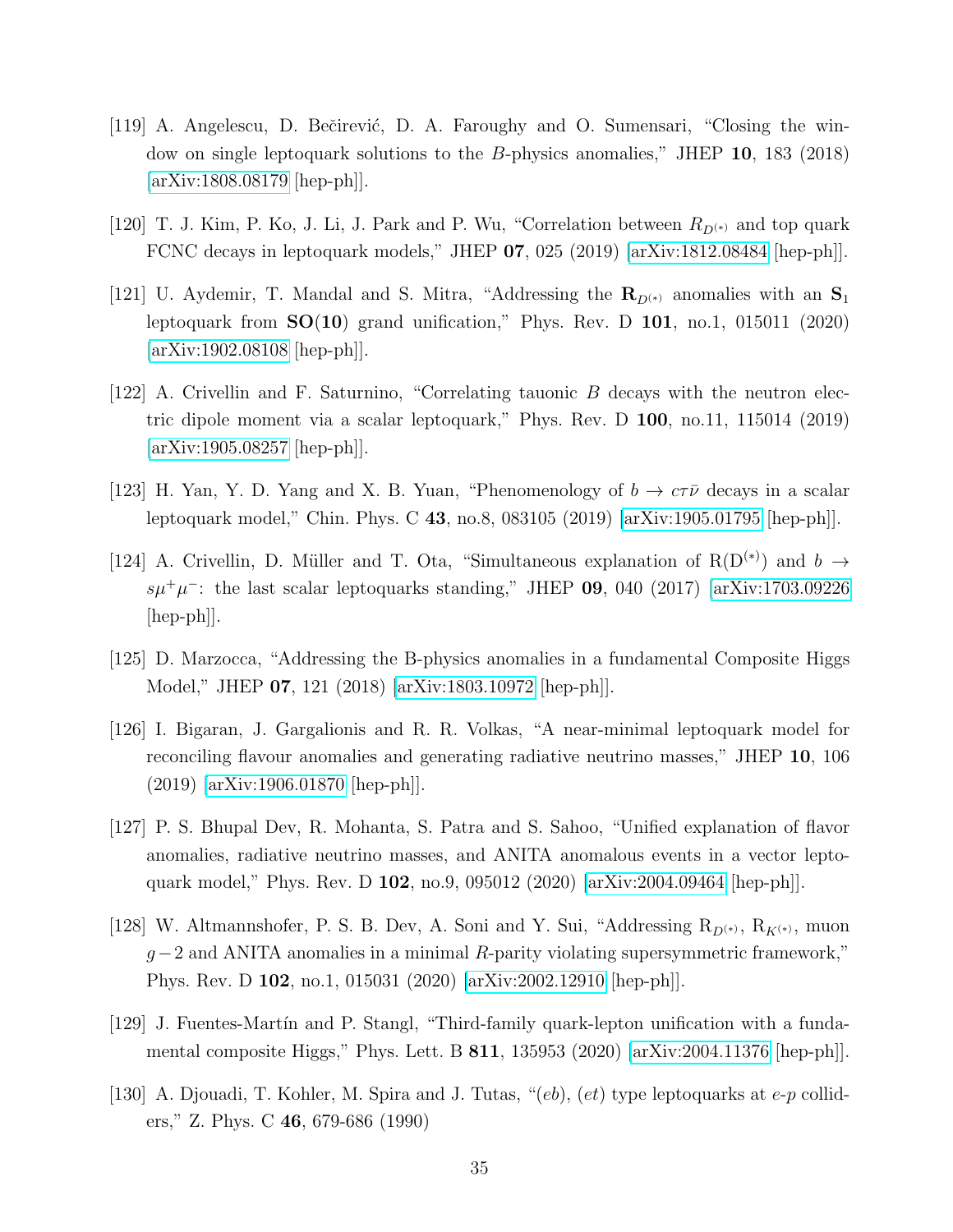- [131] D. Chakraverty, D. Choudhury and A. Datta, "A Nonsupersymmetric resolution of the anomalous muon magnetic moment," Phys. Lett. B 506, 103-108 (2001) [\[arXiv:hep](http://arxiv.org/abs/hep-ph/0102180)[ph/0102180](http://arxiv.org/abs/hep-ph/0102180) [hep-ph]].
- [132] K. m. Cheung, "Muon anomalous magnetic moment and leptoquark solutions," Phys. Rev. D 64, 033001 (2001) [\[arXiv:hep-ph/0102238](http://arxiv.org/abs/hep-ph/0102238) [hep-ph]].
- [133] C. Biggio, M. Bordone, L. Di Luzio and G. Ridolfi, "Massive vectors and loop observables: the  $g - 2$  case," JHEP 10, 002 (2016) [\[arXiv:1607.07621](http://arxiv.org/abs/1607.07621) [hep-ph]].
- <span id="page-35-0"></span>[134] S. Davidson, D. C. Bailey and B. A. Campbell, "Model independent constraints on leptoquarks from rare processes," Z. Phys. C  $61$ , 613-644 (1994) [\[arXiv:hep-ph/9309310](http://arxiv.org/abs/hep-ph/9309310)  $\vert \text{hep-ph} \vert$ .
- [135] G. Couture and H. Konig, "Bounds on second generation scalar leptoquarks from the anomalous magnetic moment of the muon," Phys. Rev. D 53, 555-557 (1996) [\[arXiv:hep](http://arxiv.org/abs/hep-ph/9507263)[ph/9507263](http://arxiv.org/abs/hep-ph/9507263) [hep-ph]].
- [136] U. Mahanta, "Implications of BNL measurement of delta a(mu) on a class of scalar leptoquark interactions," Eur. Phys. J. C 21, 171-173 (2001) [\[arXiv:hep-ph/0102176](http://arxiv.org/abs/hep-ph/0102176) [hep $ph$ .
- [137] F. S. Queiroz, K. Sinha and A. Strumia, "Leptoquarks, Dark Matter, and Anomalous LHC Events," Phys. Rev. D 91, no.3, 035006 (2015) [\[arXiv:1409.6301](http://arxiv.org/abs/1409.6301) [hep-ph]].
- [138] E. Coluccio Leskow, G. D'Ambrosio, A. Crivellin and D. Müller, " $(g-2)\mu$ , lepton flavor violation, and Z decays with leptoquarks: Correlations and future prospects," Phys. Rev. D 95, no.5, 055018 (2017) [\[arXiv:1612.06858](http://arxiv.org/abs/1612.06858) [hep-ph]].
- [139] C. H. Chen, T. Nomura and H. Okada, "Excesses of muon  $g-2$ ,  $R_{D^{(*)}}$ , and  $R_K$  in a leptoquark model," Phys. Lett. B 774, 456-464 (2017) [\[arXiv:1703.03251](http://arxiv.org/abs/1703.03251) [hep-ph]].
- [140] D. Das, C. Hati, G. Kumar and N. Mahajan, "Towards a unified explanation of  $R_{D^{(*)}}$ ,  $R_K$  and  $(g-2)_{\mu}$  anomalies in a left-right model with leptoquarks," Phys. Rev. D 94, 055034 (2016) [\[arXiv:1605.06313](http://arxiv.org/abs/1605.06313) [hep-ph]].
- [141] A. Crivellin, M. Hoferichter and P. Schmidt-Wellenburg, "Combined explanations of  $(g - 2)_{\mu,e}$  and implications for a large muon EDM," Phys. Rev. D 98, no.11, 113002 (2018) [\[arXiv:1807.11484](http://arxiv.org/abs/1807.11484) [hep-ph]].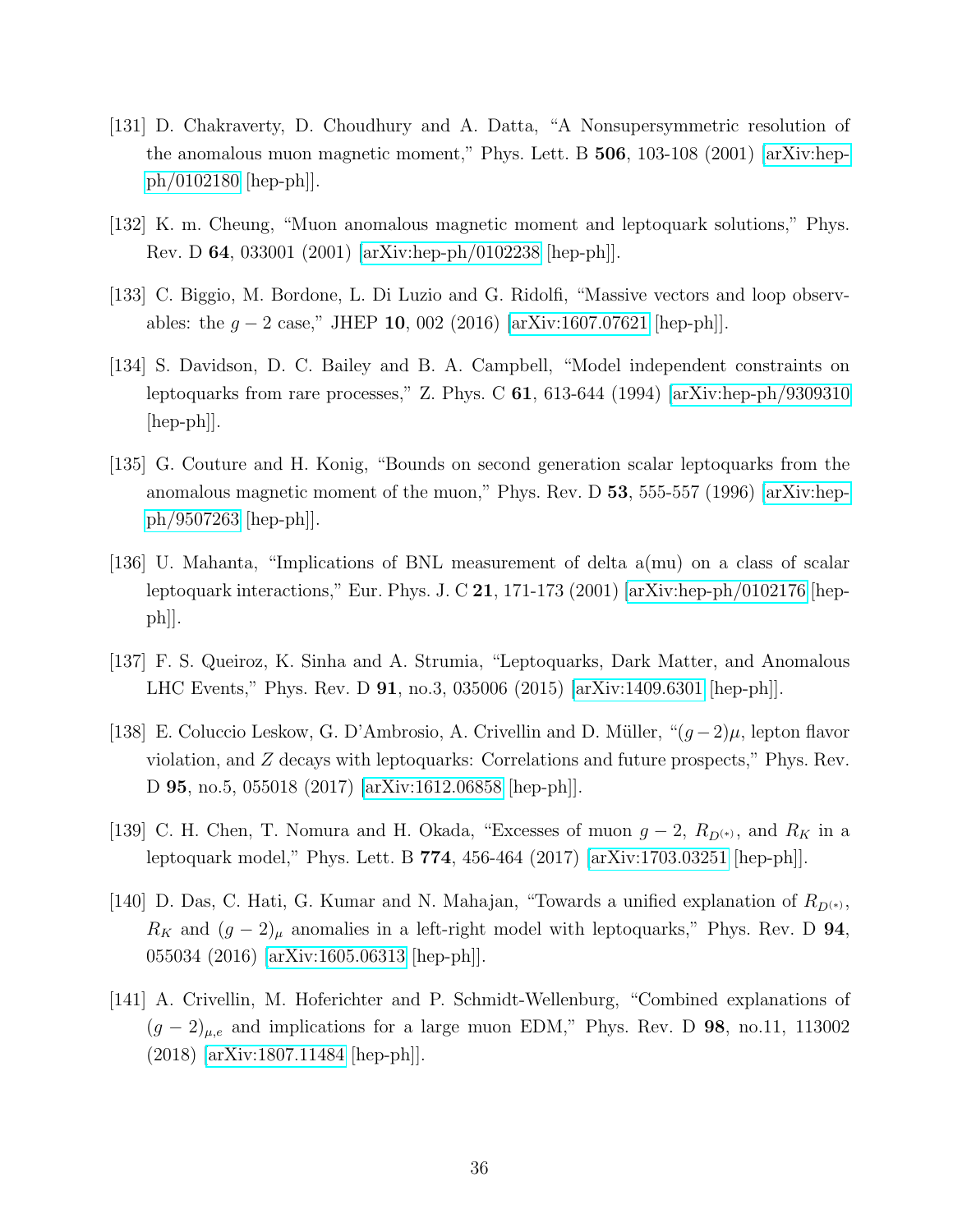- [142] K. Kowalska, E. M. Sessolo and Y. Yamamoto, "Constraints on charmphilic solutions to the muon g-2 with leptoquarks," Phys. Rev. D 99, no.5, 055007 (2019) [\[arXiv:1812.06851](http://arxiv.org/abs/1812.06851) [hep-ph]].
- [143] I. Doršner, S. Fajfer and O. Sumensari, "Muon  $q-2$  and scalar leptoquark mixing," JHEP 06, 089 (2020) [\[arXiv:1910.03877](http://arxiv.org/abs/1910.03877) [hep-ph]].
- <span id="page-36-2"></span>[144] L. Delle Rose, C. Marzo and L. Marzola, "Simplified leptoquark models for precision  $\ell_i \to \ell_f \gamma$  experiments: two-loop structure of  $O(\alpha_s Y^2)$  corrections," Phys. Rev. D 102, no.11, 115020 (2020) [\[arXiv:2005.12389](http://arxiv.org/abs/2005.12389) [hep-ph]].
- [145] I. Bigaran and R. R. Volkas, "Getting chirality right: Single scalar leptoquark solutions to the  $(g-2)_{e,\mu}$  puzzle," Phys. Rev. D 102, no.7, 075037 (2020) [\[arXiv:2002.12544](http://arxiv.org/abs/2002.12544) [hep $ph$ .
- [146] I. Doršner, S. Fajfer and S. Saad, " $\mu \rightarrow e\gamma$  selecting scalar leptoquark solutions for the  $(g-2)_{e,\mu}$  puzzles," Phys. Rev. D 102, no.7, 075007 (2020) [\[arXiv:2006.11624](http://arxiv.org/abs/2006.11624) [hep-ph]].
- [147] K. S. Babu, P. S. B. Dev, S. Jana and A. Thapa, "Unified framework for B-anomalies, muon  $q - 2$  and neutrino masses," JHEP 03, 179 (2021) [\[arXiv:2009.01771](http://arxiv.org/abs/2009.01771) [hep-ph]].
- [148] A. Crivellin, D. Mueller and F. Saturnino, "Correlating  $h \to \mu^+\mu^-$  to the Anomalous Magnetic Moment of the Muon via Leptoquarks," Phys. Rev. Lett. 127, no.2, 021801 (2021) [\[arXiv:2008.02643](http://arxiv.org/abs/2008.02643) [hep-ph]].
- <span id="page-36-0"></span>[149] L. Di Luzio, J. Fuentes-Martin, A. Greljo, M. Nardecchia and S. Renner, "Maximal Flavour Violation: a Cabibbo mechanism for leptoquarks," JHEP 11, 081 (2018) [\[arXiv:1808.00942](http://arxiv.org/abs/1808.00942) [hep-ph]].
- <span id="page-36-3"></span>[150] A. M. Sirunyan et al. [CMS], "Search for resonant and nonresonant new phenomena in high-mass dilepton final states at  $\sqrt{s} = 13$  TeV," JHEP 07, 208 (2021) [\[arXiv:2103.02708](http://arxiv.org/abs/2103.02708) [hep-ex]].
- <span id="page-36-4"></span>[151] A. Crivellin, C. A. Manzari and M. Montull, "Correlating Non-Resonant Di-Electron Searches at the LHC to the Cabibbo-Angle Anomaly and Lepton Flavour Universality Violation," [\[arXiv:2103.12003](http://arxiv.org/abs/2103.12003) [hep-ph]].
- <span id="page-36-1"></span>[152] A. Crivellin, D. Müller and L. Schnell, "Combined constraints on first generation leptoquarks," Phys. Rev. D 103, no.11, 115023 (2021) [\[arXiv:2104.06417](http://arxiv.org/abs/2104.06417) [hep-ph]].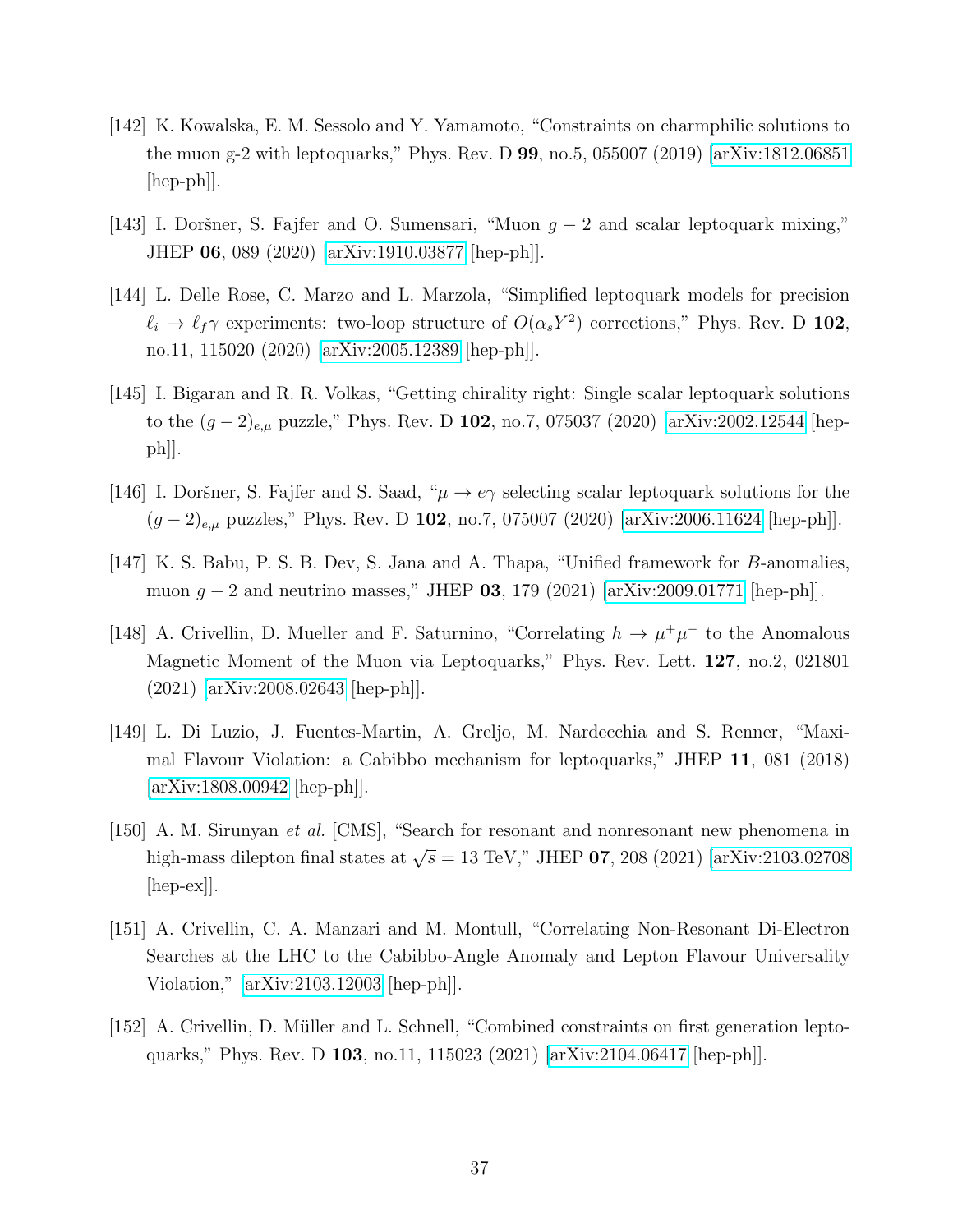- <span id="page-37-6"></span>[153] A. Crivellin, M. Hoferichter, M. Kirk, C. A. Manzari and L. Schnell, "First-Generation New Physics in Simplified Models: From Low-Energy Parity Violation to the LHC," [\[arXiv:2107.13569](http://arxiv.org/abs/2107.13569) [hep-ph]].
- <span id="page-37-1"></span>[154] B. Belfatto, R. Beradze and Z. Berezhiani, "The CKM unitarity problem: A trace of new physics at the TeV scale?," Eur. Phys. J. C 80, no.2, 149 (2020) [\[arXiv:1906.02714](http://arxiv.org/abs/1906.02714) [hep-ph]].
- [155] Y. Grossman, E. Passemar and S. Schacht, "On the Statistical Treatment of the Cabibbo Angle Anomaly," JHEP 07, 068 (2020) [\[arXiv:1911.07821](http://arxiv.org/abs/1911.07821) [hep-ph]].
- [156] C. Y. Seng, X. Feng, M. Gorchtein and L. C. Jin, "Joint lattice QCD–dispersion theory analysis confirms the quark-mixing top-row unitarity deficit," Phys. Rev. D 101, no.11, 111301 (2020) [\[arXiv:2003.11264](http://arxiv.org/abs/2003.11264) [hep-ph]].
- <span id="page-37-2"></span>[157] A. M. Coutinho, A. Crivellin and C. A. Manzari, "Global Fit to Modified Neutrino Couplings and the Cabibbo-Angle Anomaly," Phys. Rev. Lett. 125, no.7, 071802 (2020) [\[arXiv:1912.08823](http://arxiv.org/abs/1912.08823) [hep-ph]].
- [158] C. A. Manzari, A. M. Coutinho and A. Crivellin, "Modified lepton couplings and the Cabibbo-angle anomaly," PoS LHCP2020, 242 (2021) [\[arXiv:2009.03877](http://arxiv.org/abs/2009.03877) [hep-ph]].
- <span id="page-37-3"></span>[159] A. Crivellin and M. Hoferichter, "β Decays as Sensitive Probes of Lepton Flavor Universality," Phys. Rev. Lett. 125, no.11, 111801 (2020) [\[arXiv:2002.07184](http://arxiv.org/abs/2002.07184) [hep-ph]].
- <span id="page-37-7"></span>[160] A. Carvunis, A. Crivellin, D. Guadagnoli and S. Gangal, "The Forward-Backward Asymmetry in  $B \to D^*\ell\nu$ : One more hint for Scalar Leptoquarks?," [\[arXiv:2106.09610](http://arxiv.org/abs/2106.09610) [hepph]].
- <span id="page-37-8"></span>[161] C. Bobeth, D. van Dyk, M. Bordone, M. Jung and N. Gubernari, "Lepton-flavour nonuniversality of  $\bar{B} \to D^*\ell\bar{\nu}$  angular distributions in and beyond the Standard Model," [\[arXiv:2104.02094](http://arxiv.org/abs/2104.02094) [hep-ph]].
- <span id="page-37-0"></span>[162] M. Kramer, T. Plehn, M. Spira and P. M. Zerwas, "Pair production of scalar leptoquarks at the Tevatron," Phys. Rev. Lett. 79, 341-344 (1997) [\[arXiv:hep-ph/9704322](http://arxiv.org/abs/hep-ph/9704322) [hep-ph]].
- <span id="page-37-4"></span>[163] M. Kramer, T. Plehn, M. Spira and P. M. Zerwas, "Pair production of scalar leptoquarks at the CERN LHC," Phys. Rev. D 71, 057503 (2005) [\[arXiv:hep-ph/0411038](http://arxiv.org/abs/hep-ph/0411038) [hep-ph]].
- <span id="page-37-5"></span>[164] D. A. Faroughy, A. Greljo and J. F. Kamenik, "Confronting lepton flavor universality violation in B decays with high- $p_T$  tau lepton searches at LHC," Phys. Lett. B 764, 126-134 (2017) [\[arXiv:1609.07138](http://arxiv.org/abs/1609.07138) [hep-ph]].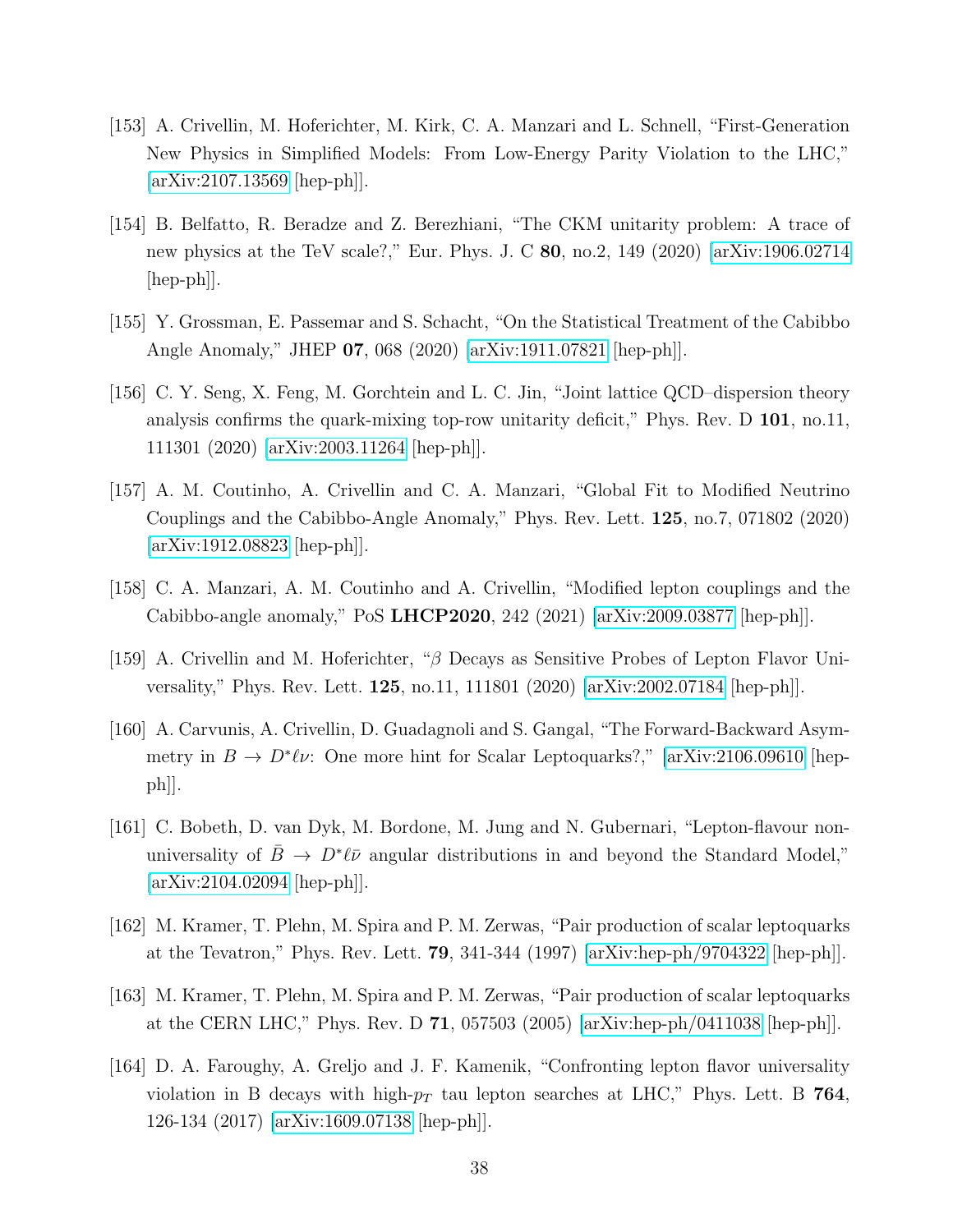- [165] A. Greljo and D. Marzocca, "High- $p<sub>T</sub>$  dilepton tails and flavor physics," Eur. Phys. J. C 77, no.8, 548 (2017) [\[arXiv:1704.09015](http://arxiv.org/abs/1704.09015) [hep-ph]].
- [166] J. Blumlein, E. Boos and A. Kryukov, "Leptoquark pair production in hadronic interactions," Z. Phys. C 76, 137-153 (1997) [\[arXiv:hep-ph/9610408](http://arxiv.org/abs/hep-ph/9610408) [hep-ph]].
- <span id="page-38-0"></span>[167] I. Doršner, S. Fajfer, D. A. Faroughy and N. Košnik, "The role of the  $S_3$  GUT leptoquark in flavor universality and collider searches," JHEP 10, 188 (2017) [\[arXiv:1706.07779](http://arxiv.org/abs/1706.07779) [hep $ph$ .
- [168] A. Cerri, V. V. Gligorov, S. Malvezzi, J. Martin Camalich, J. Zupan, S. Akar, J. Alimena, B. C. Allanach, W. Altmannshofer and L. Anderlini, et al. "Report from Working Group 4: Opportunities in Flavour Physics at the HL-LHC and HE-LHC," CERN Yellow Rep. Monogr. 7, 867-1158 (2019) [\[arXiv:1812.07638](http://arxiv.org/abs/1812.07638) [hep-ph]].
- [169] P. Bandyopadhyay and R. Mandal, "Revisiting scalar leptoquark at the LHC," Eur. Phys. J. C 78, 491 (2018) [\[arXiv:1801.04253](http://arxiv.org/abs/1801.04253) [hep-ph]].
- <span id="page-38-1"></span>[170] G. Hiller, D. Loose and I. Nišandžić, "Flavorful leptoquarks at hadron colliders," Phys. Rev. D 97, no.7, 075004 (2018) [\[arXiv:1801.09399](http://arxiv.org/abs/1801.09399) [hep-ph]].
- [171] T. Faber, M. Hudec, H. Kolešová, Y. Liu, M. Malinský, W. Porod and F. Staub, "Collider" phenomenology of a unified leptoquark model," Phys. Rev. D 101, no.9, 095024 (2020) [\[arXiv:1812.07592](http://arxiv.org/abs/1812.07592) [hep-ph]].
- <span id="page-38-2"></span>[172] M. Schmaltz and Y. M. Zhong, "The leptoquark Hunter's guide: large coupling," JHEP 01, 132 (2019) [\[arXiv:1810.10017](http://arxiv.org/abs/1810.10017) [hep-ph]].
- [173] K. Chandak, T. Mandal and S. Mitra, "Hunting for scalar leptoquarks with boosted tops and light leptons," Phys. Rev. D 100, no.7, 075019 (2019) [\[arXiv:1907.11194](http://arxiv.org/abs/1907.11194) [hep-ph]].
- [174] B. C. Allanach, T. Corbett and M. Madigan, "Sensitivity of Future Hadron Colliders to Leptoquark Pair Production in the Di-Muon Di-Jets Channel," Eur. Phys. J. C 80, no.2, 170 (2020) [\[arXiv:1911.04455](http://arxiv.org/abs/1911.04455) [hep-ph]].
- [175] L. Buonocore, U. Haisch, P. Nason, F. Tramontano and G. Zanderighi, "Lepton-Quark Collisions at the Large Hadron Collider," Phys. Rev. Lett. 125, no.23, 231804 (2020) [\[arXiv:2005.06475](http://arxiv.org/abs/2005.06475) [hep-ph]].
- [176] U. Haisch and G. Polesello, "Resonant third-generation leptoquark signatures at the Large Hadron Collider," JHEP 05, 057 (2021) [\[arXiv:2012.11474](http://arxiv.org/abs/2012.11474) [hep-ph]].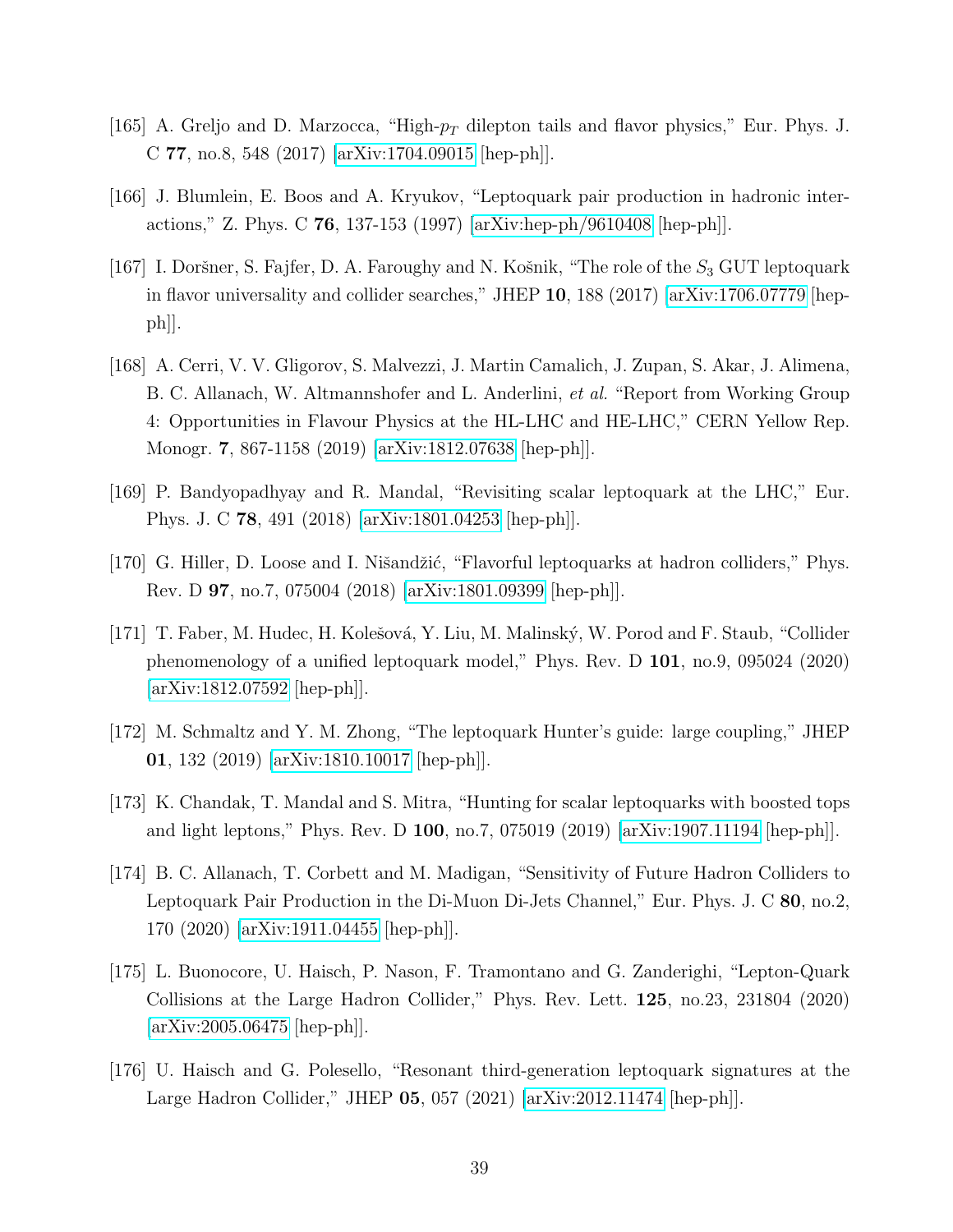- [177] C. Borschensky, B. Fuks, A. Kulesza and D. Schwartländer, "Scalar leptoquark pair production at hadron colliders," Phys. Rev. D 101, no.11, 115017 (2020) [\[arXiv:2002.08971](http://arxiv.org/abs/2002.08971) [hep-ph]].
- [178] S. Iguro, M. Takeuchi and R. Watanabe, "Testing leptoquark/EFT in  $\bar{B} \to D^{(*)} l \bar{\nu}$  at the LHC," Eur. Phys. J. C 81, no.5, 406 (2021) [\[arXiv:2011.02486](http://arxiv.org/abs/2011.02486) [hep-ph]].
- [179] P. Bandyopadhyay, A. Karan and R. Mandal, "Distinguishing signatures of scalar leptoquarks at hadron and muon colliders," [\[arXiv:2108.06506](http://arxiv.org/abs/2108.06506) [hep-ph]].
- <span id="page-39-0"></span>[180] P. Bandyopadhyay, S. Dutta, M. Jakkapu and A. Karan, "Distinguishing Leptoquarks at the LHC/FCC," Nucl. Phys. B 971, 115524 (2021) [\[arXiv:2007.12997](http://arxiv.org/abs/2007.12997) [hep-ph]].
- <span id="page-39-1"></span>[181] A. Crivellin, C. Greub, D. Müller and F. Saturnino, "Scalar Leptoquarks in Leptonic Processes," JHEP 02, 182 (2021) [\[arXiv:2010.06593](http://arxiv.org/abs/2010.06593) [hep-ph]].
- <span id="page-39-2"></span>[182] E. Keith and E. Ma, "S, T, and leptoquarks at HERA," Phys. Rev. Lett. 79, 4318-4320 (1997) [\[arXiv:hep-ph/9707214](http://arxiv.org/abs/hep-ph/9707214) [hep-ph]].
- [183] I. Doršner, S. Fajfer, A. Greljo, J. F. Kamenik and N. Košnik, "Physics of leptoquarks in precision experiments and at particle colliders," Phys. Rept. 641, 1-68 (2016) [\[arXiv:1603.04993](http://arxiv.org/abs/1603.04993) [hep-ph]].
- [184] A. Bhaskar, D. Das, B. De and S. Mitra, "Enhancing scalar productions with leptoquarks at the LHC," Phys. Rev. D 102, no.3, 035002 (2020) [\[arXiv:2002.12571](http://arxiv.org/abs/2002.12571) [hep-ph]].
- [185] J. Zhang, C. X. Yue, C. H. Li and S. Yang, "Constraints on scalar and vector leptoquarks from the LHC Higgs data," [\[arXiv:1905.04074](http://arxiv.org/abs/1905.04074) [hep-ph]].
- [186] V. Gherardi, D. Marzocca and E. Venturini, "Matching scalar leptoquarks to the SMEFT at one loop," JHEP 07, 225 (2020) [erratum: JHEP 01, 006 (2021)] [\[arXiv:2003.12525](http://arxiv.org/abs/2003.12525)  $\vert \text{hep-ph} \vert$ .
- <span id="page-39-3"></span>[187] A. Crivellin, D. Müller and F. Saturnino, "Leptoquarks in oblique corrections and Higgs signal strength: status and prospects," JHEP 11, 094 (2020)  $\arXiv:2006.10758$  [hep-ph].
- <span id="page-39-4"></span>[188] O. U. Shanker, "Flavor Violation, Scalar Particles and Leptoquarks," Nucl. Phys. B 206, 253-272 (1982)
- [189] O. U. Shanker, " $\pi_{2}$ ,  $K_{23}$  and  $K^0-\bar{K}0$  Constraints on Leptoquarks and Supersymmetric Particles," Nucl. Phys. B 204, 375-386 (1982)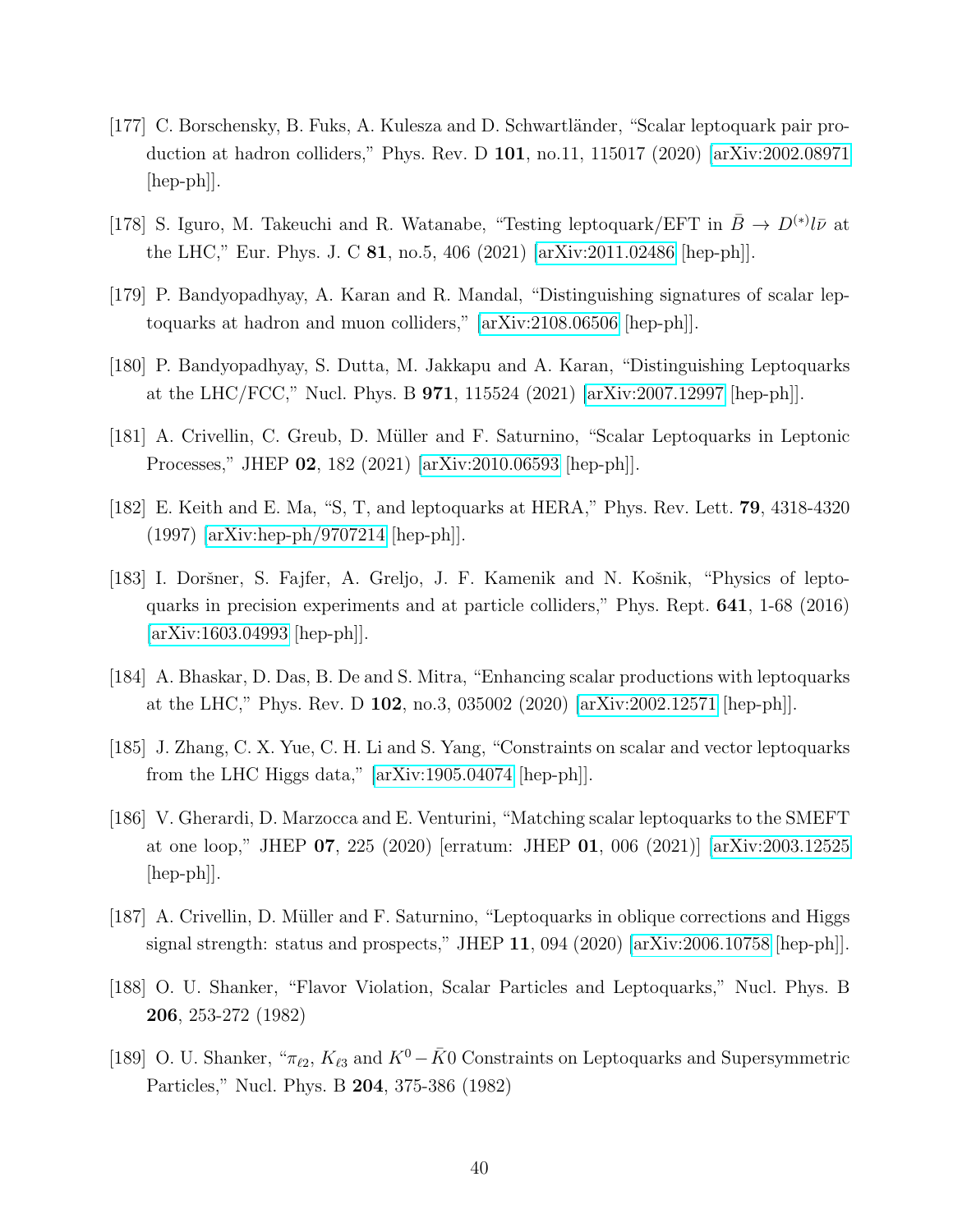- [190] M. Leurer, "A Comprehensive study of leptoquark bounds," Phys. Rev. D 49, 333-342 (1994) [\[arXiv:hep-ph/9309266](http://arxiv.org/abs/hep-ph/9309266) [hep-ph]].
- [191] M. Leurer, "Bounds on vector leptoquarks," Phys. Rev. D 50, 536-541 (1994) [\[arXiv:hep](http://arxiv.org/abs/hep-ph/9312341)[ph/9312341](http://arxiv.org/abs/hep-ph/9312341) [hep-ph]].
- [192] P. Arnan, D. Becirevic, F. Mescia and O. Sumensari, "Probing low energy scalar leptoquarks by the leptonic W and Z couplings," JHEP  $\overline{02}$ , 109 (2019) [\[arXiv:1901.06315](http://arxiv.org/abs/1901.06315) [hep-ph]].
- [193] B. Capdevila, A. Crivellin, C. A. Manzari and M. Montull, "Explaining  $b \to s\ell^+\ell^-$  and the Cabibbo angle anomaly with a vector triplet," Phys. Rev. D 103, no.1, 015032 (2021)  $\arXiv:2005.13542$  [hep-ph].
- [194] A. Crivellin, F. Kirk, C. A. Manzari and M. Montull, "Global Electroweak Fit and Vector-Like Leptons in Light of the Cabibbo Angle Anomaly," JHEP 12, 166 (2020) [\[arXiv:2008.01113](http://arxiv.org/abs/2008.01113) [hep-ph]].
- [195] M. Kirk, "Cabibbo anomaly versus electroweak precision tests: An exploration of extensions of the Standard Model," Phys. Rev. D 103, no.3, 035004 (2021) [\[arXiv:2008.03261](http://arxiv.org/abs/2008.03261)  $\vert \text{hep-ph} \vert$ .
- [196] A. K. Alok, A. Dighe, S. Gangal and J. Kumar, "The role of non-universal Z couplings in explaining the Vus anomaly," Nucl. Phys. B 971, 115538 (2021) [\[arXiv:2010.12009](http://arxiv.org/abs/2010.12009)  $\vert \text{hep-ph} \vert$ .
- [197] A. Crivellin, C. A. Manzari, M. Alguero and J. Matias, "Combined Explanation of the Z $\rightarrow$ bb<sup> $-$ </sup> Forward-Backward Asymmetry, the Cabibbo Angle Anomaly, and  $\tau \rightarrow \mu \nu \nu$  and  $b \rightarrow s\ell+\ell$ - Data," Phys. Rev. Lett. 127, no.1, 011801 (2021) [\[arXiv:2010.14504](http://arxiv.org/abs/2010.14504) [hep-ph]].
- [198] A. Crivellin, F. Kirk, C. A. Manzari and L. Panizzi, "Searching for lepton flavor universality violation and collider signals from a singly charged scalar singlet," Phys. Rev. D 103, no.7, 073002 (2021) [\[arXiv:2012.09845](http://arxiv.org/abs/2012.09845) [hep-ph]].
- [199] A. Crivellin, M. Hoferichter and C. A. Manzari, "Fermi Constant from Muon Decay Versus Electroweak Fits and Cabibbo-Kobayashi-Maskawa Unitarity," Phys. Rev. Lett. 127, no.7, 071801 (2021) [\[arXiv:2102.02825](http://arxiv.org/abs/2102.02825) [hep-ph]].
- [200] B. Belfatto and Z. Berezhiani, "Are the CKM anomalies induced by vector-like quarks? Limits from flavor changing and Standard Model precision tests," [\[arXiv:2103.05549](http://arxiv.org/abs/2103.05549) [hepph]].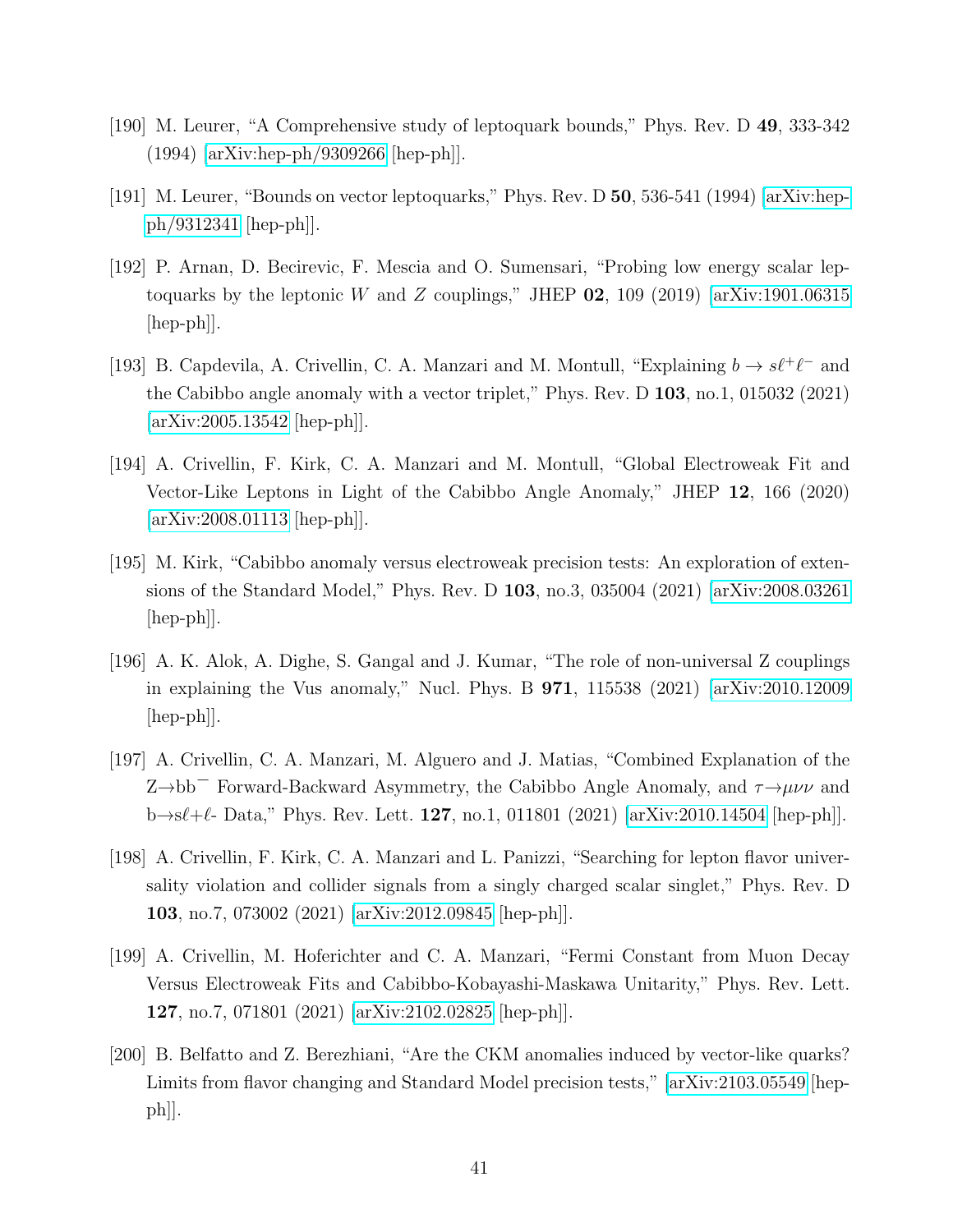- [201] G. C. Branco, J. T. Penedo, P. M. F. Pereira, M. N. Rebelo and J. I. Silva-Marcos, "Addressing the CKM unitarity problem with a vector-like up quark," JHEP 07, 099 (2021) [\[arXiv:2103.13409](http://arxiv.org/abs/2103.13409) [hep-ph]].
- <span id="page-41-9"></span>[202] C. Bobeth and A. J. Buras, "Leptoquarks meet  $\varepsilon'/\varepsilon$  and rare Kaon processes," JHEP 02, 101 (2018) [\[arXiv:1712.01295](http://arxiv.org/abs/1712.01295) [hep-ph]].
- [203] I. Doršner, S. Fajfer and M. Patra, "A comparative study of the  $S_1$  and  $U_1$  leptoquark effects in the light quark regime," Eur. Phys. J. C  $80$ , no.3, 204 (2020) [\[arXiv:1906.05660](http://arxiv.org/abs/1906.05660)] [hep-ph]].
- <span id="page-41-0"></span>[204] R. Mandal and A. Pich, "Constraints on scalar leptoquarks from lepton and kaon physics," JHEP 12, 089 (2019) [\[arXiv:1908.11155](http://arxiv.org/abs/1908.11155) [hep-ph]].
- <span id="page-41-1"></span>[205] A. Crivellin and L. Schnell, "Complete Set of Feynman Rules for Scalar Leptoquarks," [\[arXiv:2105.04844](http://arxiv.org/abs/2105.04844) [hep-ph]].
- <span id="page-41-2"></span>[206] T. Plehn, H. Spiesberger, M. Spira and P. M. Zerwas, "Formation and decay of scalar leptoquarks / squarks in e p collisions," Z. Phys. C  $74$ , 611-614 (1997) [\[arXiv:hep-ph/9703433](http://arxiv.org/abs/hep-ph/9703433) [hep-ph]].
- <span id="page-41-3"></span>[207] T. Mandal, S. Mitra and S. Seth, "Pair Production of Scalar Leptoquarks at the LHC to NLO Parton Shower Accuracy," Phys. Rev. D 93, no.3, 035018 (2016) [\[arXiv:1506.07369](http://arxiv.org/abs/1506.07369) [hep-ph]].
- <span id="page-41-4"></span>[208] J. B. Hammett and D. A. Ross, "NLO Leptoquark Production and Decay: The Narrow-Width Approximation and Beyond," JHEP  $07$ , 148 (2015) [\[arXiv:1501.06719](http://arxiv.org/abs/1501.06719) [hep-ph]].
- <span id="page-41-5"></span>[209] I. Doršner and A. Greljo, "Leptoquark toolbox for precision collider studies," JHEP  $05$ , 126 (2018) [\[arXiv:1801.07641](http://arxiv.org/abs/1801.07641) [hep-ph]].
- <span id="page-41-6"></span>[210] A. Monteux and A. Rajaraman, "B Anomalies and Leptoquarks at the LHC: Beyond the Lepton-Quark Final State," Phys. Rev. D 98, no.11, 115032 (2018) [\[arXiv:1803.05962](http://arxiv.org/abs/1803.05962) [hep-ph]].
- <span id="page-41-7"></span>[211] L. Di Luzio, M. Kirk and A. Lenz, "Updated  $B_s$ -mixing constraints on new physics models for  $b \to s\ell^+\ell^-$  anomalies," Phys. Rev. D **97**, no.9, 095035 (2018) [\[arXiv:1712.06572](http://arxiv.org/abs/1712.06572) [hep-ph]].
- <span id="page-41-8"></span>[212] M. Ciuchini, E. Franco, V. Lubicz, G. Martinelli, I. Scimemi and L. Silvestrini, "Nextto-leading order QCD corrections to Delta  $F = 2$  effective Hamiltonians," Nucl. Phys. B 523, 501-525 (1998) [\[arXiv:hep-ph/9711402](http://arxiv.org/abs/hep-ph/9711402) [hep-ph]].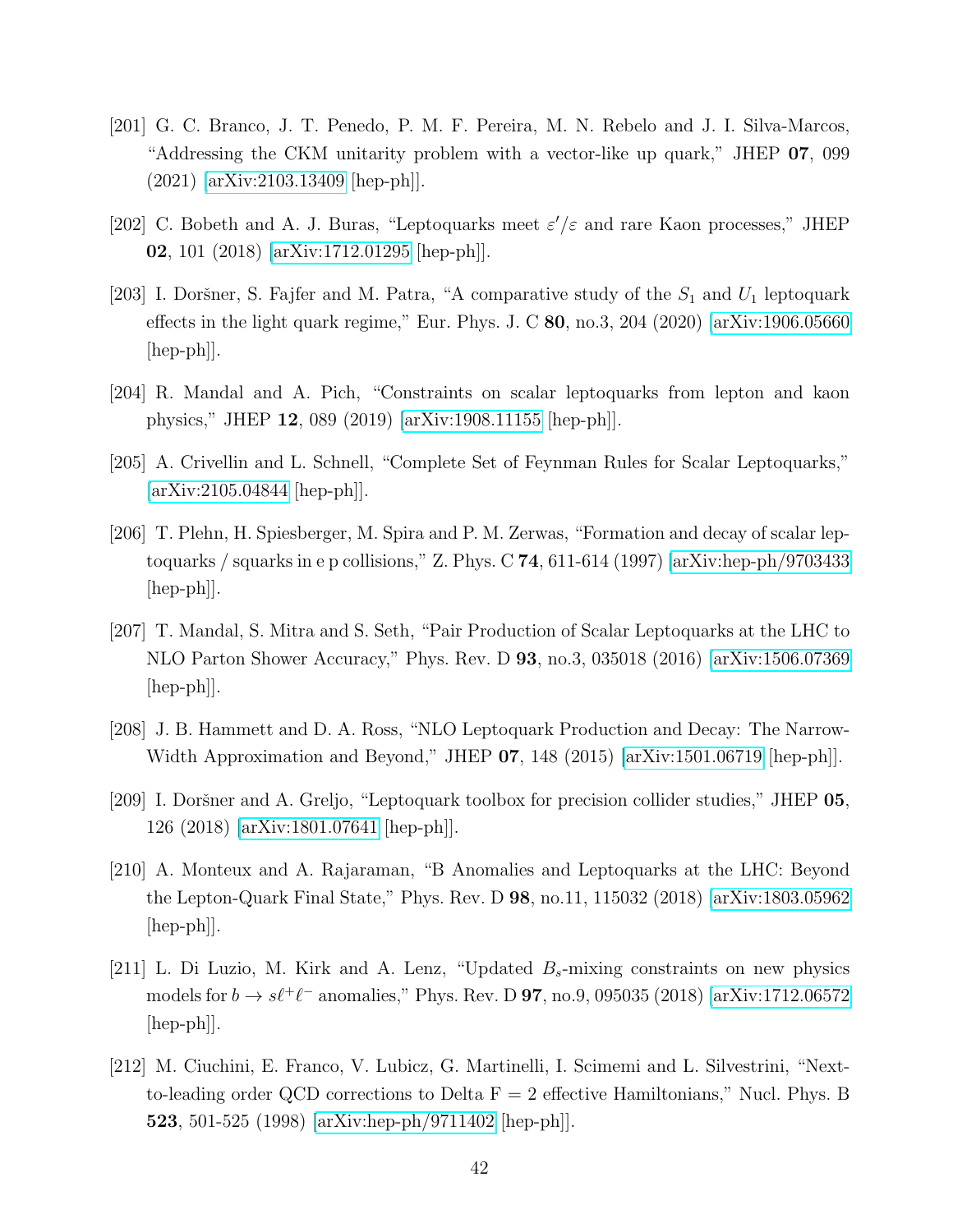- <span id="page-42-0"></span>[213] A. J. Buras, M. Misiak and J. Urban, "Two loop QCD anomalous dimensions of flavor changing four quark operators within and beyond the standard model," Nucl. Phys. B 586, 397-426 (2000) [\[arXiv:hep-ph/0005183](http://arxiv.org/abs/hep-ph/0005183) [hep-ph]].
- <span id="page-42-1"></span>[214] M. Bona *et al.* [UTfit], "Model-independent constraints on  $\Delta F = 2$  operators and the scale of new physics," JHEP 03, 049 (2008) [\[arXiv:0707.0636](http://arxiv.org/abs/0707.0636) [hep-ph]].
- <span id="page-42-6"></span>[215] L. Di Luzio, M. Kirk, A. Lenz and T. Rauh, " $\Delta M_s$  theory precision confronts flavour anomalies," JHEP 12, 009 (2019) [\[arXiv:1909.11087](http://arxiv.org/abs/1909.11087) [hep-ph]].
- <span id="page-42-2"></span>[216] J. Aebischer, C. Bobeth, A. J. Buras and J. Kumar, "SMEFT ATLAS of  $\Delta F = 2$ transitions," JHEP 12, 187 (2020) [\[arXiv:2009.07276](http://arxiv.org/abs/2009.07276) [hep-ph]].
- <span id="page-42-3"></span>[217] J. Aebischer, M. Fael, C. Greub and J. Virto, "B physics Beyond the Standard Model at One Loop: Complete Renormalization Group Evolution below the Electroweak Scale," JHEP 09, 158 (2017) [\[arXiv:1704.06639](http://arxiv.org/abs/1704.06639) [hep-ph]].
- <span id="page-42-4"></span>[218] M. Ciuchini, V. Lubicz, L. Conti, A. Vladikas, A. Donini, E. Franco, G. Martinelli, I. Scimemi, V. Gimenez and L. Giusti, et al. "Delta  $M(K)$  and epsilon(K) in SUSY at the next-to-leading order," JHEP 10, 008 (1998) [\[arXiv:hep-ph/9808328](http://arxiv.org/abs/hep-ph/9808328) [hep-ph]].
- [219] M. Ciuchini, E. Franco, D. Guadagnoli, V. Lubicz, M. Pierini, V. Porretti and L. Silvestrini, " $D$  -  $D$  mixing and new physics: General considerations and constraints on the MSSM," Phys. Lett. B 655, 162-166 (2007) [\[arXiv:hep-ph/0703204](http://arxiv.org/abs/hep-ph/0703204) [hep-ph]].
- <span id="page-42-5"></span>[220] J. Virto, "Exact NLO strong interaction corrections to the  $\Delta F = 2$  effective Hamiltonian in the MSSM," JHEP 11, 055 (2009) [\[arXiv:0907.5376](http://arxiv.org/abs/0907.5376) [hep-ph]].
- [221] W. Altmannshofer, A. J. Buras, S. Gori, P. Paradisi and D. M. Straub, "Anatomy and Phenomenology of FCNC and CPV Effects in SUSY Theories," Nucl. Phys. B 830, 17-94 (2010) [\[arXiv:0909.1333](http://arxiv.org/abs/0909.1333) [hep-ph]].
- [222] A. Crivellin and U. Nierste, "Chirally enhanced corrections to FCNC processes in the generic MSSM," Phys. Rev. D 81, 095007 (2010) [\[arXiv:0908.4404](http://arxiv.org/abs/0908.4404) [hep-ph]].
- [223] A. Crivellin and M. Davidkov, "Do squarks have to be degenerate? Constraining the mass splitting with Kaon and D mixing," Phys. Rev. D 81, 095004 (2010) [\[arXiv:1002.2653](http://arxiv.org/abs/1002.2653) [hep-ph]].
- [224] J. Virto, "Top mass dependent  $\mathcal{O}(\alpha_s^3)$  corrections to B-meson mixing in the MSSM," JHEP 01, 120 (2012) [\[arXiv:1111.0940](http://arxiv.org/abs/1111.0940) [hep-ph]].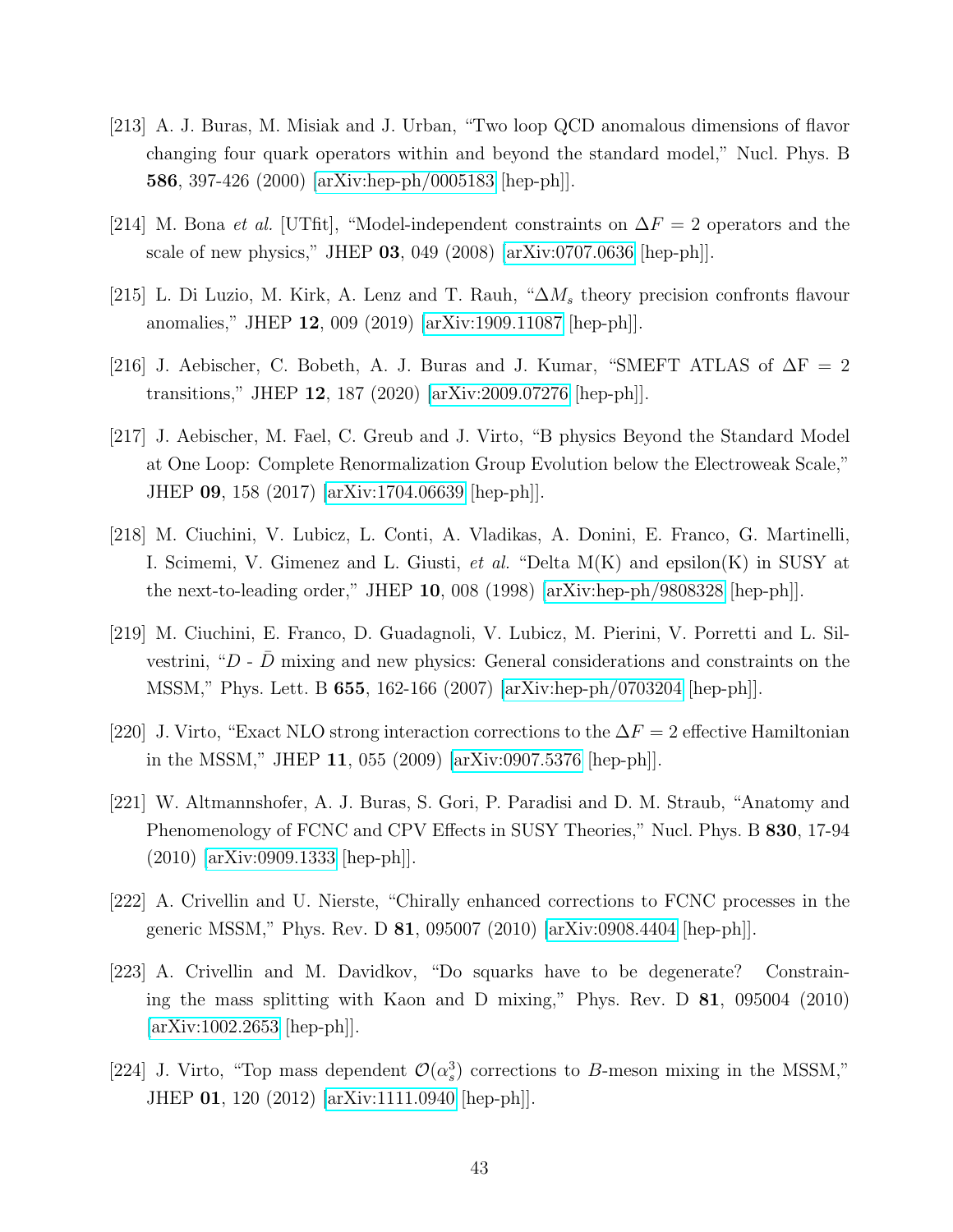- <span id="page-43-0"></span>[225] F. Mescia and J. Virto, "Natural SUSY and Kaon Mixing in view of recent results from Lattice QCD," Phys. Rev. D 86, 095004 (2012) [\[arXiv:1208.0534](http://arxiv.org/abs/1208.0534) [hep-ph]].
- <span id="page-43-1"></span>[226] A. Crivellin, A. Kokulu and C. Greub, "Flavor-phenomenology of two-Higgs-doublet models with generic Yukawa structure," Phys. Rev. D 87, no.9, 094031 (2013) [\[arXiv:1303.5877](http://arxiv.org/abs/1303.5877) [hep-ph]].
- <span id="page-43-2"></span>[227] P. Arnan, L. Hofer, F. Mescia and A. Crivellin, "Loop effects of heavy new scalars and fermions in  $b \to s\mu^+\mu^-$ ," JHEP 04, 043 (2017) [\[arXiv:1608.07832](http://arxiv.org/abs/1608.07832) [hep-ph]].
- <span id="page-43-3"></span>[228] P. Arnan, A. Crivellin, M. Fedele and F. Mescia, "Generic Loop Effects of New Scalars and Fermions in  $b \to s\ell^+\ell^-$ ,  $(g-2)_{\mu}$  and a Vector-like 4<sup>th</sup> Generation," JHEP 06, 118 (2019) [\[arXiv:1904.05890](http://arxiv.org/abs/1904.05890) [hep-ph]].
- <span id="page-43-4"></span>[229] A. I. Davydychev and J. B. Tausk, "Two loop selfenergy diagrams with different masses and the momentum expansion," Nucl. Phys. B 397, 123-142 (1993)
- <span id="page-43-5"></span>[230] A. Bazavov *et al.* [Fermilab Lattice and MILC], " $B_{(s)}^0$ -mixing matrix elements from lattice QCD for the Standard Model and beyond," Phys. Rev. D 93, no.11, 113016 (2016) [\[arXiv:1602.03560](http://arxiv.org/abs/1602.03560) [hep-lat]].
- <span id="page-43-6"></span>[231] N. Carrasco *et al.* [ETM], " $\Delta S=2$  and  $\Delta C=2$  bag parameters in the standard model and beyond from  $N_f=2+1+1$  twisted-mass lattice QCD," Phys. Rev. D 92, no.3, 034516 (2015) [\[arXiv:1505.06639](http://arxiv.org/abs/1505.06639) [hep-lat]].
- <span id="page-43-9"></span>[232] A. Bazavov, C. Bernard, C. M. Bouchard, C. C. Chang, C. DeTar, D. Du, A. X. El-Khadra, E. D. Freeland, E. Gámiz and S. Gottlieb, et al. "Short-distance matrix elements for  $D^0$ -meson mixing for  $N_f = 2 + 1$  lattice QCD," Phys. Rev. D **97**, no.3, 034513 (2018) [\[arXiv:1706.04622](http://arxiv.org/abs/1706.04622) [hep-lat]].
- <span id="page-43-10"></span>[233] R. J. Dowdall, C. T. H. Davies, R. R. Horgan, G. P. Lepage, C. J. Monahan, J. Shigemitsu and M. Wingate, "Neutral B-meson mixing from full lattice QCD at the physical point," Phys. Rev. D 100, no.9, 094508 (2019) [\[arXiv:1907.01025](http://arxiv.org/abs/1907.01025) [hep-lat]].
- <span id="page-43-7"></span>[234] P. A. Zyla et al. [Particle Data Group], "Review of Particle Physics," PTEP 2020, no.8, 083C01 (2020), and 2021 update.
- <span id="page-43-8"></span>[235] S. Aoki et al. [Flavour Lattice Averaging Group], "FLAG Review 2019: Flavour Lattice Averaging Group (FLAG)," Eur. Phys. J. C 80, no.2, 113 (2020) [\[arXiv:1902.08191](http://arxiv.org/abs/1902.08191) [hep- $|hat||.$